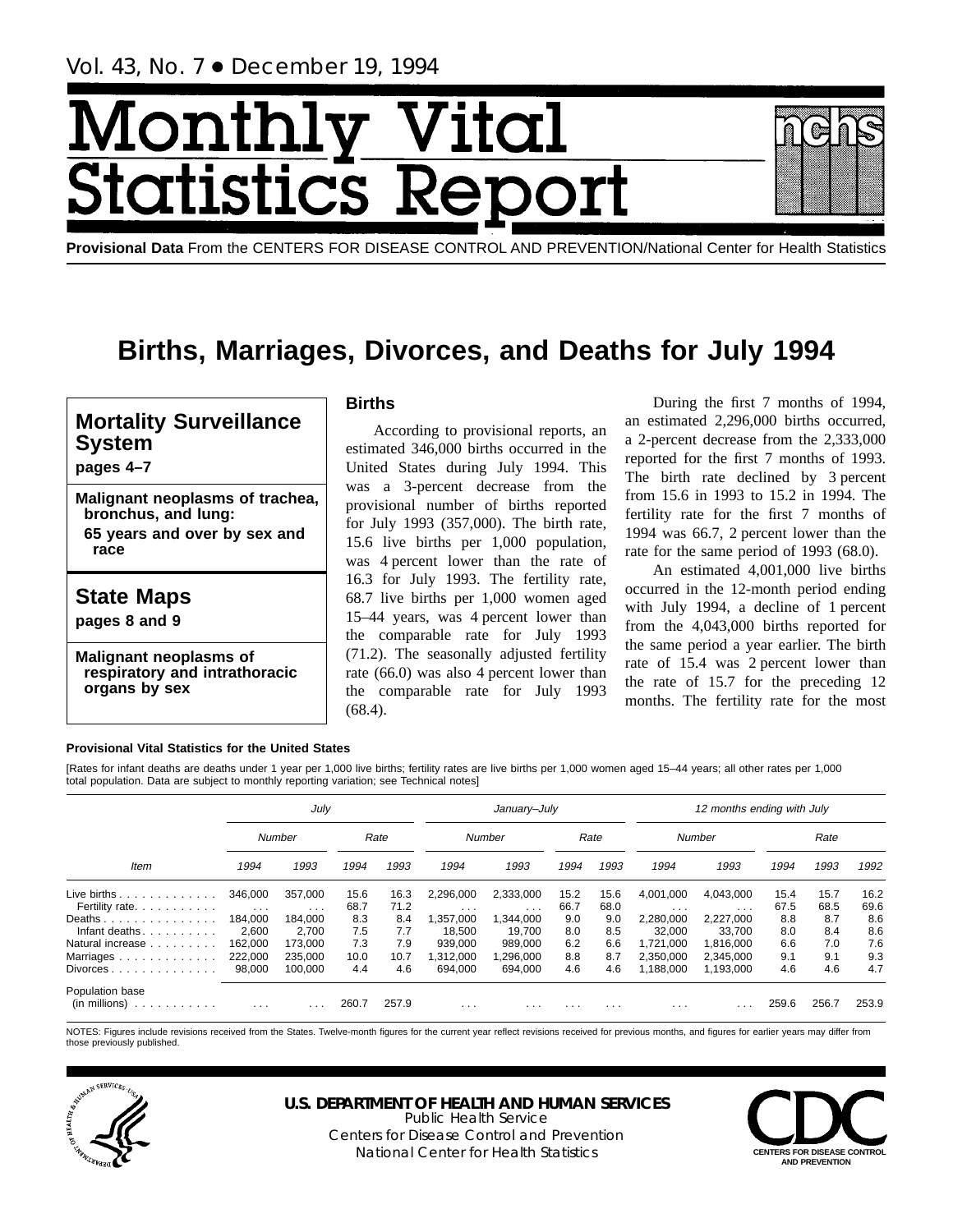recent 12-month period was 67.5, 1 percent lower than the rate for the 12 months ending with July 1993 (68.5). These lower rates continue the generally downward trend observed since early 1991.

## **Natural increase**

As a result of natural increase, the excess of births over deaths, an estimated 162,000 people or 7.3 persons per 1,000 population were added to the population during July 1994.

For the 12-month period ending with July 1994, 1,721,000 persons were added to the population. This represented a rate of natural increase of 6.6, 6 percent lower than the rate of 7.0 for the preceding 12-month period. The decline in the rate of natural increase was due to a decrease in the birth rate and a rise in the death rate.

### **Marriages**

The estimated number of couples that married in July 1994 was 222,000, 6 percent fewer than in July 1993 (235,000). The marriage rate per 1,000 population for July was 7 percent lower in 1994 (10.0) than in 1993 (10.7).

Although the number of marriages was lower in July 1994, the cumulative number of marriages for January–July was 1 percent higher in 1994 (1,312,000) than in 1993 (1,296,000). The marriage rate for the 7-month period was also 1 percent higher in 1994 (8.8) than in 1993 (8.7).

Marriages performed during the 12 month period ending with July 1994 numbered 2,350,000, an increase of less than 1 percent compared with the same period a year earlier (2,345,000). The 12-month marriage rate was 9.1 for the period ending with July 1993 and the period ending with July 1994.

#### **Divorces**

Approximately 98,000 couples divorced in July 1994 compared with 100,000 in July a year earlier—a 2 percent decline. The divorce rate per 1,000 population for July was 4 percent lower in 1994 (4.4) than in 1993 (4.6).



**Provisional birth rates per 1,000 population by month: United States, 1992–94**



**Provisional seasonally adjusted fertility rates per 1,000 women aged 15–44 years: United States, 1990–94**



**Provisional marriage rates per 1,000 population by month: United States, 1992–94**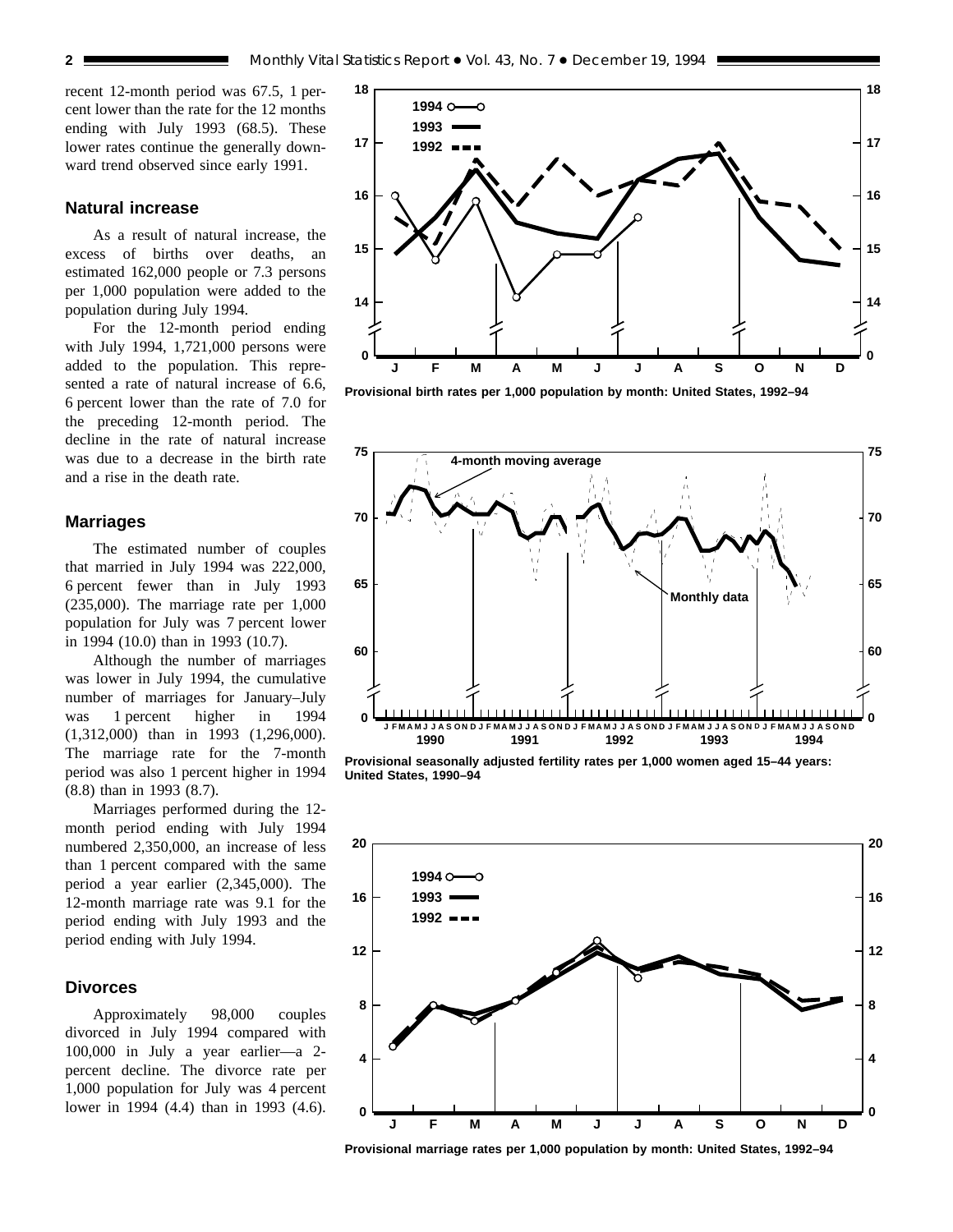Divorces granted during the 12 months ending with July 1994 totaled 1,188,000, 5,000 fewer than for the same period a year earlier (1,193,000). Despite the slight decline in the number of divorces, the divorce rate was 4.6 in the current 12-month period and the period ending with July 1993.

#### **Deaths**

For July 1994 there were an estimated 184,000 deaths in the United States. The death rate was 8.3 deaths per 1,000 population, 1 percent lower than the rate of 8.4 for July a year earlier. Among the 184,000 deaths for July 1994 were 2,600 deaths at ages under 1 year.

According to provisional statistics, there were 1,357,000 deaths during the first 7 months of 1994, 1 percent higher than the number estimated for the same months of 1993 (1,344,000). The death rate, 9.0 per 1,000 population, was the same as the rate for January–July 1993. Among the 1,357,000 deaths for January–July 1994 were 18,500 deaths at ages under 1 year, yielding an infant mortality rate of 8.0 per 1,000 live births. This rate was 6 percent lower than the rate of 8.5 for the first 7 months of 1993.

The death rate for the 12 months ending with July 1994 was 8.8 deaths per 1,000 population, 1 percent higher than the rate of 8.7 for the comparable period a year earlier. The infant mortality rate for the most recent 12-month period was 8.0 per 1,000 live births, 5 percent lower than the rate of 8.4 for the 12 months ending with July 1993.

*Current Mortality Sample, 12 months ending with June 1994*—The provisional death rate for the 12 months ending with June 1994 was 878.8 per 100,000 population, 1 percent higher than the rate of 866.5 for the 12-month period ending June 1993. The provisional age-adjusted death rate for the 12-month period ending with June 1994 was 510.7 per 100,000 U.S. standard million population compared with a rate of 508.6 for the







**Provisional birth rates per 1,000 population for successive 12-month periods ending with month indicated: United States, 1990–94**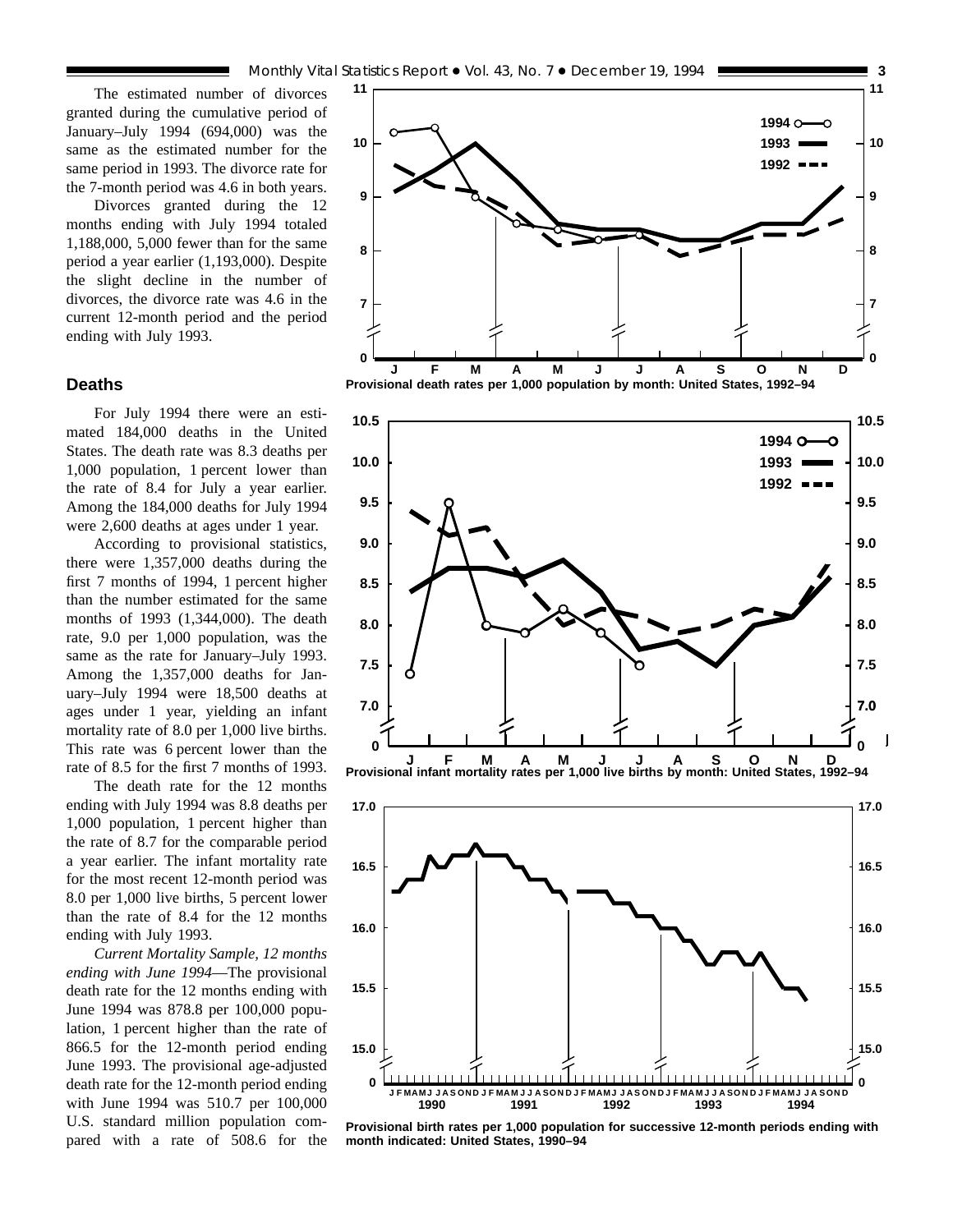12-month period ending with June 1993. The change in the age-adjusted death rate was not statistically significant. Age-adjusted death rates control for changes and variations in the age composition of the population; therefore, they are better indicators than crude rates for showing changes in mortality risk over time and for showing differences between race-sex groups within the population. For the four racesex groups, the changes in the estimated age-adjusted death rates were not statistically significant. By age the death rate for the total population increased for the age group 85 years and over.

Among the major causes of death, the estimated death rate increased between the two successive 12-month periods for Accidents and adverse effects, Chronic obstructive pulmonary diseases and allied conditions, Pneumonia and influenza, and Human immunodeficiency virus infection.

The death rate for injury by firearms for the 12 months ending with June 1994 was 15.1 per 100,000 population, 5 percent higher than the rate of 14.4 for the comparable period a year earlier.

The infant mortality rate for the 12 months ending with June 1994 was 805.7 per 100,000 live births, 4 percent lower than the rate of 842.1 for the comparable period a year earlier. For infants under 28 days, the 12-month rate ending with June 1994 was 516.2 compared with a rate of 527.8 for the 12-month period a year earlier. The change in the mortality rate for infants under 28 days was not statistically significant. The infant mortality rate for infants 28 days to 11 months was 289.0, 8 percent lower than the rate of 314.2 for the 12-month period a year earlier.

### **Mortality Surveillance System**

Discussed this month are recent trends in death rates for Malignant neoplasms of trachea, bronchus, and lung (lung cancer) for the black and white populations by sex for ages 65 years and over. In this issue final mortality data are analyzed for data year 1991 and provisional data from January 1985 to December 1993.



**Provisional marriage rates per 1,000 population for successive 12-month periods ending with month indicated: United States, 1990–94**



**Provisional divorce rates per 1,000 population for successive 12-month periods ending with month indicated: United States, 1990–94**



**Provisional death rates per 1,000 population for successive 12-month periods ending with month indicated: United States, 1990–94**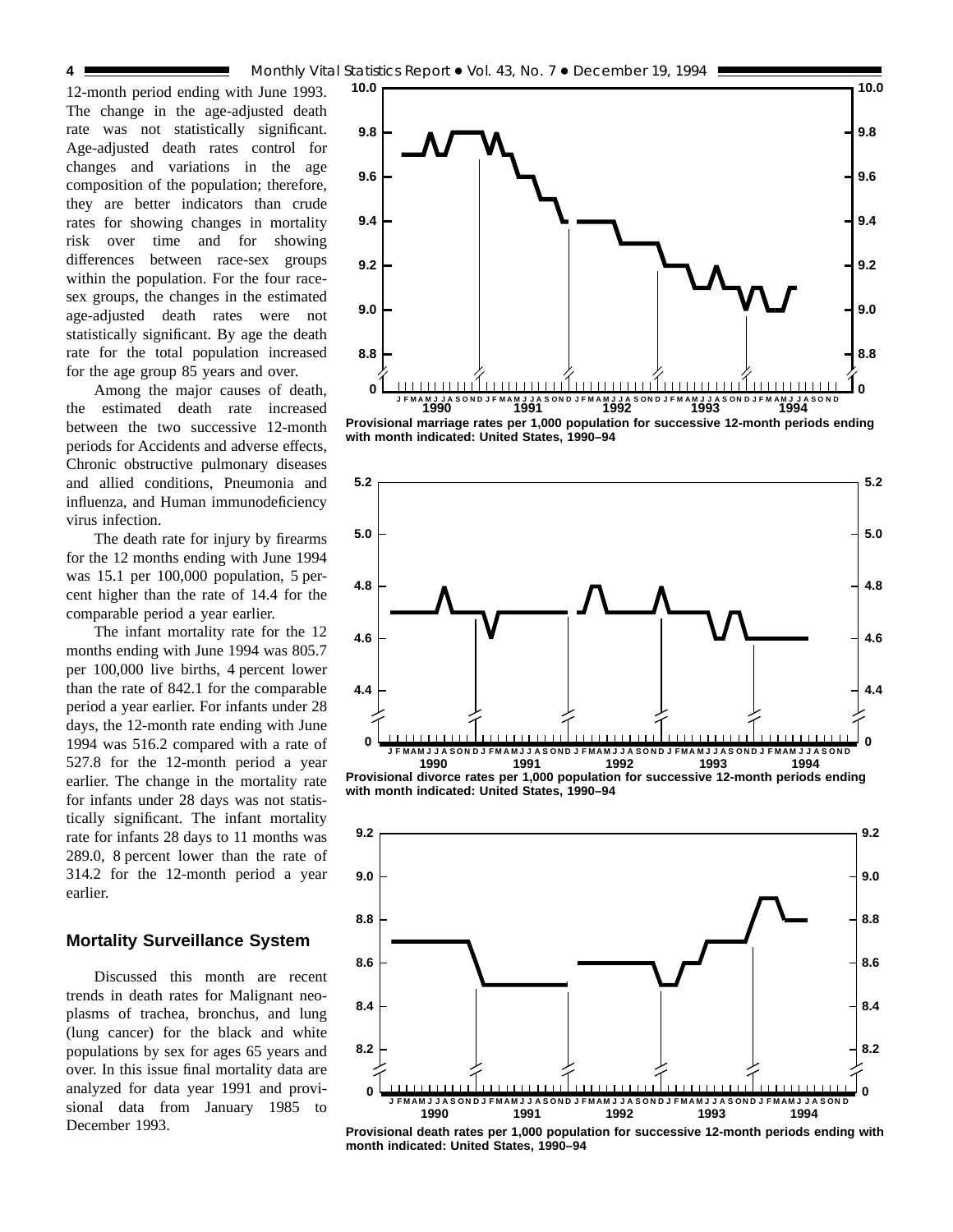In 1991, lung cancer, a major cause of cancer mortality, accounted for 96,307 deaths. It accounted for 6 percent of all deaths and 27 percent of all cancer mortality for persons aged 65 years and over. Among black women aged 65 years and over, lung cancer accounted for 2,626 deaths or 3 percent of all deaths and 17 percent of all cancer deaths for these women. Among white women lung cancer accounted for 32,053 deaths or 4 percent of all deaths and 21 percent of all cancer deaths for this age-race-sex group. Among black men aged 65 years and over, lung cancer accounted for 5,899 deaths or 9 percent of all deaths and 31 percent of all cancer deaths for these men. Among white men lung cancer accounted for 54,674 deaths or 8 percent of all deaths and 33 percent of all cancer deaths for this age-race-sex group.

Based on 1991 final data, the death rate for lung cancer for black men aged 65 years and over was 1.3 times the rate for white men and 3.6 times the rate for black women in this age group. For white women aged 65 years and over, the death rate for lung cancer was 1.1 times the rate for black women in this age group. The rate for white men was 2.5 times the rate for white women. Trends based on provisional data for lung cancer for these demographic groups are presented in the Mortality Surveillance System charts and accompanying text that follow.



**Provisional infant mortality rates per 1,000 live births for successive 12-month periods ending with month indicated: United States, 1990–94**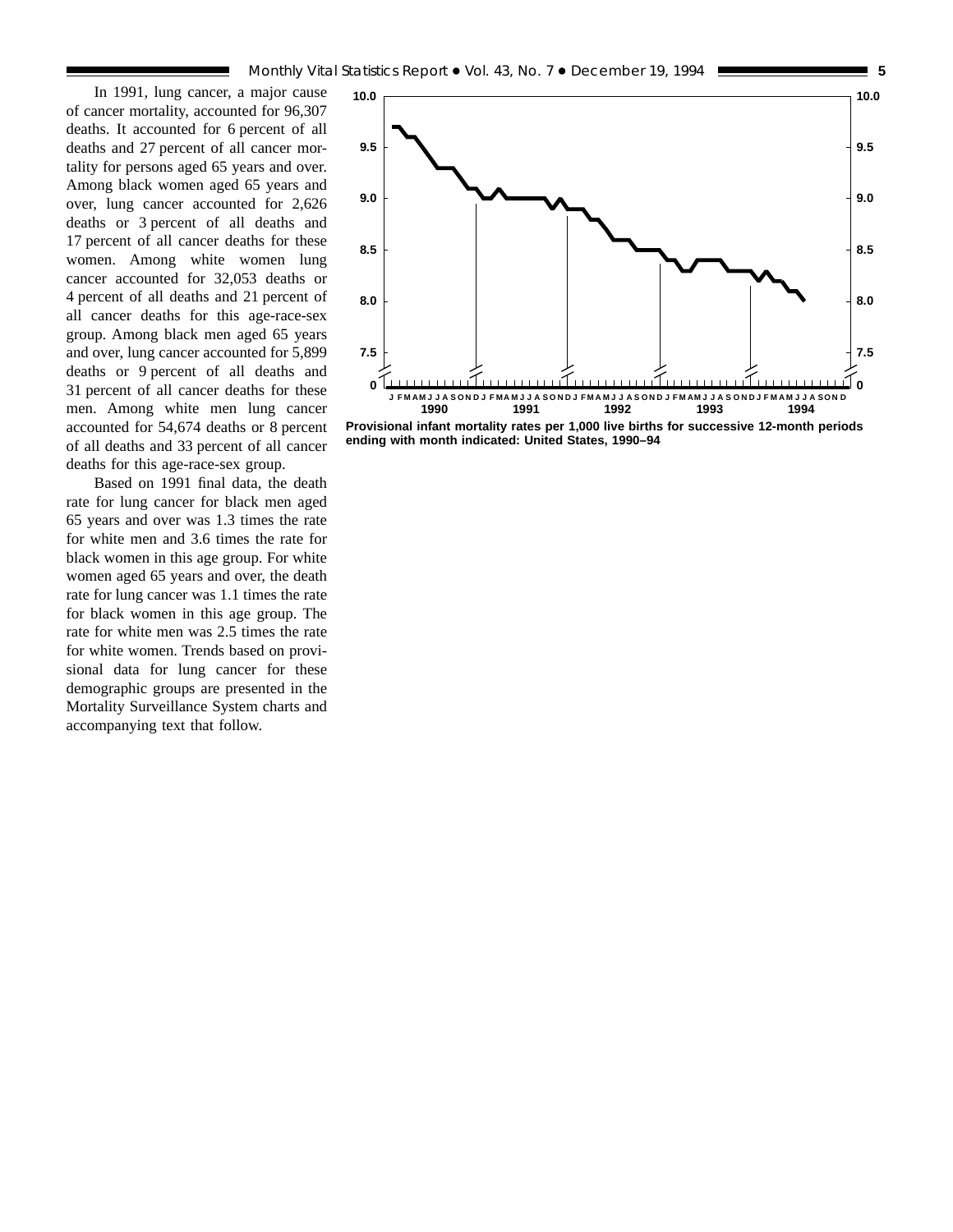# **Mortality Surveillance System charts**

[Observed and fitted provisional monthly death rates and 95-percent prediction intervals. Model fitted using death rates for January 1985–December 1992; projected for January 1993–December 1993. See Technical notes]

Trends in mortality from Malignant neoplasms of trachea, bronchus, and lung are presented in the charts below. Slowing the rise of mortality from lung cancer excluding trachea and bronchus is addressed in *Healthy People 2000* (objectives 3.2 and 16.2) (1).



- For the modeled period, provisional death rates increased.
- For the projection period, observed provisional monthly death rates fell within 95-percent prediction intervals.

**neoplasms of trachea, bronchus, and lung, by month: United States, 1986–93**



- For the modeled period, provisional death rates increased.
- For the projection period, observed provisional monthly death rates, except for 1 month, fell within 95-percent prediction intervals.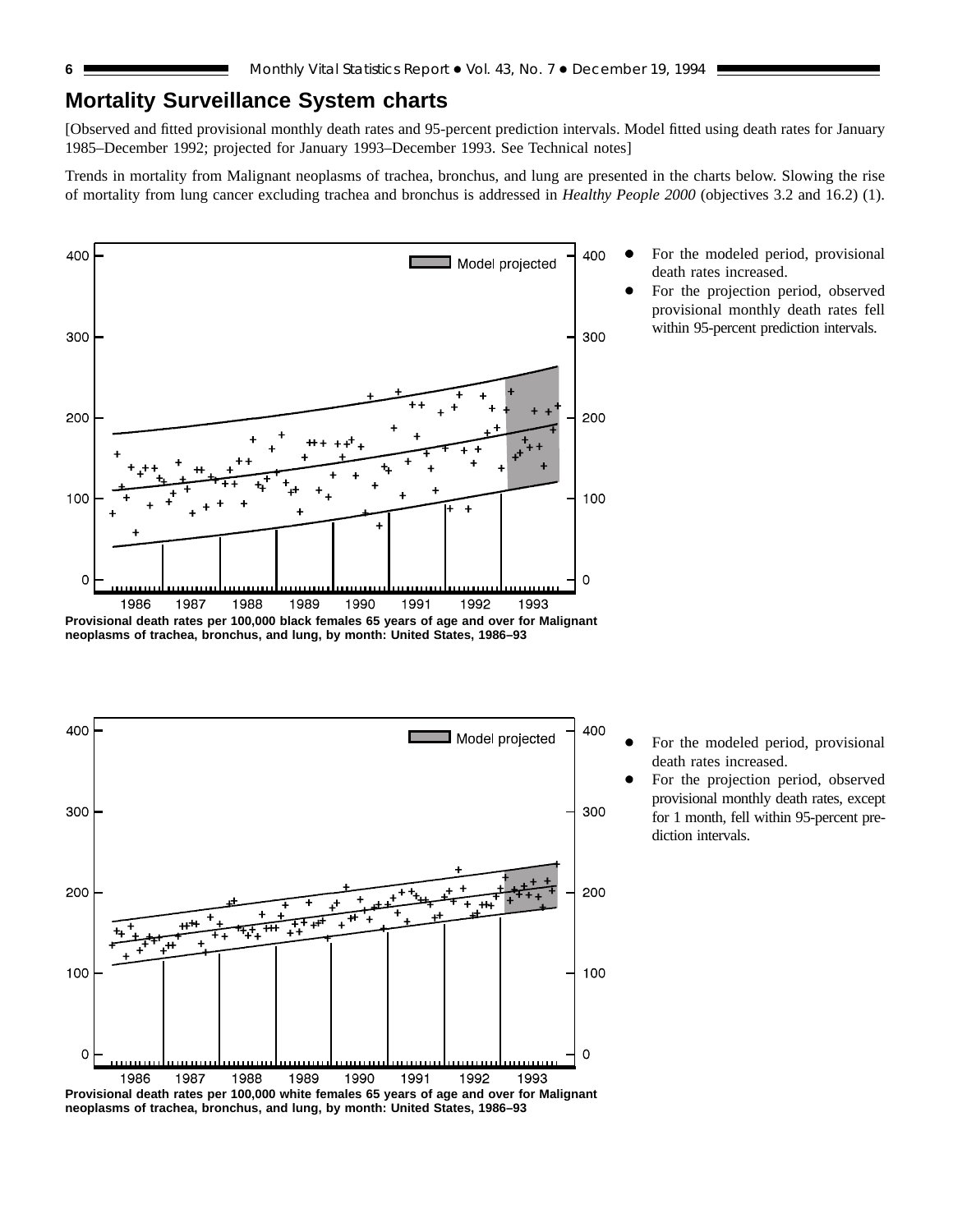# **Mortality Surveillance System charts—Con.**

[Observed and fitted provisional monthly death rates and 95-percent prediction intervals. Model fitted using death rates for January 1985–December 1992; projected for January 1993–December 1993. See Technical notes]

Trends in mortality from Malignant neoplasms of trachea, bronchus, and lung are presented in the charts below. Slowing the rise of mortality from lung cancer excluding trachea and bronchus is addressed in *Healthy People 2000* (objectives 3.2 and 16.2) (1).



- For the modeled period, provisional death rates increased through 1990, leveled off, and then decreased slightly.
- For the projection period, observed provisional monthly death rates, except for one month, fell within 95-percent prediction intervals.

**Provisional death rates per 100,000 black males 65 years of age and over for Malignant neoplasms of trachea, bronchus, and lung, by month: United States, 1986–93**



- For the modeled period, provisional death rates increased slightly.
- For the projection period, observed provisional monthly death rates, except for 1 month, fell within 95-percent prediction intervals.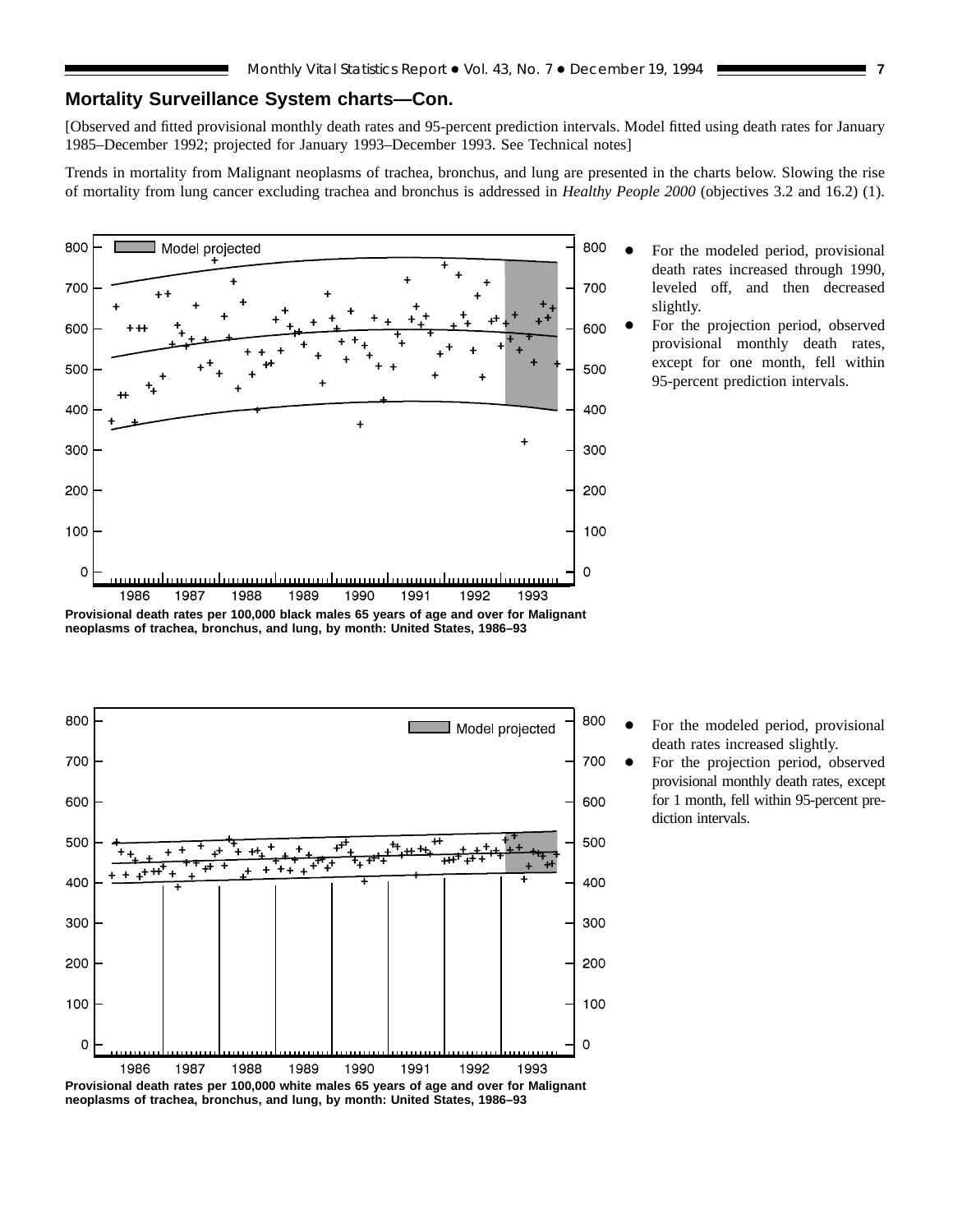#### **Final 3-year total number of deaths and average annual age-adjusted death rates and 95-percent confidence limits for Malignant neoplasms of respiratory and intrathoracic organs for males: United States and each State, 1989–91**

[Data are final by State of residence]



|                                  | Deaths.<br>3-year total | Age-adjusted<br>rate | limits | 95-percent confidence |                                        | Deaths.<br>3-year total | Age-adjusted<br>rate |       | 95-percent confidence<br>limits |
|----------------------------------|-------------------------|----------------------|--------|-----------------------|----------------------------------------|-------------------------|----------------------|-------|---------------------------------|
| Area                             | (final)                 | (final)              | Lower  | Upper                 | Area                                   | (final)                 | (final)              | Lower | Upper                           |
| United States                    | 283.540                 | 60.7                 | 60.5   | 60.9                  | South Atlantic-Con.                    |                         |                      |       |                                 |
| New England                      |                         |                      |        |                       | West Virginia                          | 2.935                   | 1176.1               | 73.2  | 79.0                            |
| Maine                            | 1,609                   | 1166.1               | 62.8   | 69.4                  | North Carolina                         | 8.555                   | 1172.0               | 70.4  | 73.6                            |
| New Hampshire                    | 1.144                   | 58.7                 | 55.2   | 62.2                  | South Carolina                         | 4,317                   | $+73.3$              | 71.1  | 75.5                            |
| Vermont                          | 598                     | 58.1                 | 53.3   | 62.9                  | Georgia.                               | 7,446                   | <sup>+</sup> 174.9   | 73.2  | 76.6                            |
| Massachusetts                    | 6,439                   | $+155.3$             | 53.9   | 56.7                  | Florida                                | 20,389                  | $+62.3$              | 61.4  | 63.2                            |
| Rhode Island                     | 1.258                   | 60.9                 | 57.4   | 64.4                  | <b>East South Central</b>              |                         |                      |       |                                 |
| Connecticut                      | 3,443                   | $+151.8$             | 50.0   | 53.6                  | Kentucky                               | 5,867                   | $+185.4$             | 83.2  | 87.6                            |
| <b>Middle Atlantic</b>           |                         |                      |        |                       | Tennessee                              | 7,139                   | <sup>++</sup> 78.8   | 76.9  | 80.7                            |
| New York.                        | 18.949                  | $^{+1}$ 55.2         | 54.4   | 56.0                  | Alabama                                | 5,665                   | $+175.3$             | 73.3  | 77.3                            |
| New Jersey                       | 8.993                   | $+58.2$              | 57.0   | 59.4                  | Mississippi                            | 3,526                   | <sup>++</sup> 76.6   | 74.0  | 79.2                            |
| Pennsylvania                     | 15.674                  | 60.4                 | 59.4   | 61.4                  |                                        |                         |                      |       |                                 |
|                                  |                         |                      |        |                       | <b>West South Central</b>              |                         |                      |       |                                 |
| <b>East North Central</b>        |                         |                      |        |                       | Arkansas                               | 3.860                   | 1178.3               | 75.7  | 80.9                            |
| Ohio.                            | 13.747                  | 1166.0               | 64.9   | 67.1                  | Louisiana.                             | 5.696                   | $+181.0$             | 78.8  | 83.2                            |
| Indiana                          | 7.152                   | $+168.7$             | 67.1   | 70.3                  | Oklahoma                               | 4,291                   | $+168.8$             | 66.7  | 70.9                            |
| Illinois. $\ldots$ .             | 13.073                  | 162.0                | 60.9   | 63.1                  | Texas                                  | 17,015                  | 1162.8               | 61.8  | 63.8                            |
| Michigan                         | 10,341                  | 60.8                 | 59.6   | 62.0                  | Mountain                               |                         |                      |       |                                 |
| Wisconsin                        | 4.912                   | 1149.9               | 48.4   | 51.4                  | Montana                                | 841                     | $+148.5$             | 45.1  | 51.9                            |
| <b>West North Central</b>        |                         |                      |        |                       | Idaho                                  | 793                     | 1141.1               | 38.1  | 44.1                            |
| Minnesota                        | 3.784                   | $+145.3$             | 43.8   | 46.8                  | Wyoming.                               | 353                     | $^{+144.3}$          | 39.6  | 49.0                            |
| $lowa. \ldots. \ldots.$          | 3.417                   | $+155.4$             | 53.4   | 57.4                  | Colorado                               | 2.405                   | $^{++44}$ 1          | 42.3  | 45.9                            |
| Missouri                         | 7.097                   | 1169.0               | 67.3   | 70.7                  | New Mexico                             | 1,082                   | 1139.9               | 37.5  | 42.3                            |
| North Dakota                     | 618                     | <sup>++</sup> 44.9   | 41.1   | 48.7                  | Arizona                                | 3,641                   | $^{++49.2}$          | 47.5  | 50.9                            |
| South Dakota                     | 719                     | $+146.5$             | 42.9   | 50.1                  | Utah.                                  | 675                     | $^{++27.4}$          | 25.3  | 29.5                            |
| Nebraska.                        | 1.702                   | $+152.7$             | 50.0   | 55.4                  | Nevada                                 | 1,378                   | 60.0                 | 56.8  | 63.2                            |
| Kansas                           | 2,866                   | $+157.5$             | 55.3   | 59.7                  |                                        |                         |                      |       |                                 |
| South Atlantic                   |                         |                      |        |                       | Pacific                                |                         | $+154.2$             |       |                                 |
| Delaware.                        | 900                     | 1171.9               | 67.1   | 76.7                  | Washington                             | 4.950                   | $+156.1$             | 52.6  | 55.8                            |
|                                  | 5.407                   | $+166.7$             | 64.9   | 68.5                  | $O$ regon $\ldots$ $\ldots$ $\ldots$ . | 3,390                   | 1149.6               | 54.1  | 58.1                            |
| Maryland<br>District of Columbia | 769                     | 1175.4               | 69.9   | 80.9                  | California.                            | 24.692                  |                      | 49.0  | 50.2                            |
| Virginia                         | 6.934                   | <sup>tt</sup> 66.9   | 65.3   | 68.5                  | Alaska                                 | 274                     | 152.6<br>$+138.9$    | 46.3  | 58.9                            |
|                                  |                         |                      |        |                       | Hawaii                                 | 820                     |                      | 36.1  | 41.7                            |

NOTES: Data are final. Rates per 100,000 U.S. standard million population; see Technical notes. The symbols † and †† denote statistical significance of the difference between the U.S. and State<br>rates at the 0.05 and 0.01 l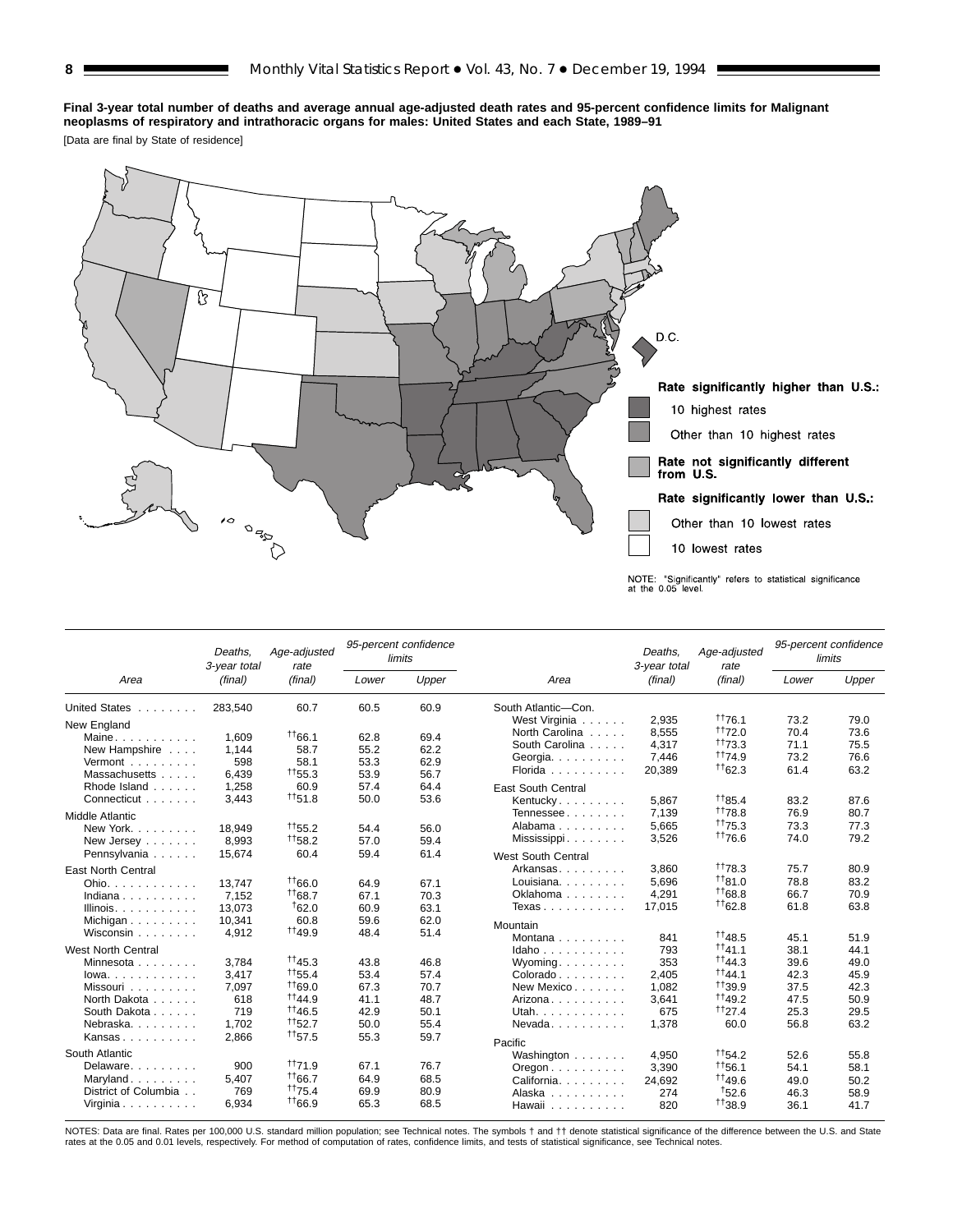#### **Final 3-year total number of deaths and average annual age-adjusted death rates and 95-percent confidence limits for Malignant neoplasms of respiratory and intrathoracic organs for females: United States and each State, 1989–91**

[Data are final by State of residence]



|                                | Deaths.<br>3-year total | Age-adjusted<br>rate |       | 95-percent confidence<br>limits |                           | Deaths.<br>3-year total | Age-adjusted<br>rate |              | 95-percent confidence<br>limits |
|--------------------------------|-------------------------|----------------------|-------|---------------------------------|---------------------------|-------------------------|----------------------|--------------|---------------------------------|
| Area                           | (final)                 | (final)              | Lower | Upper                           | Area                      | (final)                 | (final)              | Lower        | Upper                           |
| United States                  | 154.246                 | 26.1                 | 26.0  | 26.2                            | South Atlantic-Con.       |                         |                      |              |                                 |
| New England                    |                         |                      |       |                                 | West Virginia             | 1,502                   | $+130.1$             | 28.4         | 31.8                            |
| Maine                          | 943                     | $+131.4$             | 29.2  | 33.6                            | North Carolina            | 3,517                   | 1122R                | 22.0         | 23.6                            |
| New Hampshire                  | 673                     | 129.0                | 26.6  | 31.4                            | South Carolina            | 1.789                   | 1123.4               | 22.2         | 24.6                            |
| Vermont                        | 291                     | 24.4                 | 21.4  | 27.4                            | Georgia                   | 3.185                   | 1124.3               | 23.4         | 25.2                            |
| Massachusetts                  | 4,184                   | 26.9                 | 26.0  | 27.8                            | Florida                   | 11,383                  | 1128.2               | 27.6         | 28.8                            |
| Rhode Island                   | 685                     | 25.2                 | 23.1  | 27.3                            | <b>East South Central</b> |                         |                      |              |                                 |
| Connecticut                    | 2,166                   | 25.6                 | 24.4  | 26.8                            | Kentucky                  | 2,836                   | $^{+1}33.2$          | 31.9         | 34.5                            |
| <b>Middle Atlantic</b>         |                         |                      |       |                                 | Tennessee                 | 3.011                   | 26.2                 | 25.2         | 27.2                            |
| New York.                      | 11.854                  | 25.7                 | 25.2  | 26.2                            | Alabama                   | 2,281                   | $+122.7$             | 21.7         | 23.7                            |
| New Jersey                     | 5,563                   | $+127.5$             | 26.7  | 28.3                            | Mississippi               | 1,427                   | $+123.9$             | 22.5         | 25.3                            |
| Pennsylvania                   | 8,496                   | $+124.7$             | 24.1  | 25.3                            |                           |                         |                      |              |                                 |
|                                |                         |                      |       |                                 | <b>West South Central</b> |                         |                      |              |                                 |
| <b>East North Central</b>      |                         |                      |       |                                 | Arkansas                  | 1.670                   | 27.3<br>1128.9       | 25.8<br>27.7 | 28.8<br>30.1                    |
| Ohio.                          | 7,455                   | 1127.8               | 27.1  | 28.5                            | Louisiana.<br>Oklahoma    | 2,642                   | 1128.1               | 26.8         | 29.4                            |
| Indiana                        | 3.638                   | 1127.5               | 26.5  | 28.5                            |                           | 2,165                   | 25.7                 | 25.1         | 26.3                            |
| Illinois. $\ldots$ .           | 7.087                   | 26.4                 | 25.7  | 27.1                            | Texas                     | 8,776                   |                      |              |                                 |
| Michigan $\ldots$ , $\ldots$   | 5,572                   | 26.6                 | 25.9  | 27.3                            | Mountain                  |                         |                      |              |                                 |
| Wisconsin                      | 2,522                   | 1121.6               | 20.7  | 22.5                            | Montana                   | 465                     | 25.0                 | 22.5         | 27.5                            |
| West North Central             |                         |                      |       |                                 | Idaho                     | 472                     | 1121.7               | 19.6         | 23.8                            |
| Minnesota                      | 2,078                   | <sup>++</sup> 20.9   | 19.9  | 21.9                            | Wyoming.                  | 201                     | 122.2                | 19.0         | 25.4                            |
| $lowa. \ldots. \ldots. \ldots$ | 1.608                   | 1121.8               | 20.6  | 23.0                            | Colorado                  | 1,334                   | 1120.0               | 18.9         | 21.1                            |
| Missouri                       | 3.580                   | 127.2                | 26.2  | 28.2                            | New Mexico                | 637                     | 1120.1               | 18.4         | 21.8                            |
| North Dakota                   | 302                     | 1120.6               | 18.0  | 23.2                            | Arizona                   | 2,229                   | 25.4                 | 24.2         | 26.6                            |
| South Dakota                   | 328                     | $+118.7$             | 16.4  | 21.0                            | Utah.                     | 328                     | $+11.4$              | 10.1         | 12.7                            |
| Nebraska.                      | 860                     | $t_{121.7}$          | 20.1  | 23.3                            | $N$ evada. $\ldots$       | 892                     | $+136.2$             | 33.8         | 38.6                            |
| Kansas                         | 1.406                   | $+123.1$             | 21.7  | 24.5                            | Pacific                   |                         |                      |              |                                 |
| South Atlantic                 |                         |                      |       |                                 | Washington                | 3.121                   | 1128.9               | 27.8         | 30.0                            |
| Delaware                       | 501                     | $^{+1}32.3$          | 29.3  | 35.3                            | Oregon                    | 2,154                   | $+130.5$             | 29.1         | 31.9                            |
| Maryland                       | 3.130                   | $+130.0$             | 28.9  | 31.1                            | California.               | 16.709                  | $^{11}27.3$          | 26.9         | 27.7                            |
| District of Columbia           | 418                     | 28.4                 | 25.4  | 31.4                            | Alaska                    | 162                     | 29.8                 | 25.2         | 34.4                            |
| Virginia                       | 3.584                   | 27.0                 | 26.1  | 27.9                            | Hawaii                    | 434                     | $+118.7$             | 16.9         | 20.5                            |
|                                |                         |                      |       |                                 |                           |                         |                      |              |                                 |

NOTES: Data are final. Rates per 100,000 U.S. standard million population; see Technical notes. The symbols † and †† denote statistical significance of the difference between the U.S. and State<br>rates at the 0.05 and 0.01 l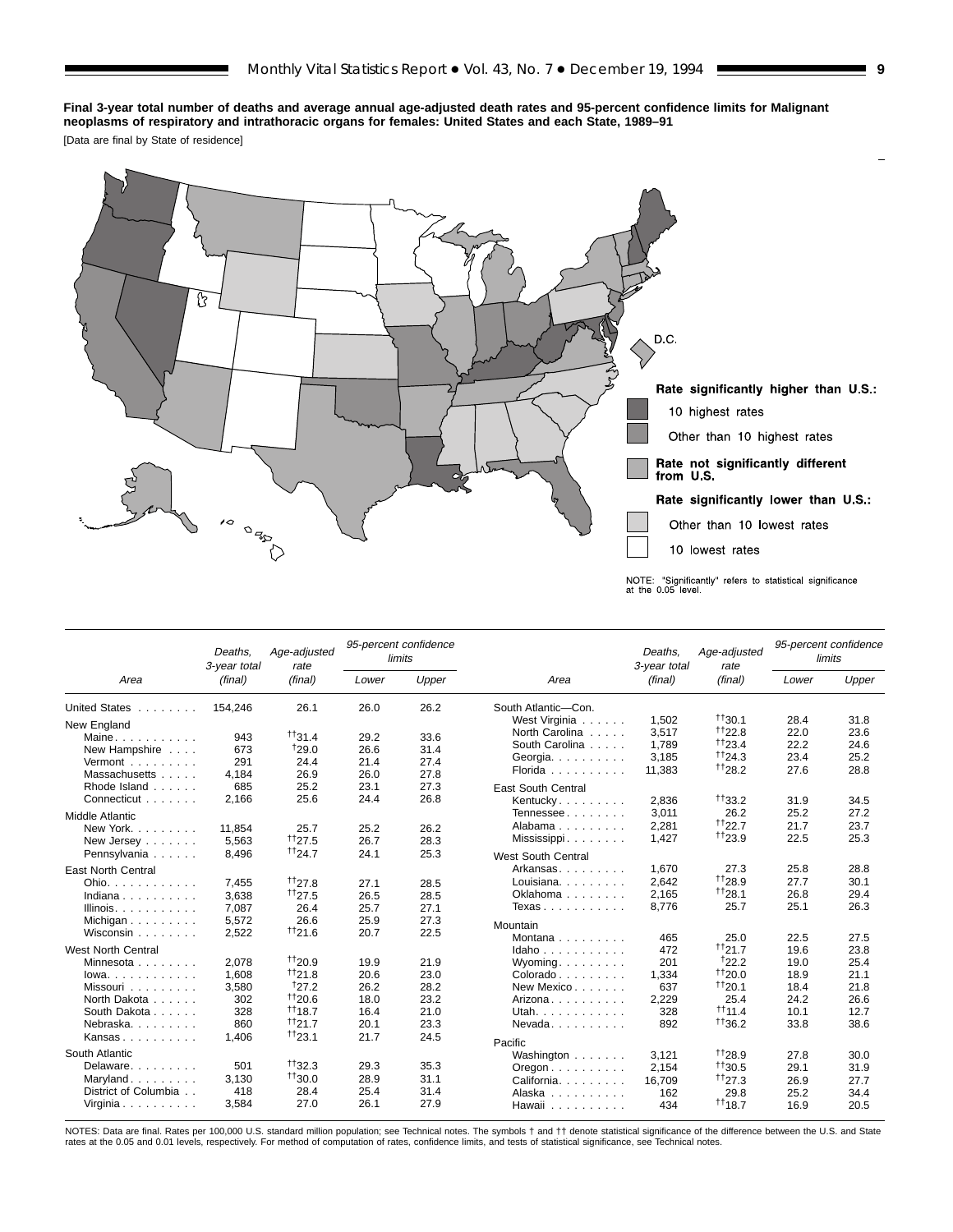#### **Table 1. Provisional number of live births, marriages, divorces, deaths, and infant deaths and rates, by month: United States, January 1993–July 1994**

[Data are provisional and are subject to monthly reporting variation; see Technical notes]

|                                                                                                    |         |                                 | Live births                              |                                     |         | <b>Marriages</b>                |         | <b>Divorces</b>                 |         | Deaths                          |        | Infant deaths                    |
|----------------------------------------------------------------------------------------------------|---------|---------------------------------|------------------------------------------|-------------------------------------|---------|---------------------------------|---------|---------------------------------|---------|---------------------------------|--------|----------------------------------|
|                                                                                                    |         |                                 | Rate per 1,000 women<br>aged 15-44 years |                                     |         |                                 |         |                                 |         |                                 |        |                                  |
| Period                                                                                             | Number  | Rate per<br>1,000<br>population | Unadjusted                               | Seasonally<br>adjusted <sup>1</sup> | Number  | Rate per<br>1,000<br>population | Number  | Rate per<br>1,000<br>population | Number  | Rate per<br>1.000<br>population | Number | Rate per<br>1,000<br>live births |
| 1993:                                                                                              |         |                                 |                                          |                                     |         |                                 |         |                                 |         |                                 |        |                                  |
| January                                                                                            | 325.000 | 14.9                            | 64.7                                     | 68.1                                | 103.000 | 4.8                             | 92,000  | 4.2                             | 198.000 | 9.1                             | 2,800  | 8.4                              |
| February                                                                                           | 308,000 | 15.6                            | 68.0                                     | 69.6                                | 154,000 | 7.9                             | 87,000  | 4.4                             | 187,000 | 9.5                             | 2,700  | 8.7                              |
| March                                                                                              | 360,000 | 16.5                            | 71.7                                     | 73.1                                | 157.000 | 7.3                             | 113.000 | 5.2                             | 217,000 | 10.0                            | 3.000  | 8.7                              |
| April<br>$\begin{array}{cccccccccccccc} . & . & . & . & . & . & . & . & . & . & . & . \end{array}$ | 328,000 | 15.5                            | 67.5                                     | 69.1                                | 174.000 | 8.3                             | 98,000  | 4.6                             | 196.000 | 9.3                             | 2.800  | 8.6                              |
| May<br>.                                                                                           | 335,000 | 15.3                            | 66.8                                     | 67.7                                | 221,000 | 10.1                            | 103,000 | 4.7                             | 185,000 | 8.5                             | 2,900  | 8.8                              |
| June<br>.                                                                                          | 321,000 | 15.2                            | 66.1                                     | 65.1                                | 252,000 | 11.9                            | 101,000 | 4.8                             | 178,000 | 8.4                             | 2,700  | 8.4                              |
| July                                                                                               | 357.000 | 16.3                            | 71.2                                     | 68.4                                | 235,000 | 10.7                            | 100,000 | 4.6                             | 184.000 | 8.4                             | 2,700  | 7.7                              |
| August $\ldots$ , $\ldots$ ,                                                                       | 367.000 | 16.7                            | 73.0                                     | 69.0                                | 254.000 | 11.6                            | 100.000 | 4.6                             | 180.000 | 8.2                             | 2,700  | 7.8                              |
| September                                                                                          | 356.000 | 16.8                            | 73.3                                     | 68.6                                | 218,000 | 10.3                            | 101,000 | 4.8                             | 174,000 | 8.2                             | 2.600  | 7.5                              |
| October                                                                                            | 344.000 | 15.6                            | 68.4                                     | 68.6                                | 218.000 | 9.9                             | 102,000 | 4.7                             | 188.000 | 8.5                             | 2,800  | 8.0                              |
| November                                                                                           | 316,000 | 14.8                            | 64.9                                     | 66.9                                | 162.000 | 7.6                             | 94,000  | 4.4                             | 180.000 | 8.5                             | 2,600  | 8.1                              |
| December $\ldots$ , $\ldots$                                                                       | 323.000 | 14.7                            | 64.3                                     | 65.9                                | 185,000 | 8.4                             | 96,000  | 4.4                             | 202,000 | 9.2                             | 2,800  | 8.6                              |
| 1994:                                                                                              |         |                                 |                                          |                                     |         |                                 |         |                                 |         |                                 |        |                                  |
| January. $\ldots$ .                                                                                | 352.000 | 16.0                            | 70.0                                     | 73.5                                | 107.000 | 4.9                             | 97.000  | 4.4                             | 224.000 | 10.2                            | 2,500  | 7.4                              |
| February                                                                                           | 295,000 | 14.8                            | 64.9                                     | 66.2                                | 156,000 | 8.0                             | 89.000  | 4.5                             | 204,000 | 10.3                            | 2,900  | 9.5                              |
| March                                                                                              | 352.000 | 15.9                            | 69.9                                     | 70.8                                | 147.000 | 6.8                             | 103.000 | 4.7                             | 199.000 | 9.0                             | 2.700  | 8.0                              |
| April<br>.                                                                                         | 302,000 | 14.1                            | 62.0                                     | 63.5                                | 174,000 | 8.3                             | 100,000 | 4.7                             | 182,000 | 8.5                             | 2,500  | 7.9                              |
| May<br>.                                                                                           | 329.000 | 14.9                            | 65.4                                     | 65.8                                | 231,000 | 10.4                            | 104,000 | 4.7                             | 186,000 | 8.4                             | 2,700  | 8.2                              |
| June<br>and and and and and a                                                                      | 320.000 | 14.9                            | 65.6                                     | 64.2                                | 275.000 | 12.8                            | 103.000 | 4.8                             | 176.000 | 8.2                             | 2,500  | 7.9                              |
| July                                                                                               | 346,000 | 15.6                            | 68.7                                     | 66.0                                | 222,000 | 10.0                            | 98,000  | 4.4                             | 184,000 | 8.3                             | 2,600  | 7.5                              |

<sup>1</sup>The method of seasonal adjustment, developed by the U.S. Bureau of the Census, is described in The X-11 Variant of the Census Method II Seasonal Adjustment Program, Technical Paper<br>No. 15 (1967 revision).

NOTE: Figures include all revisions received from the States and, therefore, may differ from those previously published.

## **Symbols**

- - Data not available
- . . . Category not applicable
- Quantity zero
- 0.0 Quantity more than zero but less than 0.05
- \* Figure does not meet standards of reliability or precision (see Technical notes)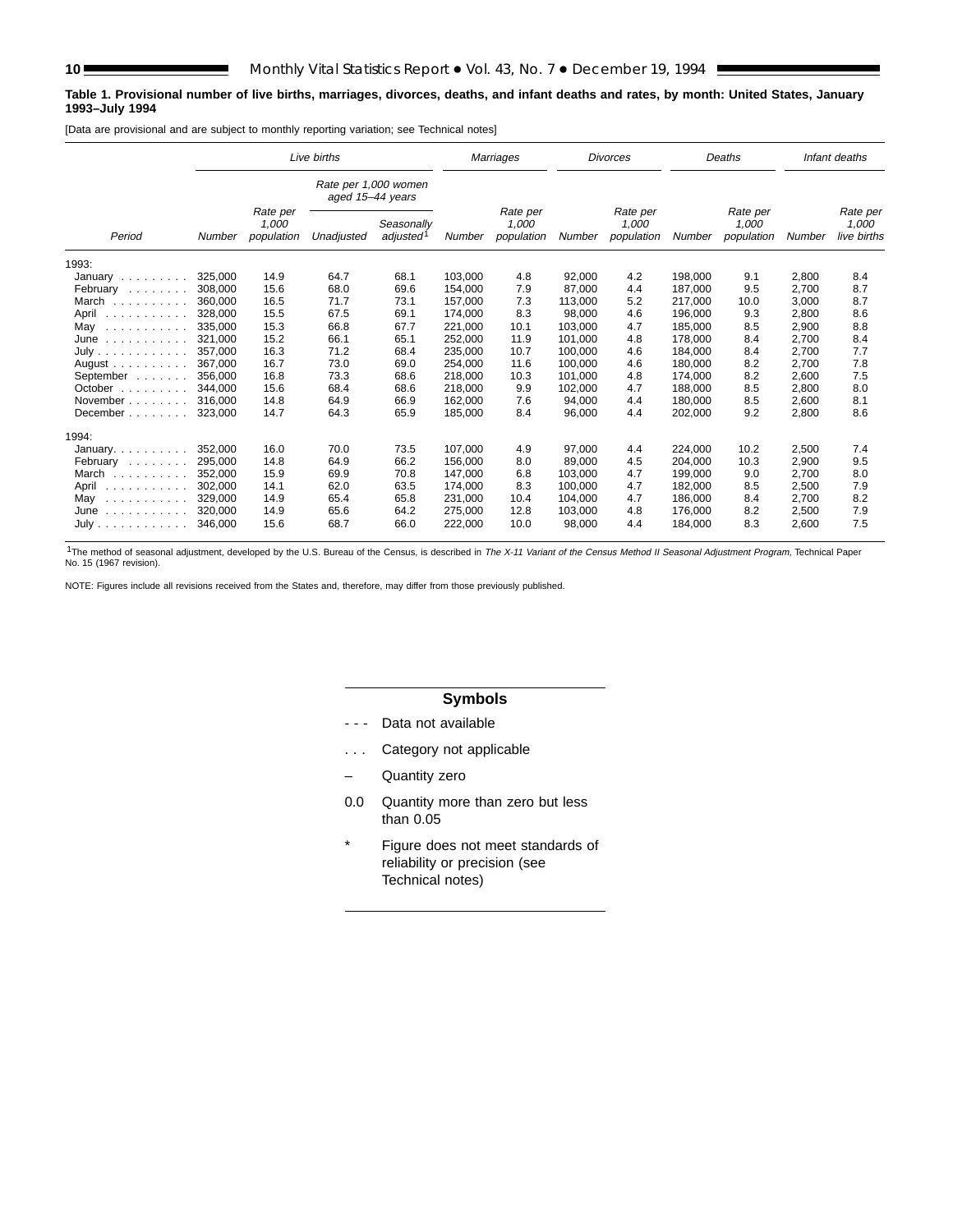# **Table 2. Provisional number of live births and deaths: each division and State, July 1993 and 1994, and cumulative figures, 1992–94**

[Data are estimates by State of residence; see Technical notes]

Ξ

|                                                          |                      |                | Live births          |              |         |                      |        | Deaths               |              |         |
|----------------------------------------------------------|----------------------|----------------|----------------------|--------------|---------|----------------------|--------|----------------------|--------------|---------|
|                                                          | July                 |                |                      | January-July |         | July                 |        |                      | January-July |         |
| Area                                                     | 1994                 | 1993           | 1994                 | 1993         | 1992    | 1994                 | 1993   | 1994                 | 1993         | 1992    |
| New England $\ldots$                                     | 110,747              | 17,002         | 177,378              | 105,417      | 113,648 | 9,493                | 9,470  | 68,050               | 70,304       | 68,814  |
| Maine                                                    | 1,196                | 1,000          | 8,343                | 8,567        | 9,257   | 1,098                | 1,092  | 6,506                | 6,725        | 6,379   |
| New Hampshire                                            | 1,467                | 1,386          | 8,519                | 8,389        | 9,290   | 670                  | 796    | 5,192                | 5,148        | 4,775   |
| $Vermont$                                                | 537                  | 583            | 3,942                | 4,333        | 4,685   | 349                  | 358    | 2,735                | 2,947        | 2,875   |
| Massachusetts                                            | 6,248                | 8,459          | 48,849               | 51,503       | 54,209  | 4,443                | 4,282  | 31,533               | 33,590       | 32,733  |
| Rhode Island                                             | 1,299                | 1,338          | 7,725                | 8,452        | 8,560   | 771                  | 825    | 5,475                | 5,822        | 5,443   |
| Connecticut                                              | $\sim$ $\sim$ $\sim$ | 4,236          | $\sim$ $\sim$ $\sim$ | 24,173       | 27,647  | 2,162                | 2,117  | 16,609               | 16,072       | 16,609  |
| Middle Atlantic                                          | 48,631               | 51,736         | 319,872              | 326,126      | 329,749 | 29,433               | 31,147 | 218,818              | 222,953      | 213,114 |
| New York                                                 | 23,818               | 28,206         | 163,481              | 163,908      | 167,308 | 13,893               | 14,742 | 100,223              | 104,057      | 98,791  |
| New Jersey $\ldots$ , $\ldots$ , $\ldots$ , $\ldots$     | 11,318               | 10,548         | 64,722               | 68,577       | 64,942  | 5,646                | 5,663  | 42,845               | 43,331       | 41,527  |
| Pennsylvania                                             | 13,495               | 12,982         | 91,669               | 93,641       | 97,499  | 9,894                | 10,742 | 75,750               | 75,565       | 72,796  |
|                                                          |                      |                |                      |              |         |                      |        |                      |              |         |
| East North Central                                       | 54,227               | 55,464         | 374,580              | 383,002      | 386,106 | 30,406               | 30,557 | 234,219              | 226,581      | 218,452 |
| Ohio.                                                    | 12,610               | 12,824         | 94,879               | 94,596       | 99,827  | 7,864                | 7,891  | 63,609               | 59,843       | 58,916  |
| Indiana                                                  | 6,810                | 6,901          | 46,688               | 48,985       | 48,947  | 4,653                | 4,056  | 31,639               | 30,337       | 29,653  |
| Illinois.                                                | 16,919               | 17,455         | 109,237              | 110,960      | 111,139 | 8,274                | 8,276  | 63,335               | 62,073       | 59,276  |
| Michigan                                                 | 12,309               | 12,189         | 81,789               | 86,742       | 84,170  | 6,328                | 6,737  | 48,964               | 48,611       | 46,536  |
| Wisconsin                                                | 5,579                | 6,095          | 41,987               | 41,719       | 42,023  | 3,287                | 3,597  | 26,672               | 25,717       | 24,071  |
| West North Central                                       | 23,380               | 21,440         | 147.724              | 148,643      | 153,461 | 14,047               | 13,230 | 101,336              | 101,399      | 94,366  |
| Minnesota                                                | 5,868                | 6,094          | 38,187               | 37,780       | 38,555  | 3,048                | 2,780  | 21,431               | 21,057       | 20,342  |
| $Iowa.$                                                  | 3,008                | 2,828          | 20,396               | 21,008       | 22,566  | 2,030                | 2,302  | 15,401               | 17,453       | 16,009  |
| Missouri                                                 | 7,856                | 6,577          | 44,608               | 44,411       | 44,192  | 5,181                | 4,201  | 34,286               | 32,953       | 28,741  |
| North Dakota                                             | 786                  | 756            | 5,032                | 5,079        | 5,236   | 473                  | 468    | 3,459                | 3,398        | 3,326   |
| South Dakota                                             | 849                  | 860            | 6,201                | 6,341        | 6,655   | 509                  | 453    | 4,007                | 3,970        | 4,140   |
| Nebraska                                                 | 2,133                | 1,954          | 13,062               | 13,303       | 13,840  | 1,172                | 1,239  | 8,606                | 8,745        | 8,689   |
| Kansas                                                   | 2,880                | 2,371          | 20,238               | 20,721       | 22,417  | 1,634                | 1,787  | 14,146               | 13,823       | 13,119  |
|                                                          |                      |                |                      |              |         |                      |        |                      |              |         |
| South Atlantic                                           | 56,993               | 58,130         | 378,499              | 385,826      | 393,229 | 33.426               | 34,637 | 255,020              | 253,318      | 240,273 |
| Delaware                                                 | 783                  | 876            | 5,984                | 6,165        | 6,421   | 460                  | 481    | 3,609                | 3,631        | 3,478   |
| Maryland                                                 | 6,455                | 6,682          | 39,622               | 42,461       | 43,232  | 3,292                | 3,419  | 22,728               | 25,365       | 21,717  |
| District of Columbia                                     | 861                  | 869            | 5,354                | 5,815        | 5,938   | 567                  | 540    | 3,659                | 3,979        | 4,029   |
| Virginia                                                 | 8,399                | 8,822          | 54,513               | 56,273       | 57,723  | 4,331                | 4,452  | 32,271               | 30,741       | 29,135  |
| West Virginia                                            | 1,732                | 1,914          | 13,178               | 13,133       | 13,220  | 1,448                | 1,679  | 12,254               | 11,950       | 12,422  |
| North Carolina                                           | 10,286               | 9,174          | 57,895               | 57,296       | 59,637  | 5,295                | 5,057  | 38,798               | 37,557       | 35,116  |
| South Carolina                                           | 4,133                | 5,541          | 30,275               | 31,692       | 32,757  | 2,387                | 2,485  | 18,285               | 18,424       | 17,955  |
| Georgia.                                                 | 8,534                | 8,339          | 62,284               | 63,893       | 65,597  | 3,742                | 5,118  | 33,779               | 33,288       | 31,715  |
| Florida                                                  | 15,810               | 15,913         | 109,394              | 109,098      | 108,704 | 11,904               | 11,406 | 89,637               | 88,383       | 84,706  |
| East South Central                                       | 20,009               | 20,955         | 131,651              | 133,089      | 133,611 |                      | 12,658 | 93,493               | 92,373       | 88,352  |
|                                                          |                      |                |                      |              |         | 12,696               |        |                      |              |         |
| Kentucky                                                 | 4,548                | 4,632          | 29,869               | 30,214       | 31,585  | 2,859                | 2,993  | 22,759               | 22,162       | 21,052  |
| Tennessee                                                | 6,364                | 5,981<br>6,479 | 42,495               | 41,313       | 41,427  | 4,328                | 3,856  | 28,824               | 28,997       | 28,274  |
| Alabama                                                  | 5,671                |                | 35,480               | 37,654       | 36,390  | 3,410                | 3,587  | 25,825               | 25,470       | 24,056  |
| Mississippi                                              | 3,426                | 3,863          | 23,807               | 23,908       | 24,209  | 2,099                | 2,222  | 16,085               | 15,744       | 14,970  |
| West South Central                                       | 36,339               | 44,046         | 271,304              | 279,043      | 283,379 | 18,806               | 19,340 | 145,490              | 141,376      | 137.014 |
| Arkansas                                                 | 3,263                | 3,340          | 19,850               | 19,924       | 20,287  | 2,173                | 2,299  | 16,276               | 15,887       | 15.047  |
| Louisiana.                                               | 5,732                | 5,627          | 39,422               | 41,425       | 43,789  | 3,190                | 2,931  | 25,382               | 24,844       | 24,028  |
| Oklahoma                                                 | 3,685                | 3,455          | 26,786               | 26,426       | 28,293  | 2,540                | 2,672  | 19,405               | 19,152       | 18,121  |
| ${\sf Texas^2}$                                          | 23,659               | 31,624         | 185,246              | 191,268      | 191,010 | 10,903               | 11,438 | 84,427               | 81,493       | 79,818  |
| Mountain                                                 | 22,292               | 21,115         | 144,667              | 145,250      | 143,404 | 11,102               | 8,428  | 67,225               | 65,192       | 61,528  |
| Montana                                                  | 961                  | 1,018          | 6,389                | 6,656        | 6,890   | 616                  | 621    | 4,326                | 4,417        | 4,198   |
| Idaho                                                    | 1,687                | 1,406          | 10,352               | 10,213       | 10,284  | 634                  | 676    | 4,893                | 4,894        | 4,726   |
| Wyoming                                                  | 593                  | 627            | 3,761                | 3,829        | 4,088   | 320                  | 296    | 2,051                | 2,029        | 1,930   |
| Colorado                                                 | 4,519                | 4,846          | 31,856               | 32,504       | 32,524  | 2,040                | 1,760  | 14,343               | 13,820       | 13,077  |
| New Mexico                                               |                      |                |                      |              |         |                      |        |                      |              |         |
| Arizona                                                  | 2,644                | 2,276          | 16,325               | 15,825       | 16,247  | 984                  | 783    | 7,227                | 7,070        | 6,889   |
|                                                          | 6,569                | 6,182          | 40,000               | 42,046       | 37,564  | 4,883                | 2,613  | 21,364               | 20,777       | 18,944  |
| Utah.                                                    | 3,111                | 2,900          | 22,635               | 21,300       | 22,579  | 709                  | 843    | 6,118                | 5,917        | 5,791   |
| $N$ evada                                                | 2,208                | 1,860          | 13,349               | 12,877       | 13,228  | 916                  | 836    | 6,903                | 6,268        | 5,973   |
| Pacific.                                                 | 167,366              | 66,815         | 1410,593             | 415,204      | 427,895 | 124.867              | 24,233 | <sup>1</sup> 171,658 | 170,882      | 172,425 |
| Washington                                               | 6,370                | 7,819          | 44,423               | 38,079       | 40,146  | 3,169                | 2,969  | 22,592               | 25,006       | 22,039  |
| $O$ regon $\ldots$ $\ldots$ $\ldots$ $\ldots$ $\ldots$ . | 3,770                | 3,490          | 25,213               | 24,431       | 24,531  | 2,479                | 2,176  | 16,658               | 15,474       | 14,705  |
| California <sup>2</sup> .                                | 55,555               | 52,873         | 329,709              | 335,605      | 344,896 | 18,575               | 18,306 | 128,116              | 124,866      | 130,447 |
| Alaska                                                   | $\sim$ $\sim$ $\sim$ | 911            | $- - -$              | 5,768        | 6,775   | $\sim$ $\sim$ $\sim$ | 229    | $\sim$ $\sim$ $\sim$ | 1,249        | 1,226   |
| Hawaii                                                   | 1,671                | 1,722          | 11,248               | 11,321       | 11,547  | 644                  | 553    | 4,292                | 4,287        | 4,008   |
|                                                          |                      |                |                      |              |         |                      |        |                      |              |         |

1Excludes figures for State(s) shown below as not available.

2Figures include adjustments for varying length of reporting periods; see Technical notes.

NOTES: Figures include all revisions received from the States. Cumulative figures for the current year reflect revisions received for previous months, and figures for earlier years may differ from those previously published.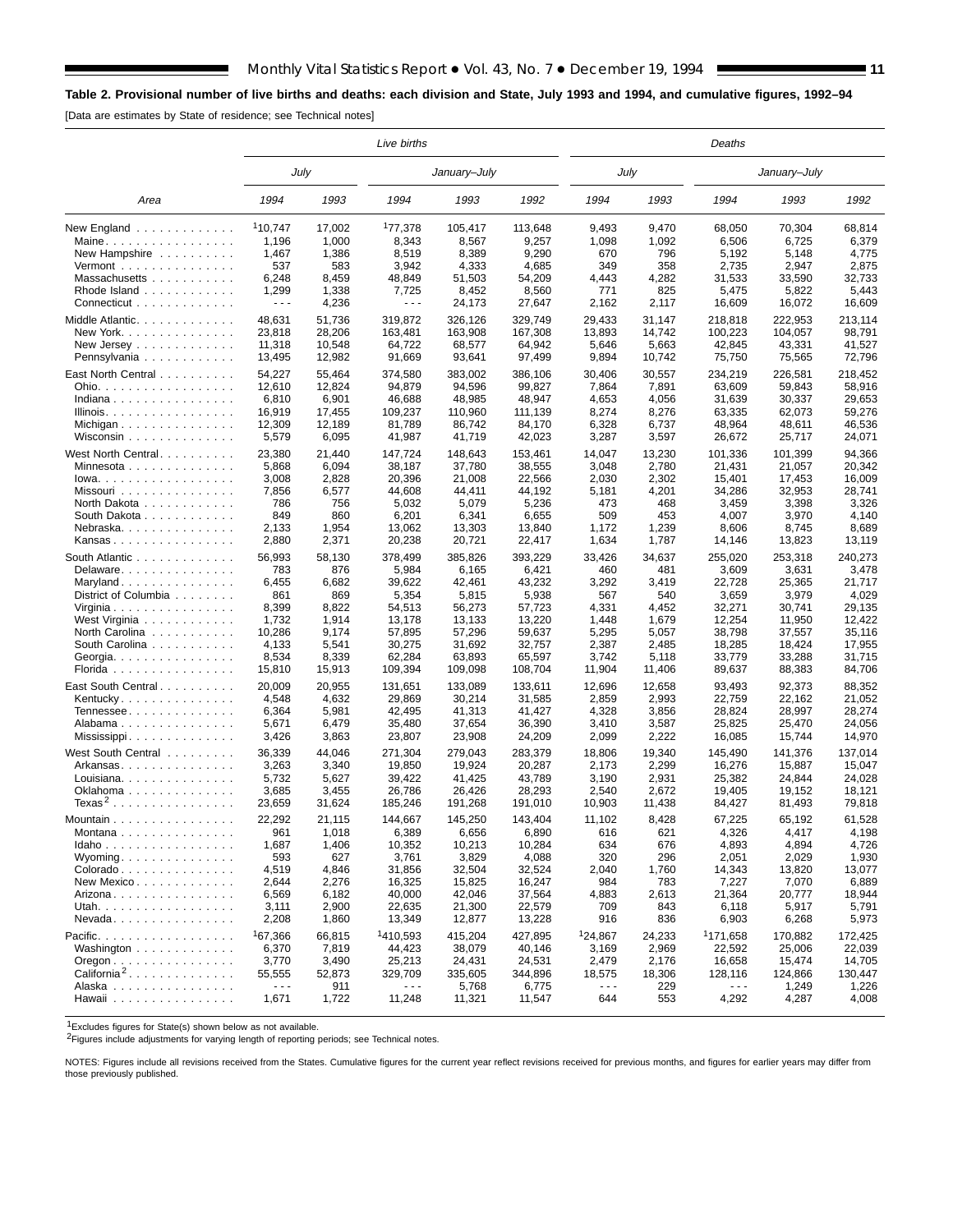#### **Table 3. Provisional number of marriages and divorces: each division and State, July 1993 and 1994, and cumulative figures, 1992–94**

[By State of occurrence. Number of events reported; see Technical notes. Divorces include reported annulments]

|                                                                 |                      |        | <b>Marriages</b>                                                                                                                                                                                                                                                                                                                                                                                                                      |              |                                                                                                                                                                                                                                                                                                                                                                                                                                                                                                                                                                                                                                                                                                                                                                                                                                                                                                                                                                                                                                                                                                                                                                                                                                                                                                                                                                                                                                                                                                                                                                                                                                                                                                                                                                                                                                                                                                                                                                                                                                                                                                                                                                                                                                                                                                                                                                                                                                                                                                                                                                                                                                                                                                                                                                                                                                                                                                                                                                                                                                                                                                                                                                                                                                                                                                                                      |                      |                      | <b>Divorces</b>      |              |                                |
|-----------------------------------------------------------------|----------------------|--------|---------------------------------------------------------------------------------------------------------------------------------------------------------------------------------------------------------------------------------------------------------------------------------------------------------------------------------------------------------------------------------------------------------------------------------------|--------------|--------------------------------------------------------------------------------------------------------------------------------------------------------------------------------------------------------------------------------------------------------------------------------------------------------------------------------------------------------------------------------------------------------------------------------------------------------------------------------------------------------------------------------------------------------------------------------------------------------------------------------------------------------------------------------------------------------------------------------------------------------------------------------------------------------------------------------------------------------------------------------------------------------------------------------------------------------------------------------------------------------------------------------------------------------------------------------------------------------------------------------------------------------------------------------------------------------------------------------------------------------------------------------------------------------------------------------------------------------------------------------------------------------------------------------------------------------------------------------------------------------------------------------------------------------------------------------------------------------------------------------------------------------------------------------------------------------------------------------------------------------------------------------------------------------------------------------------------------------------------------------------------------------------------------------------------------------------------------------------------------------------------------------------------------------------------------------------------------------------------------------------------------------------------------------------------------------------------------------------------------------------------------------------------------------------------------------------------------------------------------------------------------------------------------------------------------------------------------------------------------------------------------------------------------------------------------------------------------------------------------------------------------------------------------------------------------------------------------------------------------------------------------------------------------------------------------------------------------------------------------------------------------------------------------------------------------------------------------------------------------------------------------------------------------------------------------------------------------------------------------------------------------------------------------------------------------------------------------------------------------------------------------------------------------------------------------------------|----------------------|----------------------|----------------------|--------------|--------------------------------|
|                                                                 | July                 |        |                                                                                                                                                                                                                                                                                                                                                                                                                                       | January-July |                                                                                                                                                                                                                                                                                                                                                                                                                                                                                                                                                                                                                                                                                                                                                                                                                                                                                                                                                                                                                                                                                                                                                                                                                                                                                                                                                                                                                                                                                                                                                                                                                                                                                                                                                                                                                                                                                                                                                                                                                                                                                                                                                                                                                                                                                                                                                                                                                                                                                                                                                                                                                                                                                                                                                                                                                                                                                                                                                                                                                                                                                                                                                                                                                                                                                                                                      |                      | July                 |                      | January-July |                                |
| Area                                                            | 1994                 | 1993   | 1994                                                                                                                                                                                                                                                                                                                                                                                                                                  | 1993         | 1992                                                                                                                                                                                                                                                                                                                                                                                                                                                                                                                                                                                                                                                                                                                                                                                                                                                                                                                                                                                                                                                                                                                                                                                                                                                                                                                                                                                                                                                                                                                                                                                                                                                                                                                                                                                                                                                                                                                                                                                                                                                                                                                                                                                                                                                                                                                                                                                                                                                                                                                                                                                                                                                                                                                                                                                                                                                                                                                                                                                                                                                                                                                                                                                                                                                                                                                                 | 1994                 | 1993                 | 1994                 | 1993         | 1992                           |
| New England                                                     | 18,668               | 11,057 | 142,439                                                                                                                                                                                                                                                                                                                                                                                                                               | 45,265       | 50,722                                                                                                                                                                                                                                                                                                                                                                                                                                                                                                                                                                                                                                                                                                                                                                                                                                                                                                                                                                                                                                                                                                                                                                                                                                                                                                                                                                                                                                                                                                                                                                                                                                                                                                                                                                                                                                                                                                                                                                                                                                                                                                                                                                                                                                                                                                                                                                                                                                                                                                                                                                                                                                                                                                                                                                                                                                                                                                                                                                                                                                                                                                                                                                                                                                                                                                                               | 11.429               | 4,126                | 19,333               | 25,711       | 27,927                         |
| Maine                                                           | 1,141                | 1,092  | 4,949                                                                                                                                                                                                                                                                                                                                                                                                                                 | 5,182        | 5,576                                                                                                                                                                                                                                                                                                                                                                                                                                                                                                                                                                                                                                                                                                                                                                                                                                                                                                                                                                                                                                                                                                                                                                                                                                                                                                                                                                                                                                                                                                                                                                                                                                                                                                                                                                                                                                                                                                                                                                                                                                                                                                                                                                                                                                                                                                                                                                                                                                                                                                                                                                                                                                                                                                                                                                                                                                                                                                                                                                                                                                                                                                                                                                                                                                                                                                                                | 465                  | 458                  | 2,933                | 3,246        | 3,517                          |
| New Hampshire                                                   | 1,170                | 287    | 4,969                                                                                                                                                                                                                                                                                                                                                                                                                                 | 2,985        | 3,678                                                                                                                                                                                                                                                                                                                                                                                                                                                                                                                                                                                                                                                                                                                                                                                                                                                                                                                                                                                                                                                                                                                                                                                                                                                                                                                                                                                                                                                                                                                                                                                                                                                                                                                                                                                                                                                                                                                                                                                                                                                                                                                                                                                                                                                                                                                                                                                                                                                                                                                                                                                                                                                                                                                                                                                                                                                                                                                                                                                                                                                                                                                                                                                                                                                                                                                                | 555                  | 415                  | 2,923                | 2,798        | 3,531                          |
| Vermont $\ldots$ , $\ldots$ , $\ldots$ , $\ldots$               | 838                  | 824    | 2,555                                                                                                                                                                                                                                                                                                                                                                                                                                 | 2,781        | 2,658                                                                                                                                                                                                                                                                                                                                                                                                                                                                                                                                                                                                                                                                                                                                                                                                                                                                                                                                                                                                                                                                                                                                                                                                                                                                                                                                                                                                                                                                                                                                                                                                                                                                                                                                                                                                                                                                                                                                                                                                                                                                                                                                                                                                                                                                                                                                                                                                                                                                                                                                                                                                                                                                                                                                                                                                                                                                                                                                                                                                                                                                                                                                                                                                                                                                                                                                | 165                  | 194                  | 1,574                | 1,607        | 1,814                          |
| Massachusetts                                                   | 4,777                | 5,590  | 26,417                                                                                                                                                                                                                                                                                                                                                                                                                                | 18,833       | 22,993                                                                                                                                                                                                                                                                                                                                                                                                                                                                                                                                                                                                                                                                                                                                                                                                                                                                                                                                                                                                                                                                                                                                                                                                                                                                                                                                                                                                                                                                                                                                                                                                                                                                                                                                                                                                                                                                                                                                                                                                                                                                                                                                                                                                                                                                                                                                                                                                                                                                                                                                                                                                                                                                                                                                                                                                                                                                                                                                                                                                                                                                                                                                                                                                                                                                                                                               | $\sim$ $\sim$ $\sim$ | 1,994                | $\sim$ $\sim$ $\sim$ | 9,838        | 10,105                         |
| Rhode Island                                                    | 742                  | 765    | 3,549                                                                                                                                                                                                                                                                                                                                                                                                                                 | 3,674        | 3,716                                                                                                                                                                                                                                                                                                                                                                                                                                                                                                                                                                                                                                                                                                                                                                                                                                                                                                                                                                                                                                                                                                                                                                                                                                                                                                                                                                                                                                                                                                                                                                                                                                                                                                                                                                                                                                                                                                                                                                                                                                                                                                                                                                                                                                                                                                                                                                                                                                                                                                                                                                                                                                                                                                                                                                                                                                                                                                                                                                                                                                                                                                                                                                                                                                                                                                                                | 244                  | 259                  | 1,903                | 2,042        | 2,104                          |
| Connecticut                                                     | $\sim$ $\sim$ $\sim$ | 2,499  | $\sim$ $\sim$ $\sim$                                                                                                                                                                                                                                                                                                                                                                                                                  | 11,810       | 12,101                                                                                                                                                                                                                                                                                                                                                                                                                                                                                                                                                                                                                                                                                                                                                                                                                                                                                                                                                                                                                                                                                                                                                                                                                                                                                                                                                                                                                                                                                                                                                                                                                                                                                                                                                                                                                                                                                                                                                                                                                                                                                                                                                                                                                                                                                                                                                                                                                                                                                                                                                                                                                                                                                                                                                                                                                                                                                                                                                                                                                                                                                                                                                                                                                                                                                                                               | $\sim$ $\sim$ $\sim$ | 806                  | - - -                | 6,180        | 6,856                          |
| Middle Atlantic.                                                | 27,515               | 26,548 |                                                                                                                                                                                                                                                                                                                                                                                                                                       |              |                                                                                                                                                                                                                                                                                                                                                                                                                                                                                                                                                                                                                                                                                                                                                                                                                                                                                                                                                                                                                                                                                                                                                                                                                                                                                                                                                                                                                                                                                                                                                                                                                                                                                                                                                                                                                                                                                                                                                                                                                                                                                                                                                                                                                                                                                                                                                                                                                                                                                                                                                                                                                                                                                                                                                                                                                                                                                                                                                                                                                                                                                                                                                                                                                                                                                                                                      |                      |                      |                      |              | 71,982                         |
| New York <sup>2</sup> .                                         | 16,067               | 14,408 |                                                                                                                                                                                                                                                                                                                                                                                                                                       |              |                                                                                                                                                                                                                                                                                                                                                                                                                                                                                                                                                                                                                                                                                                                                                                                                                                                                                                                                                                                                                                                                                                                                                                                                                                                                                                                                                                                                                                                                                                                                                                                                                                                                                                                                                                                                                                                                                                                                                                                                                                                                                                                                                                                                                                                                                                                                                                                                                                                                                                                                                                                                                                                                                                                                                                                                                                                                                                                                                                                                                                                                                                                                                                                                                                                                                                                                      |                      |                      |                      |              | 32,798                         |
|                                                                 | 5,452                | 4,812  |                                                                                                                                                                                                                                                                                                                                                                                                                                       |              |                                                                                                                                                                                                                                                                                                                                                                                                                                                                                                                                                                                                                                                                                                                                                                                                                                                                                                                                                                                                                                                                                                                                                                                                                                                                                                                                                                                                                                                                                                                                                                                                                                                                                                                                                                                                                                                                                                                                                                                                                                                                                                                                                                                                                                                                                                                                                                                                                                                                                                                                                                                                                                                                                                                                                                                                                                                                                                                                                                                                                                                                                                                                                                                                                                                                                                                                      |                      |                      |                      |              | 15,661                         |
| Pennsylvania                                                    | 5,996                | 7,328  |                                                                                                                                                                                                                                                                                                                                                                                                                                       |              |                                                                                                                                                                                                                                                                                                                                                                                                                                                                                                                                                                                                                                                                                                                                                                                                                                                                                                                                                                                                                                                                                                                                                                                                                                                                                                                                                                                                                                                                                                                                                                                                                                                                                                                                                                                                                                                                                                                                                                                                                                                                                                                                                                                                                                                                                                                                                                                                                                                                                                                                                                                                                                                                                                                                                                                                                                                                                                                                                                                                                                                                                                                                                                                                                                                                                                                                      |                      |                      |                      |              | 23,523                         |
|                                                                 |                      |        |                                                                                                                                                                                                                                                                                                                                                                                                                                       |              | 150,912<br>9,217<br>9,222<br>68,807<br>69,021<br>76,274<br>80,769<br>4,265<br>4,197<br>31,887<br>31,235<br>1,786<br>27,566<br>28,528<br>1,761<br>14,394<br>14,949<br>39,458<br>41,615<br>3,234<br>3,196<br>22,526<br>22,837<br><sup>1</sup> 10.886<br>112,639<br><sup>1</sup> 85.704<br><sup>1</sup> 88.173<br>186,301<br>47,116<br>28,514<br>29,720<br>50,083<br>3,699<br>4,839<br>27,853<br>27,846<br>$\sim$ $\sim$ $\sim$<br>$\sim$ $\sim$ $\sim$<br>$\sim$ $\sim$ $\sim$<br>$\sim$ $\sim$ $\sim$<br>48,843<br>50,003<br>3,368<br>3,727<br>24,257<br>25,657<br>35,436<br>36,082<br>2,529<br>2,645<br>22,984<br>22,477<br>1,290<br>21,715<br>22,287<br>1,428<br>9,949<br>10,319<br>79,336<br>81,527<br>5,506<br>7,043<br>44,099<br>45,355<br>16,508<br>16,665<br>1,110<br>1,590<br>9,246<br>10,026<br>14,223<br>12,227<br>639<br>815<br>6,500<br>6,284<br>24,940<br>25,693<br>2,116<br>2,309<br>16.106<br>15.634<br>2,714<br>2,692<br>158<br>209<br>1,265<br>1,287<br>4,130<br>257<br>4,121<br>241<br>1,687<br>1,696<br>7,303<br>7,825<br>519<br>496<br>3,825<br>3,612<br>707<br>5,470<br>9,527<br>12,295<br>1,383<br>6,816<br>246,411<br>21,525<br>19,497<br>136,904<br>137,555<br>2,789<br>316<br>349<br>2,026<br>2,710<br>1,846<br>22,734<br>22,151<br>1,418<br>1,510<br>9,601<br>9,730<br>1,432<br>1,592<br>127<br>88<br>1,106<br>975<br>38,927<br>39,062<br>2,523<br>2,344<br>16,721<br>16,904<br>7,521<br>7,088<br>703<br>670<br>5,273<br>5,646<br>27,180<br>28,339<br>3,181<br>3,117<br>21,043<br>20,759<br>30,773<br>31,606<br>1,172<br>1,346<br>9,011<br>8,972<br>36,027<br>31,192<br>3,831<br>3,068<br>21,976<br>22,416<br>86,758<br>82,671<br>8,254<br>7,005<br>50,147<br>50,307<br>105,820<br>7,646<br>9,249<br>56,900<br>56,306<br>1,729<br>26,707<br>28,409<br>2,016<br>13,382<br>13,104<br>43,813<br>40,766<br>2,922<br>3,122<br>19,630<br>19,537<br>23,331<br>2,360<br>23,487<br>2,531<br>15,566<br>16,076<br>13,314<br>635<br>1,580<br>8,322<br>7,589<br>14,155<br>111,739<br><sup>1</sup> 10.968<br>184,526<br>183,413<br>170,520<br>1,227<br>10,413<br>21,500<br>20.995<br>1,183<br>10,158<br>20,014<br>20,999<br>$\sim$ $\sim$ $\sim$<br>$\sim$ $\sim$ $\sim$<br>.<br>$\sim$ $\sim$ $\sim$<br>1,635<br>1,892<br>18,000<br>19,008<br>12,492<br>12,800<br>8,877<br>7,893<br>109,518<br>61,621<br>60,455<br>142,352<br>16,185<br>16,335<br><sup>1</sup> 44,648<br><sup>1</sup> 45,171<br>3,901<br>3,904<br>340<br>388<br>2,414<br>2,531<br>7,109<br>544<br>4,287<br>3,983<br>8,317<br>450<br>2,378<br>2,660<br>314<br>284<br>1,761<br>1,715<br>19,337<br>18,792<br>1,446<br>1,625<br>11,331<br>11,206<br>7,518<br>7,918<br>836<br>848<br>5,810<br>6,052<br>24,040<br>21,164<br>1,932<br>2,126<br>13,569<br>14,535<br>11,418<br>11,166<br>773<br>614<br>5,476<br>5,149<br>71,650<br>68,431<br>$\sim$ $\sim$ $\sim$<br>$\sim$ $\sim$ $\sim$<br>$\sim$ $\sim$ $\sim$<br>$\sim$ $\sim$ $\sim$<br>15,043<br>14,113<br>130,576<br>185,639<br>125,856<br>3,063<br>2,090<br>17,919<br>19,049<br>22,756<br>12,436<br>12,208<br>11,571<br>1,500<br>1,368<br>9,844<br>8,999<br>137,557<br>$\sim$ $\sim$ $\sim$<br>$\sim$ $\sim$ $\sim$<br>$\sim$ $\sim$ $\sim$<br>$\sim$ $\sim$ $\sim$<br>2,926<br>3,341<br>$\sim$ $\sim$ $\sim$<br>175<br>$\sim$ $\sim$ $\sim$<br>1,508<br>480<br>10,202<br>10,414<br>480<br>2,813<br>2,913 |                      |                      |                      |              |                                |
| East North Central                                              | 36,258               | 35,551 |                                                                                                                                                                                                                                                                                                                                                                                                                                       |              |                                                                                                                                                                                                                                                                                                                                                                                                                                                                                                                                                                                                                                                                                                                                                                                                                                                                                                                                                                                                                                                                                                                                                                                                                                                                                                                                                                                                                                                                                                                                                                                                                                                                                                                                                                                                                                                                                                                                                                                                                                                                                                                                                                                                                                                                                                                                                                                                                                                                                                                                                                                                                                                                                                                                                                                                                                                                                                                                                                                                                                                                                                                                                                                                                                                                                                                                      |                      |                      |                      |              | <sup>1</sup> 88,921            |
| Ohio.                                                           | 9,701                | 9,271  |                                                                                                                                                                                                                                                                                                                                                                                                                                       |              |                                                                                                                                                                                                                                                                                                                                                                                                                                                                                                                                                                                                                                                                                                                                                                                                                                                                                                                                                                                                                                                                                                                                                                                                                                                                                                                                                                                                                                                                                                                                                                                                                                                                                                                                                                                                                                                                                                                                                                                                                                                                                                                                                                                                                                                                                                                                                                                                                                                                                                                                                                                                                                                                                                                                                                                                                                                                                                                                                                                                                                                                                                                                                                                                                                                                                                                                      |                      |                      |                      |              | 31,102<br>$\sim$ $\sim$ $\sim$ |
| Indiana                                                         | 5,702                | 5,644  |                                                                                                                                                                                                                                                                                                                                                                                                                                       |              |                                                                                                                                                                                                                                                                                                                                                                                                                                                                                                                                                                                                                                                                                                                                                                                                                                                                                                                                                                                                                                                                                                                                                                                                                                                                                                                                                                                                                                                                                                                                                                                                                                                                                                                                                                                                                                                                                                                                                                                                                                                                                                                                                                                                                                                                                                                                                                                                                                                                                                                                                                                                                                                                                                                                                                                                                                                                                                                                                                                                                                                                                                                                                                                                                                                                                                                                      |                      |                      |                      |              |                                |
| Illinois.                                                       | 9,240                | 8,892  |                                                                                                                                                                                                                                                                                                                                                                                                                                       |              |                                                                                                                                                                                                                                                                                                                                                                                                                                                                                                                                                                                                                                                                                                                                                                                                                                                                                                                                                                                                                                                                                                                                                                                                                                                                                                                                                                                                                                                                                                                                                                                                                                                                                                                                                                                                                                                                                                                                                                                                                                                                                                                                                                                                                                                                                                                                                                                                                                                                                                                                                                                                                                                                                                                                                                                                                                                                                                                                                                                                                                                                                                                                                                                                                                                                                                                                      |                      |                      |                      |              | 24,919                         |
| Michigan                                                        | 7,641                | 7,084  |                                                                                                                                                                                                                                                                                                                                                                                                                                       |              |                                                                                                                                                                                                                                                                                                                                                                                                                                                                                                                                                                                                                                                                                                                                                                                                                                                                                                                                                                                                                                                                                                                                                                                                                                                                                                                                                                                                                                                                                                                                                                                                                                                                                                                                                                                                                                                                                                                                                                                                                                                                                                                                                                                                                                                                                                                                                                                                                                                                                                                                                                                                                                                                                                                                                                                                                                                                                                                                                                                                                                                                                                                                                                                                                                                                                                                                      |                      |                      |                      |              | 22,239                         |
| Wisconsin                                                       | 3,974                | 4,660  |                                                                                                                                                                                                                                                                                                                                                                                                                                       |              |                                                                                                                                                                                                                                                                                                                                                                                                                                                                                                                                                                                                                                                                                                                                                                                                                                                                                                                                                                                                                                                                                                                                                                                                                                                                                                                                                                                                                                                                                                                                                                                                                                                                                                                                                                                                                                                                                                                                                                                                                                                                                                                                                                                                                                                                                                                                                                                                                                                                                                                                                                                                                                                                                                                                                                                                                                                                                                                                                                                                                                                                                                                                                                                                                                                                                                                                      |                      |                      |                      |              | 10,661                         |
| West North Central                                              | 14,187               | 15,441 | 75,990                                                                                                                                                                                                                                                                                                                                                                                                                                |              |                                                                                                                                                                                                                                                                                                                                                                                                                                                                                                                                                                                                                                                                                                                                                                                                                                                                                                                                                                                                                                                                                                                                                                                                                                                                                                                                                                                                                                                                                                                                                                                                                                                                                                                                                                                                                                                                                                                                                                                                                                                                                                                                                                                                                                                                                                                                                                                                                                                                                                                                                                                                                                                                                                                                                                                                                                                                                                                                                                                                                                                                                                                                                                                                                                                                                                                                      |                      |                      |                      |              | 44,574                         |
| Minnesota                                                       | 3,881                | 3,686  | 16,570                                                                                                                                                                                                                                                                                                                                                                                                                                |              |                                                                                                                                                                                                                                                                                                                                                                                                                                                                                                                                                                                                                                                                                                                                                                                                                                                                                                                                                                                                                                                                                                                                                                                                                                                                                                                                                                                                                                                                                                                                                                                                                                                                                                                                                                                                                                                                                                                                                                                                                                                                                                                                                                                                                                                                                                                                                                                                                                                                                                                                                                                                                                                                                                                                                                                                                                                                                                                                                                                                                                                                                                                                                                                                                                                                                                                                      |                      |                      |                      |              | 8,873                          |
| $Iowa.$                                                         | 2,734                | 2,690  | 11,625                                                                                                                                                                                                                                                                                                                                                                                                                                |              |                                                                                                                                                                                                                                                                                                                                                                                                                                                                                                                                                                                                                                                                                                                                                                                                                                                                                                                                                                                                                                                                                                                                                                                                                                                                                                                                                                                                                                                                                                                                                                                                                                                                                                                                                                                                                                                                                                                                                                                                                                                                                                                                                                                                                                                                                                                                                                                                                                                                                                                                                                                                                                                                                                                                                                                                                                                                                                                                                                                                                                                                                                                                                                                                                                                                                                                                      |                      |                      |                      |              | 6,520                          |
| Missouri                                                        | 4,294                | 4,510  | 23,765                                                                                                                                                                                                                                                                                                                                                                                                                                |              |                                                                                                                                                                                                                                                                                                                                                                                                                                                                                                                                                                                                                                                                                                                                                                                                                                                                                                                                                                                                                                                                                                                                                                                                                                                                                                                                                                                                                                                                                                                                                                                                                                                                                                                                                                                                                                                                                                                                                                                                                                                                                                                                                                                                                                                                                                                                                                                                                                                                                                                                                                                                                                                                                                                                                                                                                                                                                                                                                                                                                                                                                                                                                                                                                                                                                                                                      |                      |                      |                      |              | 15,647                         |
| North Dakota                                                    | 601                  | 575    | 2,652                                                                                                                                                                                                                                                                                                                                                                                                                                 |              |                                                                                                                                                                                                                                                                                                                                                                                                                                                                                                                                                                                                                                                                                                                                                                                                                                                                                                                                                                                                                                                                                                                                                                                                                                                                                                                                                                                                                                                                                                                                                                                                                                                                                                                                                                                                                                                                                                                                                                                                                                                                                                                                                                                                                                                                                                                                                                                                                                                                                                                                                                                                                                                                                                                                                                                                                                                                                                                                                                                                                                                                                                                                                                                                                                                                                                                                      |                      |                      |                      |              | 1,390                          |
| South Dakota                                                    | 905                  | 883    | 4,018                                                                                                                                                                                                                                                                                                                                                                                                                                 |              |                                                                                                                                                                                                                                                                                                                                                                                                                                                                                                                                                                                                                                                                                                                                                                                                                                                                                                                                                                                                                                                                                                                                                                                                                                                                                                                                                                                                                                                                                                                                                                                                                                                                                                                                                                                                                                                                                                                                                                                                                                                                                                                                                                                                                                                                                                                                                                                                                                                                                                                                                                                                                                                                                                                                                                                                                                                                                                                                                                                                                                                                                                                                                                                                                                                                                                                                      |                      |                      |                      |              | 1,694                          |
| Nebraska                                                        | 1,442                | 1,595  |                                                                                                                                                                                                                                                                                                                                                                                                                                       |              |                                                                                                                                                                                                                                                                                                                                                                                                                                                                                                                                                                                                                                                                                                                                                                                                                                                                                                                                                                                                                                                                                                                                                                                                                                                                                                                                                                                                                                                                                                                                                                                                                                                                                                                                                                                                                                                                                                                                                                                                                                                                                                                                                                                                                                                                                                                                                                                                                                                                                                                                                                                                                                                                                                                                                                                                                                                                                                                                                                                                                                                                                                                                                                                                                                                                                                                                      |                      |                      |                      |              | 3,887                          |
| Kansas                                                          | 330                  | 1,502  | 10,126                                                                                                                                                                                                                                                                                                                                                                                                                                |              |                                                                                                                                                                                                                                                                                                                                                                                                                                                                                                                                                                                                                                                                                                                                                                                                                                                                                                                                                                                                                                                                                                                                                                                                                                                                                                                                                                                                                                                                                                                                                                                                                                                                                                                                                                                                                                                                                                                                                                                                                                                                                                                                                                                                                                                                                                                                                                                                                                                                                                                                                                                                                                                                                                                                                                                                                                                                                                                                                                                                                                                                                                                                                                                                                                                                                                                                      |                      |                      |                      |              | 6,563                          |
| South Atlantic                                                  | 42,781               | 42,090 |                                                                                                                                                                                                                                                                                                                                                                                                                                       |              |                                                                                                                                                                                                                                                                                                                                                                                                                                                                                                                                                                                                                                                                                                                                                                                                                                                                                                                                                                                                                                                                                                                                                                                                                                                                                                                                                                                                                                                                                                                                                                                                                                                                                                                                                                                                                                                                                                                                                                                                                                                                                                                                                                                                                                                                                                                                                                                                                                                                                                                                                                                                                                                                                                                                                                                                                                                                                                                                                                                                                                                                                                                                                                                                                                                                                                                                      |                      |                      |                      |              | 138,503                        |
| Delaware                                                        | 469                  | 470    |                                                                                                                                                                                                                                                                                                                                                                                                                                       |              |                                                                                                                                                                                                                                                                                                                                                                                                                                                                                                                                                                                                                                                                                                                                                                                                                                                                                                                                                                                                                                                                                                                                                                                                                                                                                                                                                                                                                                                                                                                                                                                                                                                                                                                                                                                                                                                                                                                                                                                                                                                                                                                                                                                                                                                                                                                                                                                                                                                                                                                                                                                                                                                                                                                                                                                                                                                                                                                                                                                                                                                                                                                                                                                                                                                                                                                                      |                      |                      |                      |              | 2,003                          |
| Maryland                                                        | 4,411                | 4,010  |                                                                                                                                                                                                                                                                                                                                                                                                                                       |              |                                                                                                                                                                                                                                                                                                                                                                                                                                                                                                                                                                                                                                                                                                                                                                                                                                                                                                                                                                                                                                                                                                                                                                                                                                                                                                                                                                                                                                                                                                                                                                                                                                                                                                                                                                                                                                                                                                                                                                                                                                                                                                                                                                                                                                                                                                                                                                                                                                                                                                                                                                                                                                                                                                                                                                                                                                                                                                                                                                                                                                                                                                                                                                                                                                                                                                                                      |                      |                      |                      |              | 10,307                         |
| District of Columbia                                            | 206                  | 183    |                                                                                                                                                                                                                                                                                                                                                                                                                                       |              |                                                                                                                                                                                                                                                                                                                                                                                                                                                                                                                                                                                                                                                                                                                                                                                                                                                                                                                                                                                                                                                                                                                                                                                                                                                                                                                                                                                                                                                                                                                                                                                                                                                                                                                                                                                                                                                                                                                                                                                                                                                                                                                                                                                                                                                                                                                                                                                                                                                                                                                                                                                                                                                                                                                                                                                                                                                                                                                                                                                                                                                                                                                                                                                                                                                                                                                                      |                      |                      |                      |              | 1,472                          |
| Virginia                                                        | 7,585                | 7,034  | 38,863                                                                                                                                                                                                                                                                                                                                                                                                                                |              |                                                                                                                                                                                                                                                                                                                                                                                                                                                                                                                                                                                                                                                                                                                                                                                                                                                                                                                                                                                                                                                                                                                                                                                                                                                                                                                                                                                                                                                                                                                                                                                                                                                                                                                                                                                                                                                                                                                                                                                                                                                                                                                                                                                                                                                                                                                                                                                                                                                                                                                                                                                                                                                                                                                                                                                                                                                                                                                                                                                                                                                                                                                                                                                                                                                                                                                                      |                      |                      |                      |              | 17,073                         |
| West Virginia                                                   | 1,368                | 1,324  |                                                                                                                                                                                                                                                                                                                                                                                                                                       |              |                                                                                                                                                                                                                                                                                                                                                                                                                                                                                                                                                                                                                                                                                                                                                                                                                                                                                                                                                                                                                                                                                                                                                                                                                                                                                                                                                                                                                                                                                                                                                                                                                                                                                                                                                                                                                                                                                                                                                                                                                                                                                                                                                                                                                                                                                                                                                                                                                                                                                                                                                                                                                                                                                                                                                                                                                                                                                                                                                                                                                                                                                                                                                                                                                                                                                                                                      |                      |                      |                      |              | 5,477                          |
| North Carolina                                                  | 4,774                | 4,461  | 27,551                                                                                                                                                                                                                                                                                                                                                                                                                                |              |                                                                                                                                                                                                                                                                                                                                                                                                                                                                                                                                                                                                                                                                                                                                                                                                                                                                                                                                                                                                                                                                                                                                                                                                                                                                                                                                                                                                                                                                                                                                                                                                                                                                                                                                                                                                                                                                                                                                                                                                                                                                                                                                                                                                                                                                                                                                                                                                                                                                                                                                                                                                                                                                                                                                                                                                                                                                                                                                                                                                                                                                                                                                                                                                                                                                                                                                      |                      |                      |                      |              | 21,558                         |
| South Carolina                                                  | 4,907                | 5,439  | 31,225                                                                                                                                                                                                                                                                                                                                                                                                                                |              |                                                                                                                                                                                                                                                                                                                                                                                                                                                                                                                                                                                                                                                                                                                                                                                                                                                                                                                                                                                                                                                                                                                                                                                                                                                                                                                                                                                                                                                                                                                                                                                                                                                                                                                                                                                                                                                                                                                                                                                                                                                                                                                                                                                                                                                                                                                                                                                                                                                                                                                                                                                                                                                                                                                                                                                                                                                                                                                                                                                                                                                                                                                                                                                                                                                                                                                                      |                      |                      |                      |              | 9,411                          |
| Georgia.                                                        | 6,033                | 6,247  | 35,458                                                                                                                                                                                                                                                                                                                                                                                                                                |              |                                                                                                                                                                                                                                                                                                                                                                                                                                                                                                                                                                                                                                                                                                                                                                                                                                                                                                                                                                                                                                                                                                                                                                                                                                                                                                                                                                                                                                                                                                                                                                                                                                                                                                                                                                                                                                                                                                                                                                                                                                                                                                                                                                                                                                                                                                                                                                                                                                                                                                                                                                                                                                                                                                                                                                                                                                                                                                                                                                                                                                                                                                                                                                                                                                                                                                                                      |                      |                      |                      |              | 20,393                         |
| Florida                                                         | 13,028               | 12,922 | 87,391                                                                                                                                                                                                                                                                                                                                                                                                                                |              |                                                                                                                                                                                                                                                                                                                                                                                                                                                                                                                                                                                                                                                                                                                                                                                                                                                                                                                                                                                                                                                                                                                                                                                                                                                                                                                                                                                                                                                                                                                                                                                                                                                                                                                                                                                                                                                                                                                                                                                                                                                                                                                                                                                                                                                                                                                                                                                                                                                                                                                                                                                                                                                                                                                                                                                                                                                                                                                                                                                                                                                                                                                                                                                                                                                                                                                                      |                      |                      |                      |              | 50,809                         |
| East South Central.                                             | 19,635               | 22,298 |                                                                                                                                                                                                                                                                                                                                                                                                                                       |              |                                                                                                                                                                                                                                                                                                                                                                                                                                                                                                                                                                                                                                                                                                                                                                                                                                                                                                                                                                                                                                                                                                                                                                                                                                                                                                                                                                                                                                                                                                                                                                                                                                                                                                                                                                                                                                                                                                                                                                                                                                                                                                                                                                                                                                                                                                                                                                                                                                                                                                                                                                                                                                                                                                                                                                                                                                                                                                                                                                                                                                                                                                                                                                                                                                                                                                                                      |                      |                      |                      |              | 58,733                         |
| Kentucky                                                        | 5,559                | 5,873  |                                                                                                                                                                                                                                                                                                                                                                                                                                       |              |                                                                                                                                                                                                                                                                                                                                                                                                                                                                                                                                                                                                                                                                                                                                                                                                                                                                                                                                                                                                                                                                                                                                                                                                                                                                                                                                                                                                                                                                                                                                                                                                                                                                                                                                                                                                                                                                                                                                                                                                                                                                                                                                                                                                                                                                                                                                                                                                                                                                                                                                                                                                                                                                                                                                                                                                                                                                                                                                                                                                                                                                                                                                                                                                                                                                                                                                      |                      |                      |                      |              | 14,208                         |
| Tennessee                                                       | 7,247                | 8,768  |                                                                                                                                                                                                                                                                                                                                                                                                                                       |              |                                                                                                                                                                                                                                                                                                                                                                                                                                                                                                                                                                                                                                                                                                                                                                                                                                                                                                                                                                                                                                                                                                                                                                                                                                                                                                                                                                                                                                                                                                                                                                                                                                                                                                                                                                                                                                                                                                                                                                                                                                                                                                                                                                                                                                                                                                                                                                                                                                                                                                                                                                                                                                                                                                                                                                                                                                                                                                                                                                                                                                                                                                                                                                                                                                                                                                                                      |                      |                      |                      |              | 19,451                         |
| Alabama                                                         | 4,008                | 5,146  |                                                                                                                                                                                                                                                                                                                                                                                                                                       |              |                                                                                                                                                                                                                                                                                                                                                                                                                                                                                                                                                                                                                                                                                                                                                                                                                                                                                                                                                                                                                                                                                                                                                                                                                                                                                                                                                                                                                                                                                                                                                                                                                                                                                                                                                                                                                                                                                                                                                                                                                                                                                                                                                                                                                                                                                                                                                                                                                                                                                                                                                                                                                                                                                                                                                                                                                                                                                                                                                                                                                                                                                                                                                                                                                                                                                                                                      |                      |                      |                      |              | 15,982                         |
| Mississippi                                                     | 2,821                | 2,511  |                                                                                                                                                                                                                                                                                                                                                                                                                                       |              |                                                                                                                                                                                                                                                                                                                                                                                                                                                                                                                                                                                                                                                                                                                                                                                                                                                                                                                                                                                                                                                                                                                                                                                                                                                                                                                                                                                                                                                                                                                                                                                                                                                                                                                                                                                                                                                                                                                                                                                                                                                                                                                                                                                                                                                                                                                                                                                                                                                                                                                                                                                                                                                                                                                                                                                                                                                                                                                                                                                                                                                                                                                                                                                                                                                                                                                                      |                      |                      |                      |              | 9,092                          |
|                                                                 |                      |        |                                                                                                                                                                                                                                                                                                                                                                                                                                       |              |                                                                                                                                                                                                                                                                                                                                                                                                                                                                                                                                                                                                                                                                                                                                                                                                                                                                                                                                                                                                                                                                                                                                                                                                                                                                                                                                                                                                                                                                                                                                                                                                                                                                                                                                                                                                                                                                                                                                                                                                                                                                                                                                                                                                                                                                                                                                                                                                                                                                                                                                                                                                                                                                                                                                                                                                                                                                                                                                                                                                                                                                                                                                                                                                                                                                                                                                      |                      |                      |                      |              |                                |
| West South Central                                              | 24,976               | 29,501 |                                                                                                                                                                                                                                                                                                                                                                                                                                       |              |                                                                                                                                                                                                                                                                                                                                                                                                                                                                                                                                                                                                                                                                                                                                                                                                                                                                                                                                                                                                                                                                                                                                                                                                                                                                                                                                                                                                                                                                                                                                                                                                                                                                                                                                                                                                                                                                                                                                                                                                                                                                                                                                                                                                                                                                                                                                                                                                                                                                                                                                                                                                                                                                                                                                                                                                                                                                                                                                                                                                                                                                                                                                                                                                                                                                                                                                      |                      |                      |                      |              | 186,949                        |
| Arkansas                                                        | 3,858                | 3,477  |                                                                                                                                                                                                                                                                                                                                                                                                                                       |              |                                                                                                                                                                                                                                                                                                                                                                                                                                                                                                                                                                                                                                                                                                                                                                                                                                                                                                                                                                                                                                                                                                                                                                                                                                                                                                                                                                                                                                                                                                                                                                                                                                                                                                                                                                                                                                                                                                                                                                                                                                                                                                                                                                                                                                                                                                                                                                                                                                                                                                                                                                                                                                                                                                                                                                                                                                                                                                                                                                                                                                                                                                                                                                                                                                                                                                                                      |                      |                      |                      |              | 10,551                         |
| Louisiana                                                       | 4,266                | 5,583  |                                                                                                                                                                                                                                                                                                                                                                                                                                       |              |                                                                                                                                                                                                                                                                                                                                                                                                                                                                                                                                                                                                                                                                                                                                                                                                                                                                                                                                                                                                                                                                                                                                                                                                                                                                                                                                                                                                                                                                                                                                                                                                                                                                                                                                                                                                                                                                                                                                                                                                                                                                                                                                                                                                                                                                                                                                                                                                                                                                                                                                                                                                                                                                                                                                                                                                                                                                                                                                                                                                                                                                                                                                                                                                                                                                                                                                      |                      |                      |                      |              | $\sim$ $\sim$ $\sim$           |
| Oklahoma                                                        | 3,013                | 3,220  |                                                                                                                                                                                                                                                                                                                                                                                                                                       |              |                                                                                                                                                                                                                                                                                                                                                                                                                                                                                                                                                                                                                                                                                                                                                                                                                                                                                                                                                                                                                                                                                                                                                                                                                                                                                                                                                                                                                                                                                                                                                                                                                                                                                                                                                                                                                                                                                                                                                                                                                                                                                                                                                                                                                                                                                                                                                                                                                                                                                                                                                                                                                                                                                                                                                                                                                                                                                                                                                                                                                                                                                                                                                                                                                                                                                                                                      |                      |                      |                      |              | 14,918                         |
| $T$ exas $^3$                                                   | 13,839               | 17,221 |                                                                                                                                                                                                                                                                                                                                                                                                                                       |              |                                                                                                                                                                                                                                                                                                                                                                                                                                                                                                                                                                                                                                                                                                                                                                                                                                                                                                                                                                                                                                                                                                                                                                                                                                                                                                                                                                                                                                                                                                                                                                                                                                                                                                                                                                                                                                                                                                                                                                                                                                                                                                                                                                                                                                                                                                                                                                                                                                                                                                                                                                                                                                                                                                                                                                                                                                                                                                                                                                                                                                                                                                                                                                                                                                                                                                                                      |                      |                      |                      |              | 61,480                         |
| Mountain                                                        | 24,574               | 26,400 | 153.317                                                                                                                                                                                                                                                                                                                                                                                                                               | 147,351      |                                                                                                                                                                                                                                                                                                                                                                                                                                                                                                                                                                                                                                                                                                                                                                                                                                                                                                                                                                                                                                                                                                                                                                                                                                                                                                                                                                                                                                                                                                                                                                                                                                                                                                                                                                                                                                                                                                                                                                                                                                                                                                                                                                                                                                                                                                                                                                                                                                                                                                                                                                                                                                                                                                                                                                                                                                                                                                                                                                                                                                                                                                                                                                                                                                                                                                                                      |                      |                      |                      |              | 146,163                        |
| Montana                                                         | 1,009                | 991    | 3,733                                                                                                                                                                                                                                                                                                                                                                                                                                 |              |                                                                                                                                                                                                                                                                                                                                                                                                                                                                                                                                                                                                                                                                                                                                                                                                                                                                                                                                                                                                                                                                                                                                                                                                                                                                                                                                                                                                                                                                                                                                                                                                                                                                                                                                                                                                                                                                                                                                                                                                                                                                                                                                                                                                                                                                                                                                                                                                                                                                                                                                                                                                                                                                                                                                                                                                                                                                                                                                                                                                                                                                                                                                                                                                                                                                                                                                      |                      |                      |                      |              | 2,544                          |
| Idaho                                                           | 1,420                | 1,400  | 8,395                                                                                                                                                                                                                                                                                                                                                                                                                                 |              |                                                                                                                                                                                                                                                                                                                                                                                                                                                                                                                                                                                                                                                                                                                                                                                                                                                                                                                                                                                                                                                                                                                                                                                                                                                                                                                                                                                                                                                                                                                                                                                                                                                                                                                                                                                                                                                                                                                                                                                                                                                                                                                                                                                                                                                                                                                                                                                                                                                                                                                                                                                                                                                                                                                                                                                                                                                                                                                                                                                                                                                                                                                                                                                                                                                                                                                                      |                      |                      |                      |              | 3,928                          |
| Wyoming                                                         | 652                  | 382    | 2,561                                                                                                                                                                                                                                                                                                                                                                                                                                 |              |                                                                                                                                                                                                                                                                                                                                                                                                                                                                                                                                                                                                                                                                                                                                                                                                                                                                                                                                                                                                                                                                                                                                                                                                                                                                                                                                                                                                                                                                                                                                                                                                                                                                                                                                                                                                                                                                                                                                                                                                                                                                                                                                                                                                                                                                                                                                                                                                                                                                                                                                                                                                                                                                                                                                                                                                                                                                                                                                                                                                                                                                                                                                                                                                                                                                                                                                      |                      |                      |                      |              | 1,862                          |
| Colorado                                                        | 3,580                | 4,110  | 18,893                                                                                                                                                                                                                                                                                                                                                                                                                                |              |                                                                                                                                                                                                                                                                                                                                                                                                                                                                                                                                                                                                                                                                                                                                                                                                                                                                                                                                                                                                                                                                                                                                                                                                                                                                                                                                                                                                                                                                                                                                                                                                                                                                                                                                                                                                                                                                                                                                                                                                                                                                                                                                                                                                                                                                                                                                                                                                                                                                                                                                                                                                                                                                                                                                                                                                                                                                                                                                                                                                                                                                                                                                                                                                                                                                                                                                      |                      |                      |                      |              | 11,328                         |
| New Mexico <sup><math>4,5</math></sup>                          | 1,284                | 1,365  | 7,319                                                                                                                                                                                                                                                                                                                                                                                                                                 |              |                                                                                                                                                                                                                                                                                                                                                                                                                                                                                                                                                                                                                                                                                                                                                                                                                                                                                                                                                                                                                                                                                                                                                                                                                                                                                                                                                                                                                                                                                                                                                                                                                                                                                                                                                                                                                                                                                                                                                                                                                                                                                                                                                                                                                                                                                                                                                                                                                                                                                                                                                                                                                                                                                                                                                                                                                                                                                                                                                                                                                                                                                                                                                                                                                                                                                                                                      |                      |                      |                      |              | 5,836                          |
| Arizona <sup>2</sup>                                            | 3,261                | 3,672  | 21,592                                                                                                                                                                                                                                                                                                                                                                                                                                |              |                                                                                                                                                                                                                                                                                                                                                                                                                                                                                                                                                                                                                                                                                                                                                                                                                                                                                                                                                                                                                                                                                                                                                                                                                                                                                                                                                                                                                                                                                                                                                                                                                                                                                                                                                                                                                                                                                                                                                                                                                                                                                                                                                                                                                                                                                                                                                                                                                                                                                                                                                                                                                                                                                                                                                                                                                                                                                                                                                                                                                                                                                                                                                                                                                                                                                                                                      |                      |                      |                      |              | 15,010                         |
| Utah.                                                           | 1,867                | 2,518  | 10,935                                                                                                                                                                                                                                                                                                                                                                                                                                |              |                                                                                                                                                                                                                                                                                                                                                                                                                                                                                                                                                                                                                                                                                                                                                                                                                                                                                                                                                                                                                                                                                                                                                                                                                                                                                                                                                                                                                                                                                                                                                                                                                                                                                                                                                                                                                                                                                                                                                                                                                                                                                                                                                                                                                                                                                                                                                                                                                                                                                                                                                                                                                                                                                                                                                                                                                                                                                                                                                                                                                                                                                                                                                                                                                                                                                                                                      |                      |                      |                      |              | 5,655                          |
| $N$ evada                                                       | 11,501               | 11,962 | 79,889                                                                                                                                                                                                                                                                                                                                                                                                                                |              |                                                                                                                                                                                                                                                                                                                                                                                                                                                                                                                                                                                                                                                                                                                                                                                                                                                                                                                                                                                                                                                                                                                                                                                                                                                                                                                                                                                                                                                                                                                                                                                                                                                                                                                                                                                                                                                                                                                                                                                                                                                                                                                                                                                                                                                                                                                                                                                                                                                                                                                                                                                                                                                                                                                                                                                                                                                                                                                                                                                                                                                                                                                                                                                                                                                                                                                                      |                      | $\sim$ $\sim$ $\sim$ |                      |              |                                |
| Pacific.                                                        | 129,303              | 29,973 | 141,217<br>143,298<br>76,128<br>27,090<br>37,999<br>178,633<br>180,963<br>47,899<br>27,164<br>48,870<br>36,119<br>18,581<br>7,234<br>252,897<br>254,141<br>2,686<br>23,304<br>923<br>5,496<br>104,687<br>108,162<br>27,860<br>40,219<br>23,205<br>13,403<br>179,772<br>169,185<br>22,113<br>24,007<br>17,536<br>116,116<br>109,671<br>1164,476<br>161,743<br>22,772<br>14,011<br>117,230<br>117,358<br>$\sim$ $\sim$ $\sim$<br>10,463 |              | 130.969                                                                                                                                                                                                                                                                                                                                                                                                                                                                                                                                                                                                                                                                                                                                                                                                                                                                                                                                                                                                                                                                                                                                                                                                                                                                                                                                                                                                                                                                                                                                                                                                                                                                                                                                                                                                                                                                                                                                                                                                                                                                                                                                                                                                                                                                                                                                                                                                                                                                                                                                                                                                                                                                                                                                                                                                                                                                                                                                                                                                                                                                                                                                                                                                                                                                                                                              |                      |                      |                      |              |                                |
| Washington                                                      | 5,875                | 5,277  |                                                                                                                                                                                                                                                                                                                                                                                                                                       |              |                                                                                                                                                                                                                                                                                                                                                                                                                                                                                                                                                                                                                                                                                                                                                                                                                                                                                                                                                                                                                                                                                                                                                                                                                                                                                                                                                                                                                                                                                                                                                                                                                                                                                                                                                                                                                                                                                                                                                                                                                                                                                                                                                                                                                                                                                                                                                                                                                                                                                                                                                                                                                                                                                                                                                                                                                                                                                                                                                                                                                                                                                                                                                                                                                                                                                                                                      |                      |                      |                      |              | 16,475                         |
| $O$ regon $\ldots$ $\ldots$ $\ldots$ $\ldots$ $\ldots$ $\ldots$ | 3,250                | 2,872  |                                                                                                                                                                                                                                                                                                                                                                                                                                       |              |                                                                                                                                                                                                                                                                                                                                                                                                                                                                                                                                                                                                                                                                                                                                                                                                                                                                                                                                                                                                                                                                                                                                                                                                                                                                                                                                                                                                                                                                                                                                                                                                                                                                                                                                                                                                                                                                                                                                                                                                                                                                                                                                                                                                                                                                                                                                                                                                                                                                                                                                                                                                                                                                                                                                                                                                                                                                                                                                                                                                                                                                                                                                                                                                                                                                                                                                      |                      |                      |                      |              | 9,072                          |
| California                                                      | 18,459               | 19,455 |                                                                                                                                                                                                                                                                                                                                                                                                                                       |              |                                                                                                                                                                                                                                                                                                                                                                                                                                                                                                                                                                                                                                                                                                                                                                                                                                                                                                                                                                                                                                                                                                                                                                                                                                                                                                                                                                                                                                                                                                                                                                                                                                                                                                                                                                                                                                                                                                                                                                                                                                                                                                                                                                                                                                                                                                                                                                                                                                                                                                                                                                                                                                                                                                                                                                                                                                                                                                                                                                                                                                                                                                                                                                                                                                                                                                                                      |                      |                      |                      |              | $\sim$ $\sim$ $\sim$           |
| Alaska                                                          | $\sim$ $\sim$ $\sim$ | 699    |                                                                                                                                                                                                                                                                                                                                                                                                                                       |              |                                                                                                                                                                                                                                                                                                                                                                                                                                                                                                                                                                                                                                                                                                                                                                                                                                                                                                                                                                                                                                                                                                                                                                                                                                                                                                                                                                                                                                                                                                                                                                                                                                                                                                                                                                                                                                                                                                                                                                                                                                                                                                                                                                                                                                                                                                                                                                                                                                                                                                                                                                                                                                                                                                                                                                                                                                                                                                                                                                                                                                                                                                                                                                                                                                                                                                                                      |                      |                      |                      |              | 2,340                          |
| Hawaii                                                          | 1,719                | 1,670  |                                                                                                                                                                                                                                                                                                                                                                                                                                       |              |                                                                                                                                                                                                                                                                                                                                                                                                                                                                                                                                                                                                                                                                                                                                                                                                                                                                                                                                                                                                                                                                                                                                                                                                                                                                                                                                                                                                                                                                                                                                                                                                                                                                                                                                                                                                                                                                                                                                                                                                                                                                                                                                                                                                                                                                                                                                                                                                                                                                                                                                                                                                                                                                                                                                                                                                                                                                                                                                                                                                                                                                                                                                                                                                                                                                                                                                      |                      |                      |                      |              | 3,082                          |
|                                                                 |                      |        |                                                                                                                                                                                                                                                                                                                                                                                                                                       |              |                                                                                                                                                                                                                                                                                                                                                                                                                                                                                                                                                                                                                                                                                                                                                                                                                                                                                                                                                                                                                                                                                                                                                                                                                                                                                                                                                                                                                                                                                                                                                                                                                                                                                                                                                                                                                                                                                                                                                                                                                                                                                                                                                                                                                                                                                                                                                                                                                                                                                                                                                                                                                                                                                                                                                                                                                                                                                                                                                                                                                                                                                                                                                                                                                                                                                                                                      |                      |                      |                      |              |                                |

1Excludes figures for State(s) shown below as not available.

2Figures for marriages are marriage licenses issued for some counties.

<sup>3</sup>Figures include adjustments for varying length of reporting periods; see Technical notes.

4Figures for marriages are marriage licenses issued.

5Figures for divorces include estimates for some counties.

NOTES: Figures include all revisions received from the States. Cumulative figures for the current year reflect revisions received for previous months, and figures for earlier years may differ from those previously published.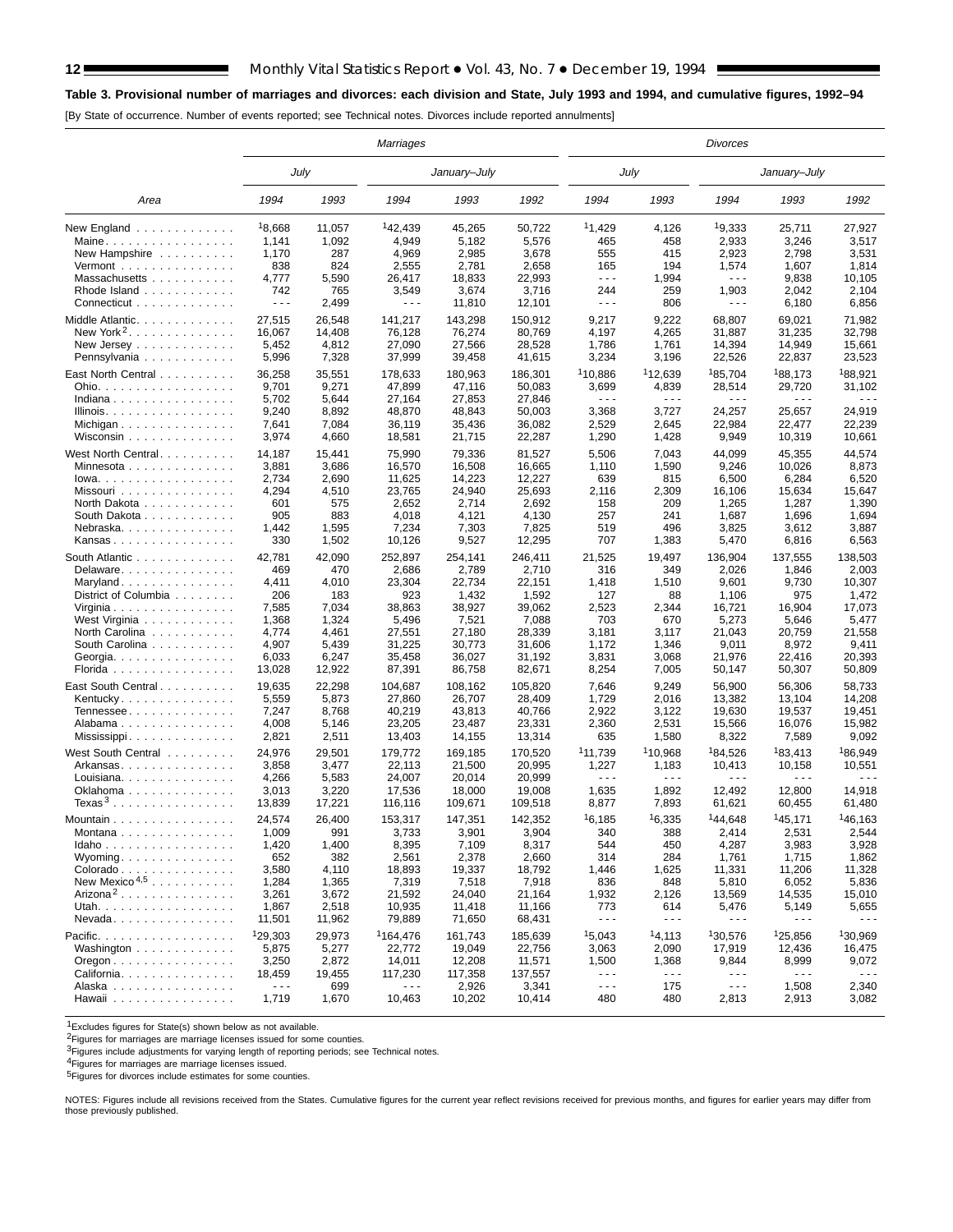#### **Table 4. Provisional number of deaths under 1 year and infant mortality rates: each division and State, 12 months ending with July 1993 and 1994**

[Data are estimates by State of residence; see Technical notes. Infant mortality rates are deaths under 1 year per 1,000 live births in specified area]

|                         |                      |                      | 12 months ending with July |             |
|-------------------------|----------------------|----------------------|----------------------------|-------------|
|                         | 1994                 |                      | 1993                       |             |
| Area                    | Number               | Rate                 | Number                     | Rate        |
|                         | 1727                 | 15.4                 | 1,174                      | 6.5         |
|                         | 86                   | 5.8                  | 91                         | 6.1         |
| New Hampshire           | 94                   | 6.2                  | 74                         | 5.0         |
|                         | 32                   | 4.6                  | 45                         | 6.2         |
|                         | 422                  | 5.0                  | 524                        | 6.1         |
|                         | 93                   | 6.9                  | 135                        | 9.2         |
|                         | $- - -$              | $- - -$              | 305                        | 7.0         |
|                         | 4,607                | 8.3                  | 4,851                      | 8.6         |
|                         | 2,375                | 8.5                  | 2,430                      | 8.6         |
|                         | 972                  | 8.2                  | 997                        | 8.1         |
|                         | 1,260                | 8.0                  | 1,424                      | 8.8         |
|                         | 5,787                | 9.1                  | 6,008                      | 9.2         |
|                         | 1,466                | 9.3                  | 1,390                      | 8.5         |
|                         | 755                  | 9.2                  | 825                        | 9.8         |
|                         | 1,838                | 9.7                  | 1,860                      | 9.7         |
|                         | 1,205                | 8.7                  | 1,399                      | 9.9         |
|                         | 523                  | 7.5                  | 534                        | 7.7         |
| West North Central      | 2,000                | 7.8                  | 2,055                      | 8.1         |
|                         | 466                  | 7.3                  | 465                        | 7.2         |
|                         | 233                  | 6.4                  | 251                        | 6.9         |
|                         | 624                  | 8.0                  | 691                        | 9.1         |
|                         | 62<br>122            | 7.1<br>11.4          | 56<br>113                  | 6.4<br>10.3 |
|                         | 186                  | 8.2                  | 169                        | 7.5         |
|                         | 307                  | 8.2                  | 310                        | 8.7         |
|                         |                      |                      |                            |             |
| Delaware                | 5,986<br>80          | 9.0<br>7.7           | 6,590<br>93                | 9.8<br>8.7  |
| Maryland                | 656                  | 9.0                  | 678                        | 9.0         |
|                         | 157                  | 16.8                 | 177                        | 17.8        |
|                         | 727                  | 7.8                  | 949                        | 9.9         |
|                         | 153                  | 6.9                  | 217                        | 9.8         |
|                         | 1,008                | 10.0                 | 1,063                      | 10.6        |
|                         | 489                  | 9.3                  | 535                        | 9.6         |
|                         | 1,151                | 10.4                 | 1,146                      | 10.4        |
|                         | 1,565                | 8.1                  | 1,732                      | 9.0         |
|                         | 2,122                | 9.2                  | 2,366                      | 10.1        |
|                         | 429                  | 8.3                  | 477                        | 9.1         |
|                         | 637                  | 8.5                  | 722                        | 9.8         |
|                         | 633                  | 10.4                 | 637                        | 9.9         |
|                         | 423                  | 10.1                 | 530                        | 12.3        |
|                         | 3,853                | 8.1                  | 3,807                      | 8.0         |
|                         | 312                  | 9.1                  | 321                        | 9.3         |
|                         | 660                  | 9.7                  | 684                        | 9.9         |
|                         | 441                  | 9.4                  | 429                        | 9.3         |
|                         | 2,440                | 7.5                  | 2,373                      | 7.3         |
|                         | 1,777                | 7.2                  | 1,873                      | 7.6         |
|                         | 97                   | 8.7                  | 85                         | 7.5         |
|                         | 126                  | 7.3                  | 154                        | 8.8         |
|                         | 39                   | 5.9                  | 71                         | 10.8        |
|                         | 374                  | 6.9                  | 411                        | 7.5         |
|                         | 270<br>539           | 9.6<br>7.8           | 221<br>554                 | 7.9<br>7.8  |
|                         | 204                  | 5.4                  | 236                        | 6.5         |
|                         | 128                  | 5.9                  | 141                        | 6.4         |
|                         | 14,742               |                      |                            |             |
|                         | 455                  | 16.5<br>5.8          | 4,948<br>502               | 6.6<br>6.5  |
|                         | 286                  | 6.7                  | 323                        | 7.8         |
| California <sup>2</sup> | 3,874                | 6.6                  | 3,903                      | 6.6         |
|                         | $\sim$ $\sim$ $\sim$ | $\sim$ $\sim$ $\sim$ | 83                         | 7.8         |
|                         | 127                  | 6.5                  | 137                        | 7.0         |
|                         |                      |                      |                            |             |

1Excludes figures for State shown below as not available.

2Figures include adjustments for varying length of reporting periods; see Technical notes.

NOTES: Figures include all revisions received from the States. Figures for the current year reflect revisions received for previous months, and figures for earlier years may differ from those previously published.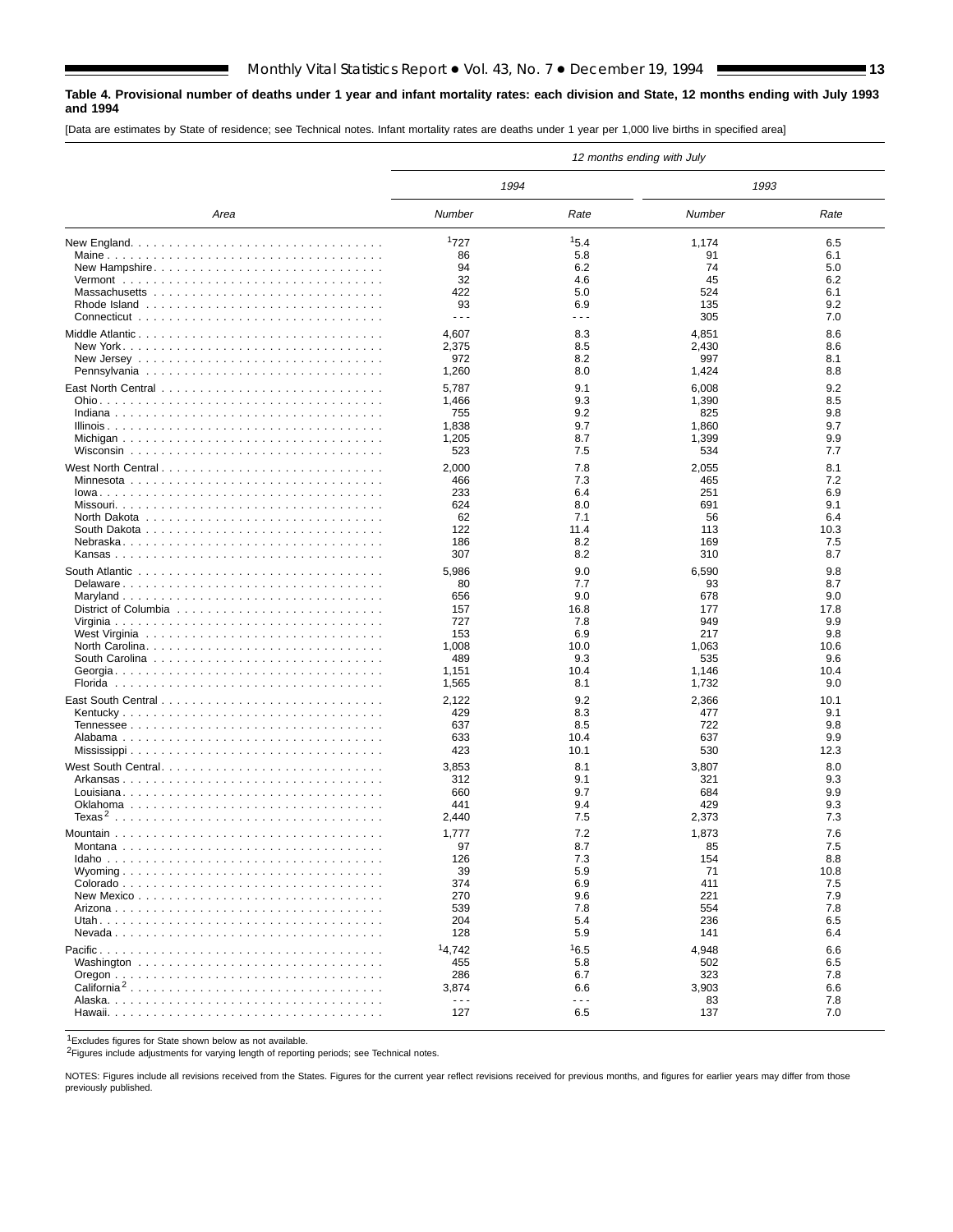#### **Table 5. Provisional number of deaths and death rates, by age, race, and sex, and age-adjusted death rates by race and sex: United States, June 1993 and 1994, cumulative figures 1993 and 1994, and 12 months ending with June 1993 and 1994**

[Data are provisional, estimated from a 10-percent sample of deaths. Age-specific rates on an annual basis per 100,000 population in specified group; age-adjusted<br>rates per 100,000 U.S. standard million population; see Tec

|                                    |                  |                               | June                 |                      |                    |                      | January–June         |                      |                      |                      | 12 months ending with June |                      |
|------------------------------------|------------------|-------------------------------|----------------------|----------------------|--------------------|----------------------|----------------------|----------------------|----------------------|----------------------|----------------------------|----------------------|
|                                    |                  | 1994                          |                      | 1993                 | 1994               |                      | 1993                 |                      | 1994                 |                      | 1993                       |                      |
| Age, race, and sex                 | Number           | Rate                          | Number               | Rate                 | Number             | Rate                 | Number               | Rate                 | Number               | Rate                 | Number                     | Rate                 |
| All races, both sexes <sup>1</sup> |                  |                               |                      |                      |                    |                      |                      |                      |                      |                      |                            |                      |
| All ages                           | 176,000          | 824.4                         | 178,000              | 839.7                | 1,172,000          | 909.7                | 1,161,000            | 910.5                | 2,279,000            | 878.8                | 2,223,000                  | 866.5                |
| Under 1 year                       |                  |                               |                      |                      | 15,900             | <sup>2</sup> 813.0   | 17,000               | 2867.0               | 32,200               | 2815.0               | 33,800                     | 2852.6               |
| $1-4$ years $\ldots$               | 4,040            | 85.7                          | 3,890                | 83.5                 | 3,810              | 48.3                 | 3,690                | 47.4                 | 7,140                | 45.1                 | 6,890                      | 44.0                 |
| 5–14 years                         |                  |                               |                      |                      | 4,000              | 21.5                 | 4,240                | 23.2                 | 8,500                | 22.8                 | 8,300                      | 22.6                 |
| 15-24 years.                       | 2,690            | 90.9                          | 2,830                | 95.6                 | 16,900             | 94.7                 | 16,640               | 93.1                 | 35,380               | 98.3                 | 34,630                     | 96.0                 |
| 25-34 years.                       | 4,960            | 145.6                         | 4,530                | 131.4                | 28,420             | 138.0                | 28,910               | 138.6                | 59,450               | 142.8                | 58,680                     | 139.3                |
| 35-44 years.                       | 8,390            | 245.0                         | 7,780                | 232.4                | 49,090             | 238.7                | 47,440               | 235.9                | 98,200               | 237.9                | 95,080                     | 235.4                |
| 45–54 years.                       | 10,310           | 421.0                         | 11,380               | 484.3                | 66,740             | 455.2                | 66,210               | 470.8                | 134,020              | 456.7                | 128,200                    | 456.0                |
| 55-64 years.                       | 18,930           | 1,095.7                       | 19,530               | 1,135.9              | 121,550            | 1,167.2              | 124,280              | 1,198.4              | 239,580              | 1,141.8              | 241,940                    | 1,157.1              |
| 65-74 years.                       | 38,000           | 2,468.9                       | 39,210               | 2,558.3              | 251,220            | 2,707.3              | 251,750              | 2,727.2              | 489,830              | 2,619.0              | 484,230                    | 2,605.2              |
| 75–84 years                        | 49,150           | 5,450.2                       | 49,650               | 5,610.4              | 332,720            | 6,141.6              | 329,300              | 6,192.7              | 641,130              | 5,887.3              | 625,290                    | 5,851.5              |
| 85 years and over                  | 39,940           | 14,024.1                      | 39,020               | 14,066.5             | 282,130            | 16,529.5             | 270,830              | 16,291.5             | 533,740              | 15,570.0             | 505,300                    | 15,156.0             |
| Not stated                         | 60               | $\sim$ $\sim$                 | 30                   | $\sim$ $\sim$        | 310                | $\sim$ $\sim$        | 380                  | $\sim$ $\sim$        | 810                  | $\sim$ $\sim$        | 810                        | $\sim$ $\sim$ $\sim$ |
| Age-adjusted rate $3 \ldots$ .     | $\ldots$         | 484.5                         | $\ldots$             | 498.4                | $\sim 100$         | 522.6                | $\sim$ $\sim$ $\sim$ | 528.6                | $\sim 100$           | 510.7                | $\sim 100$                 | 508.6                |
| All races, male <sup>1</sup>       |                  |                               |                      |                      |                    |                      |                      |                      |                      |                      |                            |                      |
| All ages ...........               | 90,820           | 868.9                         | 92,980               | 899.3                | 597,170            | 949.1                | 594,220              | 954.8                | 1,169,110            | 923.2                | 1,142,500                  | 912.3                |
| Under 1 year $\ldots \ldots$       |                  |                               |                      |                      | 9,230              | 2920.8               | 9,760                | 2971.6               | 18,790               | 2931.6               | 18,800                     | <sup>2</sup> 927.0   |
| $1-4$ years                        | 2,300            | 95.3                          | 2,440                | 102.3                | 2,230              | 55.4                 | 2,090                | 52.4                 | 4,120                | 50.9                 | 3,900                      | 48.7                 |
| 5-14 years                         |                  |                               |                      |                      | 2,310              | 24.4                 | 2,440                | 26.0                 | 5,060                | 26.5                 | 5,000                      | 26.6                 |
| 15–24 years. $\ldots$              | 2,060            | 136.4                         | 2,160                | 142.8                | 13,080             | 143.5                | 12,560               | 137.4                | 26,920               | 146.4                | 26,140                     | 141.7                |
| 25–34 years.                       | 3,720            | 218.3                         | 3,370                | 195.3                | 20,440             | 198.6                | 21,200               | 203.2                | 43,580               | 209.3                | 43,080                     | 204.4                |
| 35–44 years.                       | 5,820            | 342.6                         | 5,340                | 321.8                | 34,370             | 337.0                | 32,750               | 328.5                | 68,260               | 333.4                | 65,620                     | 327.8                |
| 45–54 years.                       | 6,410            | 535.5                         | 7,180                | 625.2                | 41,900             | 584.4                | 41,870               | 609.0<br>1,534.0     | 84,520               | 589.3                | 80,950                     | 589.0                |
| 55–64 years.                       | 11,620           | 1,415.6                       | 12,140               | 1,488.8              | 74,610             | 1,508.3<br>3,527.4   | 75,420               |                      | 146,120              | 1,466.2              | 146,110<br>276.560         | 1,474.2<br>3,375.2   |
| 65–74 years.                       | 21,680<br>24,080 | 3,182.6<br>6,952.4            | 22,020<br>25,320     | 3,255.7<br>7,500.8   | 144,780<br>162,780 | 7,834.5              | 144,000<br>163,490   | 3,536.4<br>8,069.6   | 281,720<br>315,820   | 3,406.9<br>7,570.0   | 310,050                    | 7,623.6              |
| 75–84 years.<br>85 years and over  | 13,100           | 16,296.9                      | 13,000               | 16,754.9             | 91,280             | 18,963.1             | 88,380               | 19,022.2             | 173,740              | 18,004.1             | 165,740                    | 17,802.4             |
| Not stated                         | 40               | $\sim$ .                      | 30                   | $\sim$ $\sim$ $\sim$ | 170                | $\sim$ $\sim$ $\sim$ | 260                  | $\sim$ $\sim$ $\sim$ | 460                  | $\sim$ $\sim$ $\sim$ | 560                        | $\sim$ $\sim$ $\sim$ |
| Age-adjusted rate $3 \ldots$ .     | $\ldots$         | 626.5                         | $\ldots$             | 652.9                | $\mathbf{1}$       | 675.9                | $\cdots$             | 684.9                | $\ldots$             | 662.0                | $\sim 100$                 | 658.8                |
| All races, female <sup>1</sup>     |                  |                               |                      |                      |                    |                      |                      |                      |                      |                      |                            |                      |
| All ages                           | 85,640           | 781.9                         | 84,850               | 782.8                | 575,600            | 872.9                | 566,460              | 868.2                | 1,110,820            | 836.9                | 1,080,640                  | 822.9                |
| Under 1 year                       |                  |                               |                      |                      | 6,670              | <sup>2</sup> 696.1   | 7,250                | <sup>2</sup> 756.4   | 13,360               | 2692.2               | 15,000                     | <sup>2</sup> 775.2   |
| 1–4 years $\ldots$                 | 1,740            | 75.6                          | 1,450                | 63.8                 | 1,580              | 41.1                 | 1,600                | 42.3                 | 3,020                | 39.0                 | 2,990                      | 39.1                 |
| 5–14 years                         |                  |                               |                      |                      | 1,680              | 18.7                 | 1,800                | 20.2                 | 3,440                | 18.9                 | 3,300                      | 18.4                 |
| 15–24 years.                       | 630              | 43.5                          | 670                  | 46.3                 | 3,820              | 43.9                 | 4,070                | 46.6                 | 8,460                | 48.1                 | 8,490                      | 48.2                 |
| 25–34 years.                       | 1,240            | 72.8                          | 1,160                | 67.4                 | 7,980              | 77.5                 | 7,710                | 74.1                 | 15,870               | 76.3                 | 15,600                     | 74.1                 |
| 35-44 years.                       | 2,580            | 149.5                         | 2,440                | 144.6                | 14,720             | 141.9                | 14,690               | 145.0                | 29,940               | 143.9                | 29,460                     | 144.6                |
| 45–54 years.                       | 3,900            | 311.5                         | 4,200                | 349.7                | 24,840             | 331.3                | 24,340               | 338.7                | 49,510               | 330.0                | 47,250                     | 328.7                |
| 55–64 years.                       | 7,310            | 806.2                         | 7,400                | 818.7                | 46,940             | 858.9                | 48,860               | 896.2                | 93,470               | 848.5                | 95,830                     | 871.3                |
| 65-74 years.                       | 16,320           | 1,902.5                       | 17,180               | 2,006.4              | 106,430            | 2,057.0              | 107,750              | 2,088.1              | 208,110              | 1,994.7              | 207,670                    | 1,998.4              |
| 75-84 years.                       | 25,070           | 4,513.4                       | 24,330               | 4,444.0<br>13,027.8  | 169,940            | 5,088.7              | 165,810              | 5,037.1              | 325,310              | 4,843.1              | 315,240<br>339,560         | 4,762.7<br>14,130.7  |
| 85 years and over<br>Not stated    | 26,840<br>20     | 13,130.4                      | 26,020               |                      | 190,850<br>140     | 15,566.3             | 182,450<br>120       | 15,232.9             | 360,000<br>350       | 14,610.4             | 250                        |                      |
| Age-adjusted rate $3 \ldots$ .     | $\sim 100$       | 366.0                         | $\sim$ $\sim$ $\sim$ | 371.2                | .                  | 395.6                | $\cdots$             | 400.8                | $\sim$ $\sim$ $\sim$ | 385.4                | $\sim$ $\sim$ $\sim$       | 385.5                |
| White                              |                  |                               |                      |                      |                    |                      |                      |                      |                      |                      |                            |                      |
| All ages ...........               | 152,230          | 856.0                         | 152,530              | 864.9                | 1,010,550          | 943.4                | 1,000,160            | 941.6                | 1,960,390            | 908.8                | 1,910,640                  | 893.3                |
| Under 1 year                       |                  |                               |                      |                      | 10,310             | 2669.8               | 11,260               | 2729.9               | 20,680               | 2667.5               | 21,960                     | 2705.0               |
| 1-4 years $\dots \dots \dots$      | 2,710            | 72.5                          | 2,630                | 71.0                 | 2,530              | 40.5                 | 2,570                | 41.7                 | 4,880                | 38.9                 | 4,810                      | 38.8                 |
| 5–14 years                         |                  |                               |                      |                      | 2,820              | 19.1                 | 3,100                | 21.3                 | 6,210                | 20.9                 | 6,020                      | 20.6                 |
| 15–24 years. $\ldots$              | 1,940            | 82.1                          | 2,020                | 85.1                 | 11,960             | 83.9                 | 11,510               | 80.3                 | 24,800               | 86.1                 | 24,120                     | 83.3                 |
| 25–34 years.                       | 3,600            | 129.1                         | 3,300                | 116.5                | 20,060             | 118.9                | 20,870               | 121.8                | 42,410               | 124.3                | 41,880                     | 120.9                |
| 35–44 years<br>45–54 years.        | 5,930<br>8,000   | 207.8<br>381.2                | 5,590<br>8,600       | 199.8<br>426.1       | 34,340<br>51,530   | 200.3<br>409.9       | 33,770<br>50,780     | 200.9<br>420.0       | 69,200<br>103,430    | 200.9<br>410.9       | 68,370<br>98,790           | 202.2<br>408.6       |
| 55–64 years.                       | 15,280           | 1,021.2                       | 15,910               | 1,065.6              | 99,190             | 1,099.1              | 101,560              | 1,127.0              | 195,610              | 1,075.3              | 197,500                    | 1,086.3              |
| 65–74 years.                       | 33,080           | 2,419.4                       | 33,910               | 2,485.4              | 217,860            | 2,641.6              | 218,050              | 2,651.8              | 423,770              | 2,548.2              | 419,540                    | 2,533.3              |
| 75-84 years.                       | 44,630           | 5,462.2                       | 44,800               | 5,584.7              | 299,510            | 6,101.1              | 296,790              | 6,156.5              | 577,180              | 5,848.4              | 562,520                    | 5,806.4              |
| 85 years and over                  | 37,010           | 14,227.1                      | 35,750               | 14,122.0             | 260,240            | 16,696.8             | 249,660              | 16,458.0             | 491,680              | 15,708.6             | 464,580                    | 15,272.2             |
| Not stated                         | 50               | $\epsilon \rightarrow \infty$ | 20                   | $\epsilon \sim 1$    | 190                | $\sim$ $\sim$        | 250                  | $\sim$ $\sim$        | 530                  | $\ldots$             | 560                        | $\sim$ $\sim$        |
|                                    |                  |                               |                      |                      |                    |                      |                      |                      |                      |                      |                            |                      |
| Age-adjusted rate $3 \ldots$       | $\sim$ $\sim$    | 459.8                         | $\sim$ $\sim$        | 470.5                | $\sim$ $\sim$      | 494.8                | $\sim$               | 500.3                | $\sim 100$           | 482.9                | $\sim$ $\sim$              | 480.5                |

See footnotes at end of table.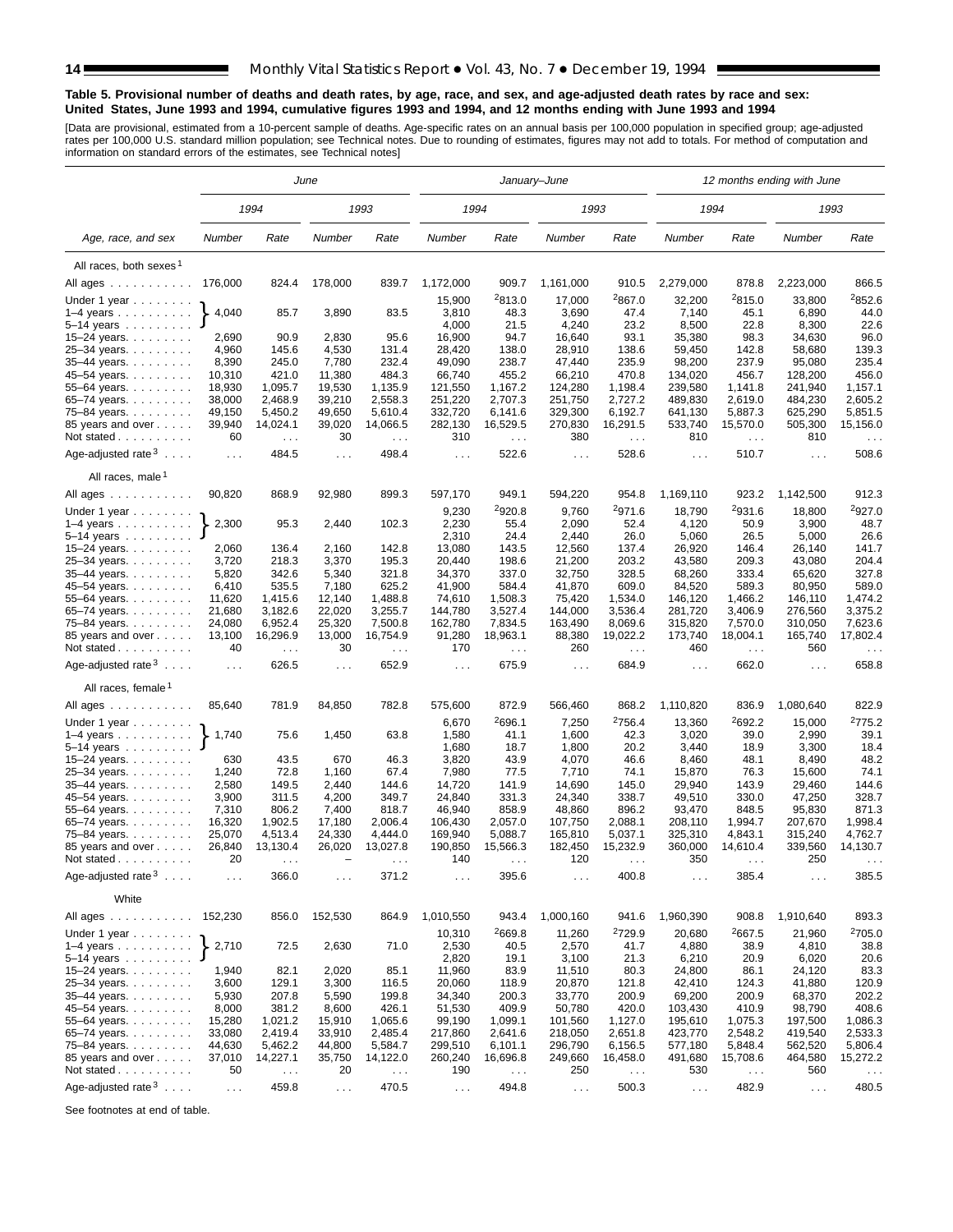#### **Table 5. Provisional number of deaths and death rates, by age, race, and sex, and age-adjusted death rates by race and sex: United States, June 1993 and 1994, cumulative figures 1993 and 1994, and 12 months ending with June 1993 and 1994—Con.**

[Data are provisional, estimated from a 10-percent sample of deaths. Age-specific rates on an annual basis per 100,000 population in specified group; age-adjusted<br>rates per 100,000 U.S. standard million population; see Tec

|                                                                                                                             |                      |                                  | June           |                                  |                      | January-June               |                      |                            |                  | 12 months ending with June    |                  |                                  |
|-----------------------------------------------------------------------------------------------------------------------------|----------------------|----------------------------------|----------------|----------------------------------|----------------------|----------------------------|----------------------|----------------------------|------------------|-------------------------------|------------------|----------------------------------|
|                                                                                                                             |                      | 1994                             |                | 1993                             |                      | 1994                       |                      | 1993                       |                  | 1994                          |                  | 1993                             |
| Age, race, and sex                                                                                                          | Number               | Rate                             | Number         | Rate                             | Number               | Rate                       | Number               | Rate                       | Number           | Rate                          | Number           | Rate                             |
| White male                                                                                                                  |                      |                                  |                |                                  |                      |                            |                      |                            |                  |                               |                  |                                  |
| All ages                                                                                                                    | 77,110               | 884.1                            | 78,910         | 912.6                            | 507,760              | 966.6                      | 506,970              | 973.6                      | 993,130          | 938.9                         | 972,850          | 927.9                            |
|                                                                                                                             |                      |                                  |                |                                  |                      |                            |                      |                            |                  |                               |                  | <sup>2</sup> 773.5               |
| $\left\{\n \begin{array}{ccc}\n \text{Under 1 year} & \text{} \\  \text{Under 2 year} & \text{} \\  \end{array}\n \right\}$ | 1,550                | 80.8                             | 1,630          | 85.8                             | 5,950<br>1,530       | <sup>2</sup> 755.8<br>48.0 | 6,400<br>1,500       | <sup>2</sup> 810.5<br>47.1 | 12,000<br>2,860  | <sup>2</sup> 756.6<br>44.5    | 12,360<br>2,820  | 44.3                             |
| $5 - 14$ years $\ldots$                                                                                                     |                      |                                  |                |                                  | 1,590                | 21.0                       | 1,800                | 24.1                       | 3,740            | 24.5                          | 3,600            | 23.9                             |
| 15-24 years.                                                                                                                | 1,420                | 117.1                            | 1,560          | 128.0                            | 9,110                | 124.4                      | 8,640                | 117.3                      | 18,460           | 124.9                         | 18,080           | 121.5                            |
| 25-34 years.                                                                                                                | 2,690                | 190.9                            | 2,500          | 174.7                            | 14,640               | 171.8                      | 15,680               | 181.1                      | 31,320           | 181.7                         | 31,410           | 179.4                            |
| 35-44 years.                                                                                                                | 4,120                | 287.9                            | 3,940          | 281.0                            | 24,320               | 282.7                      | 23,980               | 284.6                      | 48,750           | 282.4                         | 48,480           | 286.3                            |
| 45-54 years.                                                                                                                | 5,050                | 487.4                            | 5,460          | 548.0                            | 32,660               | 526.4                      | 32,270               | 540.9                      | 66,050           | 531.5                         | 62,750           | 525.9                            |
| 55-64 years.                                                                                                                | 9,400                | 1,307.8                          | 9,930          | 1,387.4                          | 61,460               | 1,417.8                    | 62,440               | 1,446.2                    | 120.180          | 1,375.8                       | 120,950          | 1,388.6                          |
| 65–74 years. $\ldots$                                                                                                       | 19,070               | 3,130.3                          | 19,280         | 3,181.9                          | 125,990              | 3,431.3                    | 126,040              | 3,453.5                    | 245,750          | 3,320.9                       | 241,650          | 3,289.5                          |
| 75-84 years.                                                                                                                | 21,840               | 6,941.5                          | 22,840         | 7,452.0                          | 147,010              | 7,787.9                    | 147,700              | 8,029.3                    | 285,190          | 7,524.8                       | 279,740          | 7,574.9                          |
| 85 years and over                                                                                                           | 11,930               | 16,400.9                         | 11,760         | 16,773.7                         | 83,380               | 19,157.6                   | 80,340               | 19,140.4                   | 158,520          | 18,158.1                      | 150,660          | 17,914.4                         |
| Not stated                                                                                                                  | 40                   | $\sim$ $\sim$                    | 20             | $\mathcal{L}^{\mathcal{L}}$      | 120                  | $\sim$ $\sim$              | 160                  | $\cdots$                   | 310              | $\sim$ $\sim$                 | 360              |                                  |
| Age-adjusted rate $3 \ldots$ .                                                                                              | $\sim$ $\sim$ $\sim$ | 591.0                            | .              | 616.0                            | $\sim 100$           | 637.9                      | $\sim$ $\sim$ $\sim$ | 648.9                      | $\sim 100$       | 624.5                         | $\sim 10$        | 623.3                            |
| White female                                                                                                                |                      |                                  |                |                                  |                      |                            |                      |                            |                  |                               |                  |                                  |
| All ages                                                                                                                    | 75,120               | 828.9                            | 73,620         | 819.0                            | 502,790              | 921.0                      | 493,200              | 910.8                      | 967,260          | 879.8                         | 937,790          | 860.1                            |
| Under 1 year                                                                                                                |                      |                                  |                |                                  | 4,360                | 2580.9                     | 4,860                | 2649.0                     | 8,690            | 2574.7                        | 9,600            | <sup>2</sup> 632.8               |
| 1-4 years $\uparrow$                                                                                                        | 1,160                | 63.7                             | 1,010          | 56.1                             | 1,010                | 33.0                       | 1,070                | 35.3                       | 2,020            | 33.1                          | 2,000            | 33.1                             |
| 5-14 years                                                                                                                  |                      |                                  |                |                                  | 1,230                | 17.0                       | 1,300                | 18.3                       | 2,460            | 17.0                          | 2,420            | 17.0                             |
| 15–24 years. $\ldots$                                                                                                       | 520                  | 45.2                             | 460            | 39.8                             | 2,850                | 40.9                       | 2,870                | 41.0                       | 6,340            | 45.2                          | 6,040            | 42.9                             |
| 25-34 years.                                                                                                                | 910                  | 65.9                             | 800            | 57.1                             | 5,420                | 65.0                       | 5,190                | 61.2                       | 11,090           | 65.7                          | 10,460           | 61.0                             |
| 35-44 years.                                                                                                                | 1,810                | 127.2                            | 1,650          | 118.2                            | 10,020               | 117.2                      | 9,790                | 116.6                      | 20.450           | 119.0                         | 19,900           | 118.0<br>294.3                   |
| 45-54 years.<br>55–64 years. $\ldots$                                                                                       | 2,950<br>5,880       | 277.7<br>756.2                   | 3,140<br>5,990 | 307.2<br>770.6                   | 18,870<br>37,730     | 296.3<br>804.4             | 18,510<br>39,120     | 302.4<br>833.7             | 37,380<br>75,430 | 293.3<br>797.6                | 36,040<br>76,550 | 808.3                            |
| 65-74 years.                                                                                                                | 14,010               | 1.848.1                          | 14,620         | 1,927.6                          | 91,870               | 2.008.0                    | 92,000               | 2,011.6                    | 178,030          | 1,928.8                       | 177,890          | 1.930.4                          |
| 75–84 years.                                                                                                                | 22,790               | 4,535.9                          | 21,960         | 4,430.1                          | 152,510              | 5,047.1                    | 149,090              | 5,001.2                    | 292,000          | 4,803.4                       | 282,780          | 4,716.9                          |
| 85 years and over<br>Not stated                                                                                             | 25,080<br>10         | 13,383.3<br>$\sim$ $\sim$ $\sim$ | 23,990         | 13,106.3<br>$\sim$ $\sim$ $\sim$ | 176,860<br>70        | 15,744.3<br>$\sim$ $\sim$  | 169,320<br>90        | 15,430.9<br>$\sim 100$     | 333,160<br>220   | 14,761.2<br>$\sim 100$        | 313,920<br>200   | 14,262.6<br>$\sim$ $\sim$ $\sim$ |
| Age-adjusted rate $3 \ldots$ .                                                                                              | $\ldots$             | 349.8                            | $\cdots$       | 350.2                            | $\sim$ $\sim$        | 375.9                      | $\sim$ $\sim$        | 378.2                      | $\sim$ $\sim$    | 365.3                         | $\cdots$         | 363.0                            |
| <b>Black</b>                                                                                                                |                      |                                  |                |                                  |                      |                            |                      |                            |                  |                               |                  |                                  |
| All ages                                                                                                                    | 21,500               | 801.5                            | 22,410         | 848.9                            | 143,940              | 892.4                      | 142,690              | 898.8                      | 283,320          | 873.5                         | 277,080          | 868.2                            |
| Under 1 year $\gamma$                                                                                                       |                      |                                  |                |                                  | 4,910                | 21,561.4                   | 5,310                | <sup>2</sup> 1,665.7       | 10,290           | 21,625.6                      | 10,720           | 21,669.8                         |
| $1-4$ years $\ldots$ $\ldots$ $\ldots$                                                                                      | 1,130                | 153.9                            | 1,170          | 161.5                            | 1,070                | 85.9                       | 1,030                | 82.6                       | 1,840            | 73.4                          | 1,790            | 72.1                             |
| $5-14$ years                                                                                                                |                      |                                  |                |                                  | 980                  | 33.6                       | 980                  | 35.0                       | 1,890            | 32.9                          | 1,950            | 34.7                             |
| 15-24 years.                                                                                                                | 640                  | 144.4                            | 740            | 168.6                            | 4,340                | 162.6                      | 4,490                | 169.6                      | 9,290            | 172.9                         | 9,110            | 170.6                            |
| 25-34 years.                                                                                                                | 1,180                | 263.2                            | 1,080          | 239.6                            | 7,340                | 271.4                      | 7,160                | 263.2                      | 15,080           | 275.7                         | 15,090           | 275.0                            |
| 35-44 years.                                                                                                                | 2,260                | 547.2                            | 2,000          | 500.7                            | 13,700               | 552.9                      | 12,460               | 519.9                      | 26,700           | 537.4                         | 24,230           | 504.2                            |
| 45–54 years.                                                                                                                | 2,050                | 813.5                            | 2,510          | 1,046.9                          | 13,670               | 907.3                      | 13,920               | 970.0                      | 27,440           | 912.2                         | 26,300           | 918.9                            |
| 55-64 years.                                                                                                                | 3,230                | 1,882.1                          | 3,170          | 1,869.5                          | 19,640               | 1,902.6                    | 20,070               | 1,966.5                    | 38,810           | 1,867.7                       | 39,330           | 1,914.8<br>3,634.9               |
| 65-74 years.<br>75–84 years.                                                                                                | 4,490<br>3,890       | 3,405.8<br>5,743.7               | 4,670<br>4,250 | 3,589.3<br>6,352.4               | 29,790<br>29,220     | 3,753.2<br>7,176.6         | 29,870<br>28,700     | 3,814.5<br>7,145.4         | 58,760<br>55,930 | 3,677.1<br>6,837.4            | 57,250<br>55,480 | 6,866.3                          |
| 85 years and over                                                                                                           | 2,620                | 12,958.0                         | 2,820          | 14,004.1                         | 19,180               | 15,813.6                   | 18,560               | 15,340.1                   | 37,010           | 15,168.0                      | 35,590           | 14,646.1                         |
| Not stated.<br>and a series and a                                                                                           | $\qquad \qquad -$    |                                  | 10             |                                  | 110                  |                            | 130                  |                            | 270              |                               | 240              |                                  |
| Age-adjusted rate $3 \ldots$ .                                                                                              | $\sim$ $\sim$ $\sim$ | 726.5                            | .              | 771.0                            | $\sim$ $\sim$ $\sim$ | 795.1                      | $\sim$ $\sim$        | 805.8                      | .                | 782.0                         | .                | 779.4                            |
| <b>Black male</b>                                                                                                           |                      |                                  |                |                                  |                      |                            |                      |                            |                  |                               |                  |                                  |
| All ages                                                                                                                    | 12,140               | 953.9                            | 12,550         | 1,002.8                          | 78,850               | 1,030.4                    | 77,260               | 1,026.6                    | 155,100          | 1,008.1                       | 149,620          | 989.0                            |
| Under 1 year                                                                                                                |                      |                                  |                |                                  | 2,970                | <sup>2</sup> 1,863.1       | 3,070                | 21,897.7                   | 6,210            | <sup>2</sup> 1,934.6          | 5,880            | 21,809.2                         |
| $1-4 \text{ years} \dots \dots \dots \}$                                                                                    | 670                  | 179.9                            | 730            | 199.0                            | 560                  | 90.3                       | 530                  | 84.8                       | 1,020            | 80.3                          | 920              | 73.3                             |
| 5–14 years $\ldots$                                                                                                         |                      |                                  |                |                                  | 590                  | 41.4                       | 540                  | 37.4                       | 1,070            | 36.8                          | 1,160            | 40.8                             |
| 15-24 years.                                                                                                                | 550                  | 248.3                            | 560            | 255.6                            | 3,490                | 261.7                      | 3,460                | 261.0                      | 7,530            | 280.4                         | 7,040            | 264.1                            |
| 25-34 years                                                                                                                 | 920                  | 433.7                            | 770            | 361.3                            | 5,130                | 400.3                      | 4,890                | 381.0                      | 10,880           | 420.6                         | 10,460           | 403.2                            |
| 35-44 years.                                                                                                                | 1,560                | 809.7                            | 1,310          | 704.3                            | 9,350                | 809.3                      | 8,090                | 725.2                      | 18,000<br>16,510 | 777.2                         | 15,690<br>16,290 | 701.7<br>1,256.0                 |
| 45-54 years.<br>55-64 years.                                                                                                | 1,200<br>2,010       | 1,050.3<br>2,687.4               | 1,540<br>1,970 | 1,416.2<br>2,669.1               | 8,220<br>11,650      | 1,202.0<br>2,587.3         | 8,730<br>11,570      | 1,341.1<br>2,605.3         | 22,980           | 1,211.3<br>2,536.4            | 22,260           | 2,487.2                          |
| 65-74 years.                                                                                                                | 2,330                | 4,262.9                          | 2,520          | 4,680.9                          | 16,680               | 5,070.3                    | 16,010               | 4,943.1                    | 31,880           | 4,815.7                       | 31,020           | 4,765.0                          |
| 75-84 years.                                                                                                                | 1,860                | 7,619.5                          | 2,090          | 8,678.6                          | 13,590               | 9,285.3                    | 13,540               | 9,385.4                    | 26,100           | 8,877.6                       | 26,140           | 9,013.8                          |
| 85 years and over                                                                                                           | 1,050                | 17,993.0                         | 1,050          | 17,743.1                         | 6,580                | 18,688.8                   | 6,720                | 18,821.4                   | 12,760           | 17,971.8                      | 12,570           | 17,458.3                         |
| Not stated                                                                                                                  | $\qquad \qquad -$    | $\epsilon$ .<br>.                | 10             | $\sim$ $\sim$ $\sim$             | 50                   | $\sim$ $\sim$              | 100                  | $\sim$ $\sim$              | 150              | $\epsilon \rightarrow \infty$ | 190              | $\sim$ $\sim$ $\sim$             |
| Age-adjusted rate $3 \ldots$ .                                                                                              | $\sim$ $\sim$        | 997.0                            | $\sim$ $\sim$  | 1,054.2                          | $\ldots$             | 1,073.9                    | $\sim 10$            | 1,072.2                    | $\sim 10$        | 1,051.4                       | $\sim$ $\sim$    | 1,033.2                          |

See footnotes at end of table.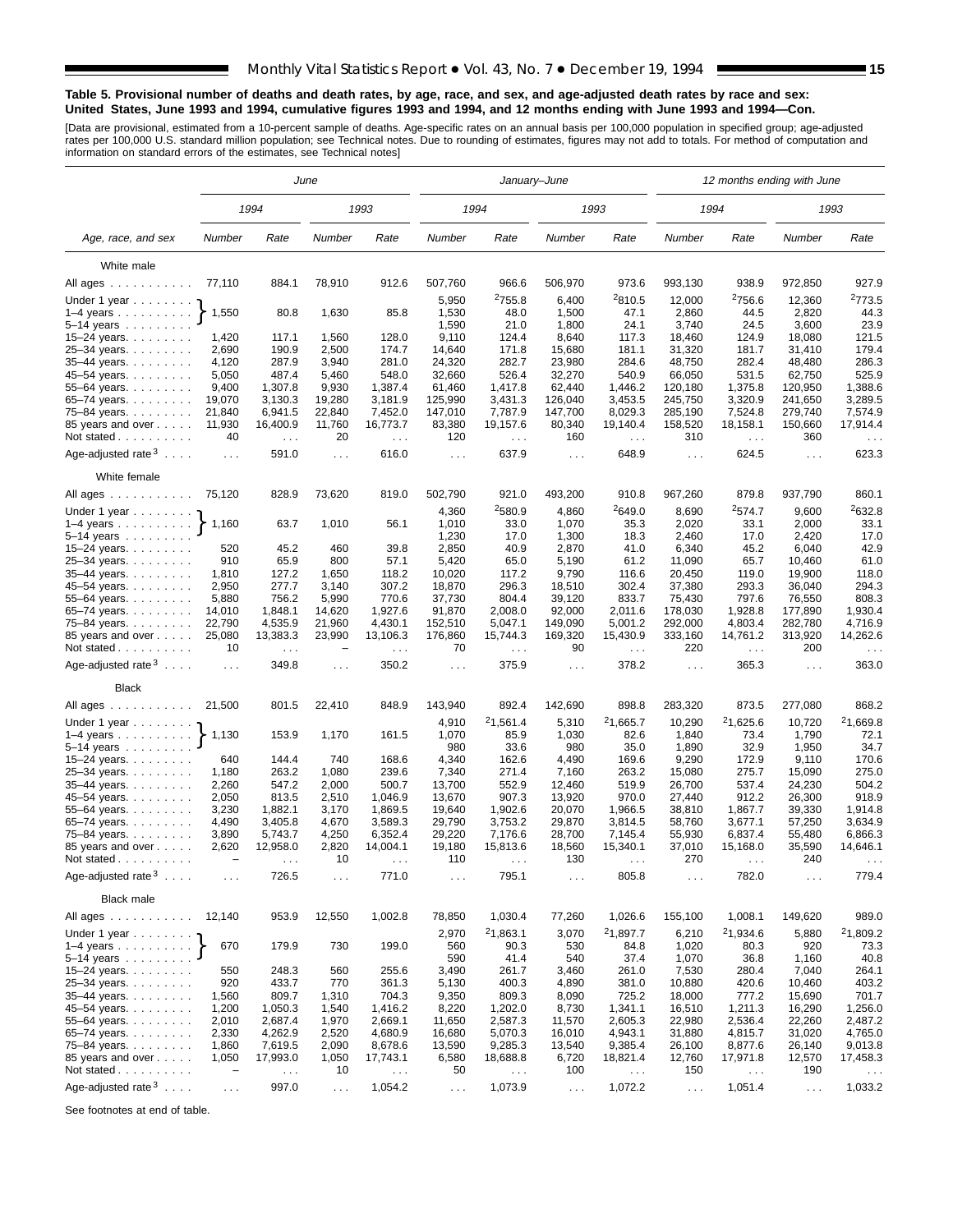#### **Table 5. Provisional number of deaths and death rates, by age, race, and sex, and age-adjusted death rates by race and sex: United States, June 1993 and 1994, cumulative figures 1993 and 1994, and 12 months ending with June 1993 and 1994—Con.**

[Data are provisional, estimated from a 10-percent sample of deaths. Age-specific rates on an annual basis per 100,000 population in specified group; age-adjusted<br>rates per 100,000 U.S. standard million population; see Tec

|                                |          |                  | June          |                         |               | January-June         |          |                      |                      | 12 months ending with June |                      |                      |
|--------------------------------|----------|------------------|---------------|-------------------------|---------------|----------------------|----------|----------------------|----------------------|----------------------------|----------------------|----------------------|
|                                |          | 1994             |               | 1993                    |               | 1994                 |          | 1993                 |                      | 1994                       |                      | 1993                 |
| Age, race, and sex             | Number   | Rate             | <b>Number</b> | Rate                    | Number        | Rate                 | Number   | Rate                 | <b>Number</b>        | Rate                       | Number               | Rate                 |
| <b>Black female</b>            |          |                  |               |                         |               |                      |          |                      |                      |                            |                      |                      |
| All ages                       | 9,360    | 663.9            | 9,860         | 710.2                   | 65,100        | 767.7                | 65,430   | 783.6                | 128,210              | 752.0                      | 127,470              | 759.4                |
| Under 1 year $\eta$            |          |                  |               |                         | 1,940         | 21,251.1             | 2,250    | 21,428.3             | 4,090                | 21,310.9                   | 4,830                | 21,523.7             |
| 1–4 years $\uparrow$           | 460      | 127.0            | 440           | 123.1                   | 520           | 86.3                 | 500      | 81.9                 | 820                  | 66.3                       | 870                  | 71.0                 |
| $5 - 14$ years                 |          |                  |               |                         | 390           | 27.7                 | 440      | 31.9                 | 830                  | 29.3                       | 790                  | 28.5                 |
| $15 - 24$ years.               | 100      | $\star$          | 180           | 81.9                    | 860           | 63.6                 | 1,040    | 78.5                 | 1,760                | 65.5                       | 2,070                | 77.4                 |
| 25-34 years.                   | 260      | 110.1            | 310           | 130.5                   | 2,220         | 155.6                | 2,260    | 157.6                | 4,200                | 145.7                      | 4,630                | 160.0                |
| 35-44 years.                   | 700      | 317.7            | 690           | 323.3                   | 4,340         | 329.0                | 4,370    | 341.1                | 8,700                | 328.1                      | 8,540                | 332.3                |
| 45-54 years.                   | 850      | 617.0            | 970           | 740.4                   | 5,450         | 661.6                | 5,180    | 660.9                | 10,920               | 663.8                      | 10,010               | 639.6                |
| 55-64 years.                   | 1,220    | 1.260.0          | 1,200         | 1.253.2                 | 7.990         | 1.371.7              | 8,500    | 1,475.5              | 15.830               | 1.350.7                    | 17.070               | 1,472.8              |
| 65-74 years.                   | 2,160    | 2,798.7          | 2,150         | 2,818.8                 | 13,120        | 2,824.7              | 13,860   | 3,018.5              | 26,870               | 2.870.7                    | 26,230               | 2,838.7              |
| 75-84 years.                   | 2,040    | 4,709.7          | 2,160         | 5,044.1                 | 15,620        | 5,995.5              | 15,170   | 5,889.1              | 29,830               | 5,692.7                    | 29,340               | 5,664.1              |
| 85 years and over              | 1,580    | 10,984.8         | 1,770         | 12,448.0                | 12,600        | 14,651.1             | 11,830   | 13,872.0             | 24,250               | 14,017.3                   | 23,030               | 13,467.8             |
| Not stated                     |          | $\sim 100$ $\mu$ |               | $\sim 100$ km s $^{-1}$ | 60            | $\sim$ $\sim$ $\sim$ | 30       | $\sim$ $\sim$ $\sim$ | 120                  | $\sim 100$ km s $^{-1}$    | 50                   | $\sim$ $\sim$ $\sim$ |
| Age-adjusted rate $3 \ldots$ . | $\cdots$ | 520.7            | $\cdots$      | 554.7                   | $\sim$ $\sim$ | 581.3                | $\cdots$ | 602.8                | $\sim$ $\sim$ $\sim$ | 573.6                      | $\sim$ $\sim$ $\sim$ | 585.5                |

1Includes races other than white and black.

2Death rates under 1 year (based on population estimates) differ from infant mortality rates (based on live births); see table 9 for infant mortality rates.

3For method of computation, see Technical notes.

NOTES: Figures include all revisions received from the States. Cumulative and 12-month figures for the current year reflect revisions received for previous months, and figures for earlier years may differ from those previously published.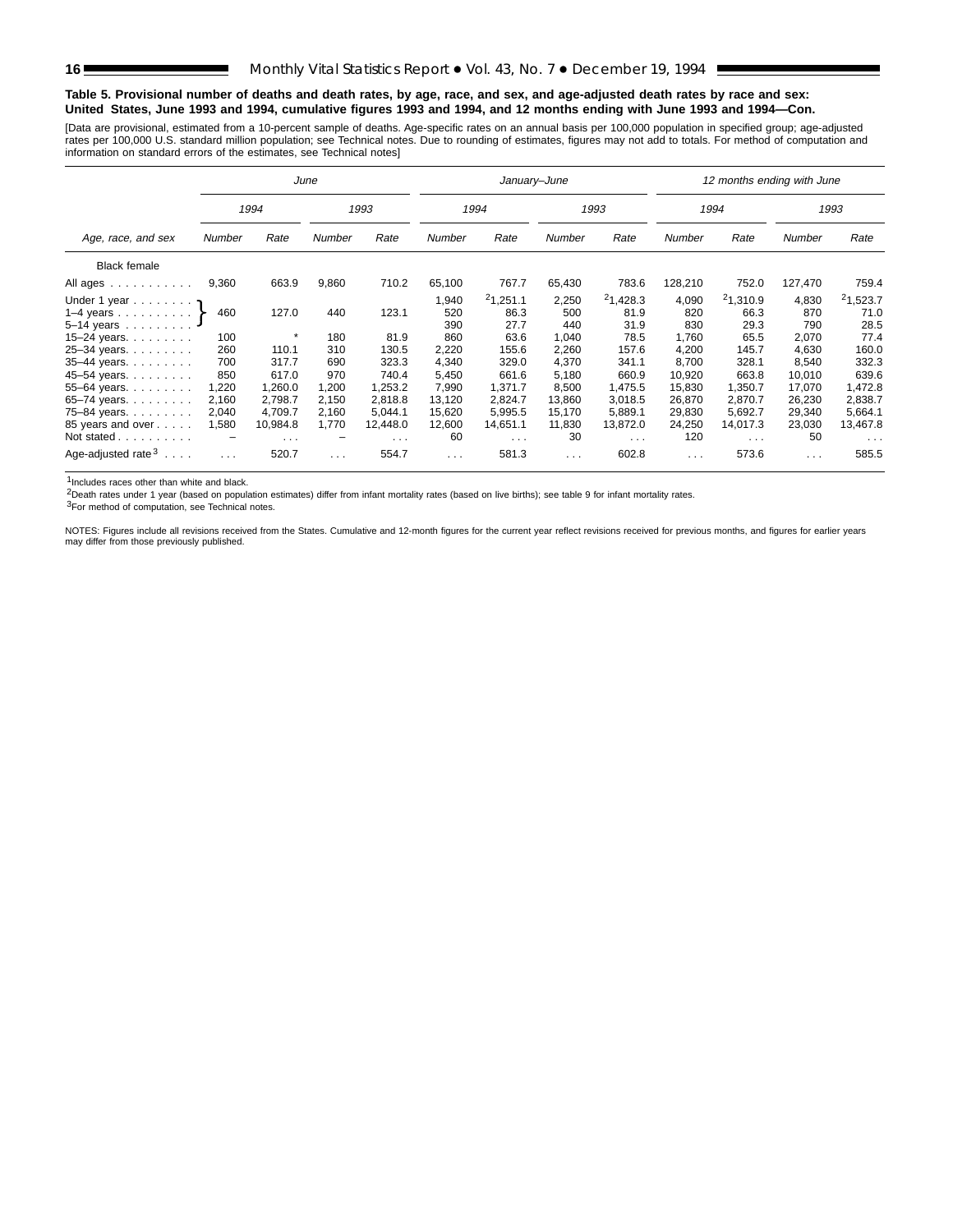|                                                                                                                                                                                                                               |                                                        | June                                                         |                             |                                                                                                                                                |                                                                                                                                                                                                                                                                                                                           | January-June                                                   |                                                                                                                                                                                                                                                                                                                                                                                         |             |                                        |                                                                                         | 12 months ending with June                           |                                       |
|-------------------------------------------------------------------------------------------------------------------------------------------------------------------------------------------------------------------------------|--------------------------------------------------------|--------------------------------------------------------------|-----------------------------|------------------------------------------------------------------------------------------------------------------------------------------------|---------------------------------------------------------------------------------------------------------------------------------------------------------------------------------------------------------------------------------------------------------------------------------------------------------------------------|----------------------------------------------------------------|-----------------------------------------------------------------------------------------------------------------------------------------------------------------------------------------------------------------------------------------------------------------------------------------------------------------------------------------------------------------------------------------|-------------|----------------------------------------|-----------------------------------------------------------------------------------------|------------------------------------------------------|---------------------------------------|
|                                                                                                                                                                                                                               | 1994                                                   |                                                              | 1993                        |                                                                                                                                                | 1994                                                                                                                                                                                                                                                                                                                      |                                                                | 1993                                                                                                                                                                                                                                                                                                                                                                                    |             | 1994                                   |                                                                                         | 1993                                                 |                                       |
| Cause of death (Ninth Revision, International Classification of Diseases, 1975)                                                                                                                                               | Number                                                 | Rate                                                         | Number                      | Rate                                                                                                                                           | Number                                                                                                                                                                                                                                                                                                                    | Rate                                                           | Number                                                                                                                                                                                                                                                                                                                                                                                  | Rate        | Number                                 | Rate                                                                                    | Number                                               | Rate                                  |
| All causes                                                                                                                                                                                                                    | 176,000                                                | 824.4                                                        | 78,000                      | 839.7                                                                                                                                          | 1,172,000                                                                                                                                                                                                                                                                                                                 | 209.7                                                          | 1,161,000                                                                                                                                                                                                                                                                                                                                                                               | ဖ<br>10.5   | Ņ<br>279,000                           | 878.8                                                                                   | 2,223,000                                            | <b>866.5</b>                          |
| Shigellosis and amebiasis<br>.004,006                                                                                                                                                                                         |                                                        |                                                              |                             |                                                                                                                                                |                                                                                                                                                                                                                                                                                                                           |                                                                |                                                                                                                                                                                                                                                                                                                                                                                         |             | $\frac{10}{670}$                       |                                                                                         |                                                      |                                       |
| Certain other intestinal infections.<br>Tuberculosis<br>810-010<br>007-009                                                                                                                                                    | $\overline{0}$<br>$\overline{d}$                       | 0.                                                           | 8                           | 0.9                                                                                                                                            | 780<br>620<br>410                                                                                                                                                                                                                                                                                                         | 00000<br>3651                                                  | 320<br>870                                                                                                                                                                                                                                                                                                                                                                              | 3000<br>375 | $1,440$<br>$1,440$                     | 0.000                                                                                   | 826<br>826<br>826                                    | 00000<br>3651                         |
| Tuberculosis of respiratory system<br>010-012                                                                                                                                                                                 | ဗွ<br>$\infty$                                         |                                                              | $\frac{1}{6}$ $\frac{1}{6}$ |                                                                                                                                                |                                                                                                                                                                                                                                                                                                                           |                                                                |                                                                                                                                                                                                                                                                                                                                                                                         |             |                                        |                                                                                         |                                                      |                                       |
| Whooping cough. .<br>Other tuberculosis .<br>013-018<br>0.033                                                                                                                                                                 |                                                        |                                                              |                             |                                                                                                                                                | 8<br>20                                                                                                                                                                                                                                                                                                                   |                                                                | 021<br>$\vec{o}$                                                                                                                                                                                                                                                                                                                                                                        |             | <b>290</b>                             | $\overline{C}$                                                                          | 340<br><b>SO</b>                                     |                                       |
| Streptococcal sore throat, scarlatina, and erysipelas.<br>-034-035                                                                                                                                                            |                                                        |                                                              |                             |                                                                                                                                                |                                                                                                                                                                                                                                                                                                                           |                                                                |                                                                                                                                                                                                                                                                                                                                                                                         |             |                                        |                                                                                         |                                                      |                                       |
| Septicemia .<br>Meningococcal infection<br>$\ddot{\phantom{a}}$<br>036<br>.038                                                                                                                                                | 330<br>$rac{4}{5}$                                     | بة<br>د                                                      | $1,430$<br>$20$             |                                                                                                                                                | 10,550<br>$\overline{2}$                                                                                                                                                                                                                                                                                                  | 8.28                                                           | 10,200<br>021                                                                                                                                                                                                                                                                                                                                                                           | 0.06        | 20,740<br>20,740                       | $0.9$<br>8.0                                                                            | 19,730<br>067                                        | 7.7                                   |
| Measles.<br>Acute poliomyelitis.<br>$-045$<br><b>GSC.</b>                                                                                                                                                                     |                                                        |                                                              |                             |                                                                                                                                                | $\vec{o}$                                                                                                                                                                                                                                                                                                                 |                                                                |                                                                                                                                                                                                                                                                                                                                                                                         |             |                                        |                                                                                         |                                                      |                                       |
| ∕iral hepatitis<br>.60-060<br>020                                                                                                                                                                                             | 240<br>$\vec{0}$                                       |                                                              | 230                         |                                                                                                                                                | 1.310                                                                                                                                                                                                                                                                                                                     | $\vec{c}$                                                      | 1,290                                                                                                                                                                                                                                                                                                                                                                                   |             | 2,540<br>$\overline{150}$              | $\overline{0}$<br>$\vec{C}$                                                             | $\frac{2,300}{30}$                                   | 6.9                                   |
| Syphilis<br>All other infectious and parasitic<br>diseases <sup>1</sup><br>$(1.001 - 003, 005, 020 - 032, 037, 039 - 041, 042 - 044, 046 - 054, 056 - 066, 071 - 088, 098 - 138$                                              | 3,500                                                  | 16.3                                                         | 3,780                       | 17.8                                                                                                                                           | 22,480                                                                                                                                                                                                                                                                                                                    | 17.4                                                           | 21,690                                                                                                                                                                                                                                                                                                                                                                                  | 17.0        | 44,930                                 | 17.3                                                                                    | 41,760                                               | 16.3                                  |
| Malignant neoplasms, including neoplasms of lymphatic and hematopoietic tissues<br>140-208                                                                                                                                    | 42,990                                                 | 200.8                                                        | 41,950                      | 198.1                                                                                                                                          | 265,880                                                                                                                                                                                                                                                                                                                   |                                                                |                                                                                                                                                                                                                                                                                                                                                                                         | 205.9       |                                        |                                                                                         |                                                      | 204.7                                 |
| Malignant neoplasms of digestive organs and peritoneum<br>Malignant neoplasms of lip, oral cavity, and pharynx<br>150-159<br>$140 - 149$                                                                                      | 9,850<br>099                                           |                                                              | 9,950<br>099                | $3.1$<br>$47.0$<br>$55.8$                                                                                                                      |                                                                                                                                                                                                                                                                                                                           |                                                                |                                                                                                                                                                                                                                                                                                                                                                                         |             |                                        |                                                                                         |                                                      |                                       |
| Valignant neoplasms of respiratory and intrathoracic organs .<br>$160 - 165$                                                                                                                                                  | 11,870                                                 |                                                              | 11,820                      |                                                                                                                                                |                                                                                                                                                                                                                                                                                                                           |                                                                |                                                                                                                                                                                                                                                                                                                                                                                         |             |                                        |                                                                                         |                                                      |                                       |
| Malignant neoplasm of breast .<br>$\cdot$<br>-174-175                                                                                                                                                                         | 3,500                                                  |                                                              | 3,380                       |                                                                                                                                                |                                                                                                                                                                                                                                                                                                                           |                                                                |                                                                                                                                                                                                                                                                                                                                                                                         |             |                                        |                                                                                         |                                                      |                                       |
| Malignant neoplasms of urinary organs .<br>Valignant neoplasms of genital organs<br>Vlalignant neoplasms of urinary organs .........<br>Vlalignant neoplasms of all other and unspecified sites ...<br>$188 - 186$<br>179-187 | 1,670<br>5,330                                         | α 4 6 6 4 7 7 7<br>α 6 6 6 4 7 7 7<br>α 0 4 3 9 8 6          | 0061<br>4,690               | 1 2 2 3 4 5 7<br>6 7 9 10 6 13<br>0 1 9 1 7 1                                                                                                  | $\begin{array}{l} 3.67 \\ 7.88 \\ 7.89 \\ 7.89 \\ 8.89 \\ 1.79 \\ 9.89 \\ 1.79 \\ 1.79 \\ 1.79 \\ 1.79 \\ 1.79 \\ 1.79 \\ 1.79 \\ 1.79 \\ 1.79 \\ 1.79 \\ 1.79 \\ 1.79 \\ 1.79 \\ 1.79 \\ 1.79 \\ 1.79 \\ 1.79 \\ 1.79 \\ 1.79 \\ 1.79 \\ 1.79 \\ 1.79 \\ 1.79 \\ 1.79 \\ 1.79 \\ 1.79 \\ 1.79 \\ 1.79 \\ 1.$             |                                                                |                                                                                                                                                                                                                                                                                                                                                                                         |             |                                        |                                                                                         |                                                      | 3イの113857123<br>2123857123<br>2144252 |
| 3,190-199                                                                                                                                                                                                                     |                                                        |                                                              | 5,390                       |                                                                                                                                                |                                                                                                                                                                                                                                                                                                                           |                                                                |                                                                                                                                                                                                                                                                                                                                                                                         |             |                                        |                                                                                         |                                                      |                                       |
| Other malignant neoplasms of lymphatic and hematopoietic tissues.<br>Benign neoplasms, carcinoma in situ, and neoplasms of uncertain behavior and<br>-eukemia.<br>204-208<br>200-202                                          | $\begin{array}{c} 5,910 \\ 7,480 \\ 2,830 \end{array}$ | က် ၈<br>ەن                                                   | $1,410$<br>2,770            |                                                                                                                                                |                                                                                                                                                                                                                                                                                                                           | 20<br>06 21 22 22 24 25<br>06 22 22 22 22 23<br>29 22 22 22 23 | $\begin{array}{l} 262740 \\ 262740 \\ 262940 \\ 262940 \\ 262950 \\ 262950 \\ 262950 \\ 262950 \\ 262950 \\ 262950 \\ 262950 \\ 262950 \\ 262950 \\ 262950 \\ 262950 \\ 262950 \\ 262950 \\ 262950 \\ 262950 \\ 262950 \\ 262950 \\ 262950 \\ 262950 \\ 262950 \\ 262950 \\ 262950 \\ 2629$                                                                                             |             |                                        | 20<br>6 3 8 9 0 1 2 3 9 6 1 2 1<br>6 3 9 9 1 3 9 0 1 1 2 9<br>1 - 1 4 1 0 1 0 1 1 1 4 9 |                                                      |                                       |
| of unspecified nature .<br>210-239                                                                                                                                                                                            | 0 <sub>2</sub>                                         |                                                              | 730                         |                                                                                                                                                |                                                                                                                                                                                                                                                                                                                           | $\frac{3.0}{22.0}$                                             |                                                                                                                                                                                                                                                                                                                                                                                         |             |                                        |                                                                                         |                                                      |                                       |
| Vutritonal deficiencies.<br>Jiabetes mellitus.<br>260-269<br>092                                                                                                                                                              | 4,190<br>270                                           | $\frac{21}{10}$ $\frac{1}{10}$ $\frac{1}{10}$ $\frac{1}{10}$ | 4,250<br>220<br>370         | $\begin{array}{c} \omega \stackrel{\text{O}}{\circ} - \\ \omega \stackrel{\text{O}}{\circ} - \\ \omega \stackrel{\text{O}}{\circ} \end{array}$ |                                                                                                                                                                                                                                                                                                                           |                                                                |                                                                                                                                                                                                                                                                                                                                                                                         |             |                                        | ω <sup>12</sup> – –<br>– α ω σ΄                                                         |                                                      | a 8 4 4<br>a roi ai ri                |
| <b>Anemias.</b><br>280-285                                                                                                                                                                                                    | 260                                                    |                                                              |                             |                                                                                                                                                | $\begin{array}{l} 3.83 \\ 2.83 \\ 3.83 \\ 4.98 \\ 5.83 \\ 6.83 \\ 7.83 \\ 8.83 \\ 1.7 \\ 8.9 \\ 1.8 \\ 1.8 \\ 2.9 \\ 1.9 \\ 3.8 \\ 4.9 \\ 5.9 \\ 1.8 \\ 2.8 \\ 1.8 \\ 3.8 \\ 4.8 \\ 4.8 \\ 5.8 \\ 5.8 \\ 6.8 \\ 7.8 \\ 8.8 \\ 1.8 \\ 1.8 \\ 1.8 \\ 1.8 \\ 1.8 \\ 2.8 \\ 3.8 \\ 4.8 \\ 4.8 \\ 5.8 \\ 5.8 \\ 5.8 \\ 5.8 \\$ | ່ມີ ພິ                                                         |                                                                                                                                                                                                                                                                                                                                                                                         |             |                                        |                                                                                         |                                                      |                                       |
| Vieningitis.<br>Vajor cardiovascular diseases .<br>390-448<br>320-322                                                                                                                                                         | 72,370<br>80                                           |                                                              | 73,470<br>g                 |                                                                                                                                                |                                                                                                                                                                                                                                                                                                                           |                                                                |                                                                                                                                                                                                                                                                                                                                                                                         |             |                                        |                                                                                         |                                                      |                                       |
| Diseases of heart<br>1390-398,402,404-429                                                                                                                                                                                     | 56,640                                                 | 338.1<br>264.6                                               | 57,790                      | 347<br>6574990<br>990999                                                                                                                       |                                                                                                                                                                                                                                                                                                                           | 372<br>05520000<br>0552000000                                  |                                                                                                                                                                                                                                                                                                                                                                                         |             |                                        | 3 28<br>0 28 28 26 26<br>4 3 2 3 2 3 2 3<br>4 3 4 3 3 4 3                               |                                                      |                                       |
| Hypertensive heart disease<br>Reumatic fever and rheumatic heart disease.<br>390-398<br>$-402$                                                                                                                                | 099'L<br>009                                           | $\sim$ $\sim$                                                | 1,970<br>084                |                                                                                                                                                | $380,890$<br>$3,010$<br>$1,040$<br>$1,040$                                                                                                                                                                                                                                                                                |                                                                |                                                                                                                                                                                                                                                                                                                                                                                         |             |                                        |                                                                                         |                                                      |                                       |
| lypertensive heart and renal disease<br>$-404$                                                                                                                                                                                | 200                                                    | 0.9                                                          | <b>O61</b>                  |                                                                                                                                                |                                                                                                                                                                                                                                                                                                                           |                                                                |                                                                                                                                                                                                                                                                                                                                                                                         |             |                                        |                                                                                         |                                                      |                                       |
| schemic heart disease<br>Acute myocardial infarction<br>410-414<br>$-410$                                                                                                                                                     | 37,760<br>17,370                                       | 176.4<br>91.                                                 | 38,110<br>17,730            | 179.9                                                                                                                                          |                                                                                                                                                                                                                                                                                                                           | 2.76                                                           |                                                                                                                                                                                                                                                                                                                                                                                         |             |                                        |                                                                                         |                                                      |                                       |
| Other acute and subacute forms of ischemic heart disease<br>$-411$                                                                                                                                                            | <b>USD</b>                                             | 0.6                                                          | 380                         | $83.7$<br>1.4                                                                                                                                  | 252,210<br>118,180<br>1,280                                                                                                                                                                                                                                                                                               | $1.0 \times 10$                                                | $\begin{array}{ll} & \frac{38}{30} & \frac{22}{30} & \frac{1}{30} & \frac{1}{30} & \frac{1}{30} & \frac{1}{30} & \frac{1}{30} & \frac{1}{30} & \frac{1}{30} & \frac{1}{30} & \frac{1}{30} & \frac{1}{30} & \frac{1}{30} & \frac{1}{30} & \frac{1}{30} & \frac{1}{30} & \frac{1}{30} & \frac{1}{30} & \frac{1}{30} & \frac{1}{30} & \frac{1}{30} & \frac{1}{30} & \frac{1}{30} & \frac{$ |             |                                        | $\frac{1}{2}.3$                                                                         |                                                      | 88 – 0<br>3 – 0<br>3 – 0              |
| Old myocardial infarction and other forms of<br>Angina pectoris<br>t<br>$\begin{bmatrix} 1 \\ 1 \\ 1 \end{bmatrix}$<br>$-413$                                                                                                 | g                                                      |                                                              |                             |                                                                                                                                                | 460                                                                                                                                                                                                                                                                                                                       |                                                                |                                                                                                                                                                                                                                                                                                                                                                                         |             |                                        |                                                                                         | 088                                                  |                                       |
| Other diseases of endocardium.<br>chronic ischemic heart disease<br>.412,414<br>. 424                                                                                                                                         | 20,190<br>081,02                                       | $\frac{94.4}{4.1}$                                           | 20,000<br>1,070             | 94 10 10 4<br>4 10 10 4<br>4 10 10 11                                                                                                          |                                                                                                                                                                                                                                                                                                                           | $102.6$<br>$8.6$<br>$81.8$                                     |                                                                                                                                                                                                                                                                                                                                                                                         |             | 253,070<br>14,250<br>204,970<br>10,740 | 97.6<br>1950<br>1950                                                                    |                                                      | 86<br>56<br>56<br>34<br>4             |
| Hypertension with or without renal disease<br>All other forms of heart disease<br>$-415 - 423, 425 - 429$<br>104,104                                                                                                          | 15,640<br>730                                          | ړج<br>∡ م                                                    | 016<br>020'91               |                                                                                                                                                |                                                                                                                                                                                                                                                                                                                           | 4.4                                                            |                                                                                                                                                                                                                                                                                                                                                                                         |             |                                        |                                                                                         |                                                      |                                       |
| Cerebrovascular diseases<br>Intracerebral and other intracranial hemorrhage<br>$431 - 432$<br>430-438                                                                                                                         | 11,660<br>1,400                                        | 54.5<br>6                                                    | 11,310<br>1,800             | 53.4<br>7.5                                                                                                                                    |                                                                                                                                                                                                                                                                                                                           | $61.6$<br>$8.2$                                                | 134,360<br>174,430<br>196,319<br>17,950<br>17,450                                                                                                                                                                                                                                                                                                                                       |             | 151,010<br>20,460                      | 28.2                                                                                    | 253,240<br>14,400,570<br>200,570<br>117,280<br>1,750 | 57.4<br>8.5                           |
|                                                                                                                                                                                                                               |                                                        |                                                              |                             |                                                                                                                                                |                                                                                                                                                                                                                                                                                                                           |                                                                |                                                                                                                                                                                                                                                                                                                                                                                         |             |                                        |                                                                                         |                                                      |                                       |

**figures 1993 and 1994, and 12 months**

**Table 6.** 

**Provisional**

 **ending**

 **number of deaths and death rates**

 **with**

 **June 1993 and 1994**

 **for 72** 

**selected**

**causes**

 **and Human** 

**immunodeficiency**

 **virus** 

**infection:**

 **United States,**

 **June 1993 and 1994,** 

**cumulative**

**17** December 19, 1994 **1994 1994 1994 1994** And 1994 **1994** 1994 **1994 1994** 1994

Seefootnotes

at end of table.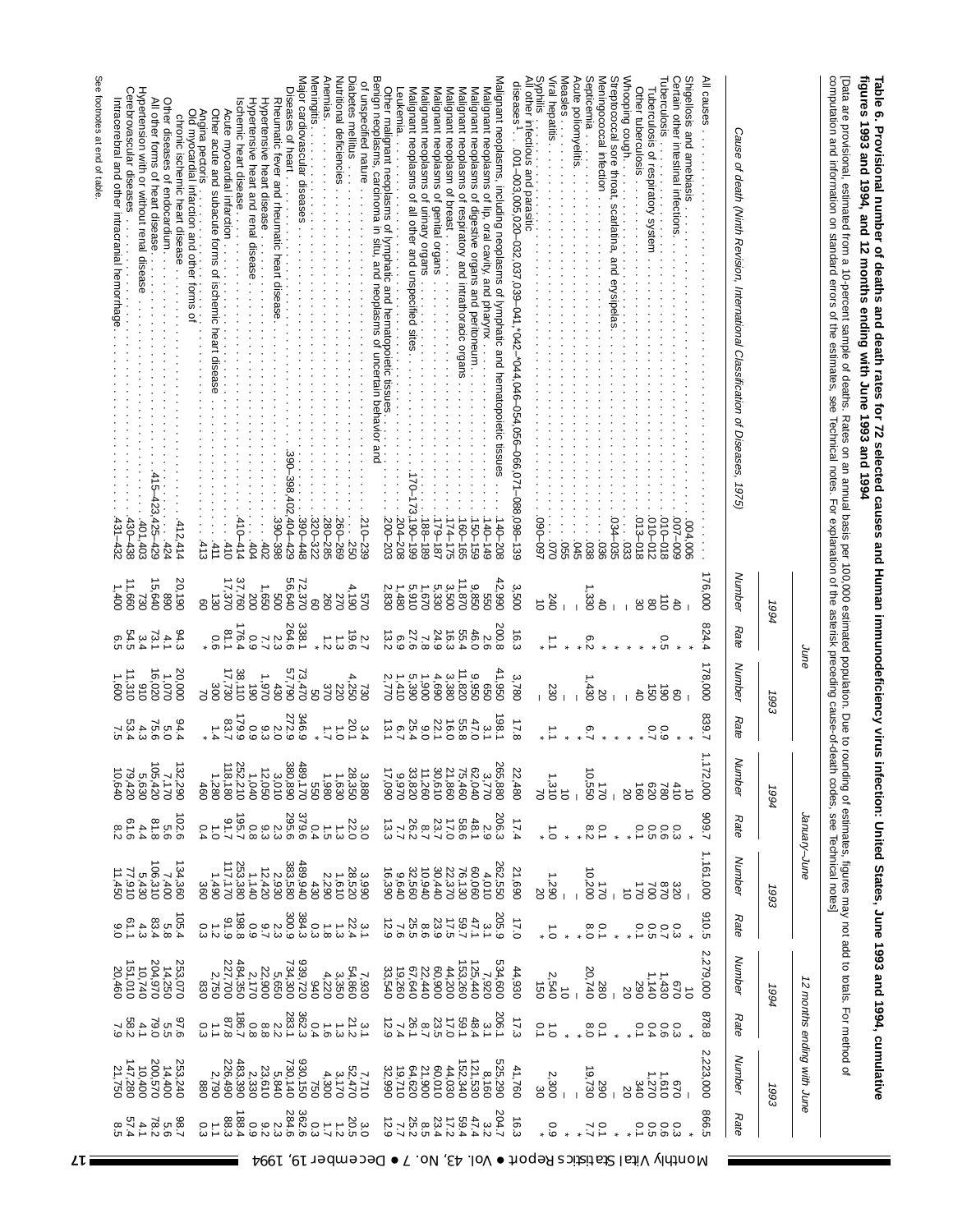|                                                                                                                                                                                                                                                                                                                                                                                                  |                                                  | June                                                           |                                                |                                      |                                                                                           | January-June                           |                                                                                                                                                                                                                                         |                                                   |                                                                                           |                                    | 12 months ending with June                                    |                                              |
|--------------------------------------------------------------------------------------------------------------------------------------------------------------------------------------------------------------------------------------------------------------------------------------------------------------------------------------------------------------------------------------------------|--------------------------------------------------|----------------------------------------------------------------|------------------------------------------------|--------------------------------------|-------------------------------------------------------------------------------------------|----------------------------------------|-----------------------------------------------------------------------------------------------------------------------------------------------------------------------------------------------------------------------------------------|---------------------------------------------------|-------------------------------------------------------------------------------------------|------------------------------------|---------------------------------------------------------------|----------------------------------------------|
|                                                                                                                                                                                                                                                                                                                                                                                                  | 1994                                             |                                                                | 1993                                           |                                      | 1994                                                                                      |                                        | 1993                                                                                                                                                                                                                                    |                                                   | 1994                                                                                      |                                    | 1993                                                          |                                              |
| Cause of death (Nitth Revision, International Classification of Diseases,<br>1975                                                                                                                                                                                                                                                                                                                | Number                                           | Rate                                                           | Number                                         | Rate                                 | lumber                                                                                    | Rate                                   | Number                                                                                                                                                                                                                                  | Rate                                              | Number                                                                                    | Rate                               | Number                                                        | Rate                                         |
| Other diseases of arteries, arterioles,<br>Atherosclerosis<br>All other and late effects of cerebrovascular diseases<br>Cerebral embolism<br>Cerebral thrombosis and unspecified occlusion of cerebral arteries<br>and capillaries<br>430,433,435-438<br>.434.0,434.9<br>441-448<br>434.1<br>$-440$                                                                                              | 010'6<br>2,150<br>$-1.190$<br>11800              | $\frac{47}{50}$<br>$\frac{1}{10}$<br>$\frac{1}{10}$<br>5.4     | 2,140<br>$8,480$<br>1,330<br>1,190             | 40.0<br>10.1<br>თ<br>c<br>စ          | $\begin{array}{r} 7.868 \\ 8.9446 \\ 1.8686 \\ 1.9686 \\ 1.9860 \\ 1.9860 \\ \end{array}$ | $10.8\,$<br>600 40<br>600 51<br>440 31 | $8,160$<br>$58,010$<br>$9,010$<br>14,000                                                                                                                                                                                                | $0.00771$<br>4 0 10 1 1 1 1                       | 114,350<br>17,400<br>26,280<br>$\vec{p}$<br>002<br>005'                                   | 10.1<br>4.76<br>0.9                | $109,140$<br>$16,910$<br>$25,420$<br>15,780<br>620            | ောင်း ပုံ စ<br>Ö٥<br>0.0000                  |
| Pneumonia and influenza<br><b>Acute bronchitis</b><br>Pneumonia.<br>ntluenza<br>and bronchiolitis<br>480-486<br>480-487<br>$-48'$<br>$99+$                                                                                                                                                                                                                                                       | 5,490<br>5,440<br>Ω<br>$\sigma$                  | 25.6<br>25.4                                                   | 5,530<br>5,500<br>မ္ထ<br>g                     | 26.0<br>26.1                         | 410                                                                                       |                                        | 44,820<br>44,130<br>370                                                                                                                                                                                                                 |                                                   | 009                                                                                       |                                    | 590<br>77,840                                                 |                                              |
| hronic obstructive pulmonary diseases and allied conditions<br>Other chronic obstructive pulmonary diseases and allied conditions.<br>Asthma<br>Bronchitis, chronic and unspecified<br>Emphysema<br>$\cdot$<br>$\vdots$<br>$\frac{1}{2}$<br>967-796<br>$16t - 06t$<br>$-06f$<br>-492<br>$-493$<br>$-496$                                                                                         | 5,270<br>7,100<br>300<br>270<br>370              | 24.6<br>33.2<br>0 0 0<br>2 0 0<br>2 D                          | 6,230<br>8,470<br>1,520<br>210<br>ת            | 29.4<br>40.0<br>2.4<br>7.2           | 41,480<br>44 - 52<br>1767 - 520<br>1767 - 620<br>1762 - 620                               |                                        | 0<br>00:00 0<br>00:00<br>00:00<br>00:00<br>40,770                                                                                                                                                                                       |                                                   | 88<br>821 100 31 4<br>00 31 4 4 5 6 7 4 4<br>6 5 6 8 9 6 6 9<br>6 5 6 8 9 6 6 9<br>74,890 | 28.9                               | $17,780$<br>4,750<br>$77,100$<br>$3,620$<br>$3,620$<br>70,090 | 0 30 30 4 4 6 4<br>0 4 5 6 7 4 6 9 6<br>27.3 |
| Jicer of stomach and duodenum.<br>ernia of abdominal cavity and intestinal obstruction without<br>ppendicitis.<br>$\cdot$<br>.531-533<br>540-543                                                                                                                                                                                                                                                 | $0+5$<br>g                                       | 2.5                                                            | 470                                            | 22 *                                 | 3,330<br><b>150</b>                                                                       | 2.61                                   | 2,990<br>260                                                                                                                                                                                                                            | 2300                                              | 5,890<br>088,5                                                                            | 2.301                              | 5,730<br>360                                                  | 2.200                                        |
| Nephritis and nephrotic syndrome, and nephrosis .<br>Cholelithiasis and other disorders of gallbladder<br>Chronic liver disease and cirrhosis<br>mention of hernia<br>Acute glomerulonephritis and nephrotic syndrome<br>$\vdots$<br>$\cdot$<br>.550-553,560<br>580-581<br>586-589<br>574-575<br>571                                                                                             | 2,130<br>200<br>079<br>20                        | $\begin{array}{c} 0.9 \\ 8.9 \end{array}$<br>$\frac{2.4}{9.9}$ | 2,000<br>1,660<br>055<br>150<br>$\overline{6}$ | $\overline{C}$<br>64<br>$2.8$<br>2.8 | $\begin{array}{r} 2,960 \\ 12,840 \\ 1,360 \\ 12,710 \end{array}$<br>$\overline{150}$     | $29 - 9 - 9 - 0$<br>$39 - 9 - 0 - 0$   | $\begin{array}{c} 2.820 \\ 12.10 \\ 1.380 \\ 1.380 \end{array}$<br>$\overline{160}$                                                                                                                                                     | 5<br>0.5<br>$\frac{2.2}{9.5}$<br>$\ddot{ }$       | $\begin{array}{c} 5,910 \\ 25,400 \\ 2,670 \\ 24,000 \end{array}$<br>320                  | 201000<br>2010101                  | $\frac{2,770}{24,410}$<br>5,860<br>24,840<br>250              | 2011021<br>2011                              |
| Chronic glomerulonephritis, nephritis and nephropathy, not specified<br>Renal failure, disorders resulting from impaired renal function, and<br>acute or chronic, and renal sclerosis,<br>unspecified<br>$\ddot{\cdot}$<br>$\frac{1}{2}$<br>as<br>.582-583,587                                                                                                                                   | 130                                              | 0.6                                                            | $\overline{091}$                               | 0.8                                  | 008                                                                                       | 0.6                                    | 830                                                                                                                                                                                                                                     | 0.6                                               | 1,540                                                                                     | 0.6                                | 1,460                                                         | 0.6                                          |
| yperplasia of prostate<br>fections of kidney<br>small kidney of unknown cause<br>584-586,588-589<br>009<br>390                                                                                                                                                                                                                                                                                   | 019 <sup>1</sup><br>$\overrightarrow{0}$         | ر<br>5                                                         | 1,800<br>ഋ<br>ပ္ပ                              | œ<br>òл                              | 022'11<br>099<br>190                                                                      | $0.000$<br>$-4.1$                      | Ĭη,<br>$3800$<br>$300$                                                                                                                                                                                                                  | 000<br>242                                        | 22,140<br>1,030<br>400                                                                    | 8.9000000                          | 22,690<br>$1,030$<br>400                                      | 8.9000000                                    |
| Certain conditions originating in the perinatal period<br>Birth trauma, intrauterine hypoxia, birth asphyxia, and<br>Complications of pregnancy, childbirth, and the puerperium.<br>ongenital anomalies.<br>Pregnancy with abortive outcome<br>$\cdot$<br>$\cdot$<br>$\vdots$<br>$\begin{bmatrix} 1 \\ 1 \\ 1 \end{bmatrix}$<br>760-779<br>640-676<br>630-638<br>GS <sub>4</sub> 0-759<br>30-676 | 1,170<br>098<br>$\overrightarrow{c}$<br>40       | $4.5$<br>$6.5$                                                 | 1,190<br>098<br>ਨੇ                             | 9.9<br>4                             | 179<br>1848<br>2000<br>2000                                                               | $0.40$<br>$-2.70$<br>$\frac{0.7}{1}$   | 3 9<br>8 9 9 9 9<br>9 9 9 9 9                                                                                                                                                                                                           | 0 4 5<br>1<br>5<br>9<br>3<br>$\frac{0}{1}$        | $\begin{array}{r} 230 \\ 11,340 \\ 15,080 \end{array}$<br>310<br>$_{\rm g}$               | $0.460$<br>$4.48$<br>$\frac{0}{1}$ | 32<br>23<br>332<br>333<br>332                                 | $\frac{0}{1}$<br>$0.400$<br>$-6.00$          |
| Il other diseases<br>ymptoms,<br>Other conditions originating in the perinatal period<br>respiratory distress syndrome<br>, signs, and ill-defined conditions.<br>$\begin{bmatrix} 1 & 1 & 1 \\ 1 & 1 & 1 \\ 1 & 1 & 1 \end{bmatrix}$<br>627-0779<br>Residual.<br>267-769<br>662-082                                                                                                             | 15,120<br>3,180<br>210<br>960                    | 70.6<br>14.9<br>4.5<br>ြ                                       | 14,810<br>3,160<br>210                         | 669<br>14.9<br>4.6<br>$\overline{C}$ | 104,690<br>1,220<br>5,820<br>20,300                                                       | 0 4 10 4<br>0 4 10 4<br>0 10 1 1       | $1,430$<br>$6,140$<br>$20,380$<br>$100,910$                                                                                                                                                                                             | 79.2<br>$\frac{1}{4}$ $\frac{4}{6}$ $\frac{6}{6}$ | 201,240<br>$\begin{array}{c}\n 2770 \\  2920 \\  3920\n \end{array}$                      | $14.67$<br>$26.46$<br>$75.6$       | 187,570<br>$3,050$<br>$12,380$<br>$37,940$                    | $-445$<br>$-435$<br>$-435$                   |
| Accidents and adverse effects<br>Motor vehicle accidents<br>All other accidents and adverse effects. .<br>$\cdot$<br>E800-E807,E826-E949<br>'n<br>E800-E949<br>810-E825                                                                                                                                                                                                                          | 3,860<br>3,540<br>7,400                          | 34 të pë<br>6 të pë                                            | 133314<br>449440<br>564400                     | $35.0$<br>16.4<br>8.6                |                                                                                           |                                        |                                                                                                                                                                                                                                         |                                                   | 89,110<br>41,850<br>47,260                                                                |                                    | 83,760                                                        |                                              |
| uicide.<br>$\cdot$<br>6663-0863<br>8263-0963<br>E960-E958                                                                                                                                                                                                                                                                                                                                        | $\frac{2,830}{1,800}$<br>008<br>$\overline{180}$ | $\frac{5}{3}$ $\frac{8}{3}$ $\frac{6}{3}$ $\frac{6}{3}$        | $\overline{40}$                                | I1.4<br>$\frac{5}{7.9}$              | $4.573$<br>$5.88$<br>$5.88$<br>$5.88$<br>$5.88$<br>$5.42$<br>$5.4$                        | 321118<br>21118<br>29                  | $\begin{array}{l} 4\,5\,2\,4\,5\,4\,1\,4\,1\,4\,1\,4\,1\,4\,1\,4\,1\,4\,1\,4\,1\,4\,1\,4\,1\,4\,1\,4\,1\,4\,1\,4\,1\,4\,1\,4\,1\,4\,1\,4\,1\,4\,1\,4\,1\,4\,1\,4\,1\,4\,1\,4\,1\,4\,1\,4\,1\,4\,1\,4\,1\,4\,1\,4\,1\,4\,1\,4\,1\,4\,1\$ |                                                   | $30,680$<br>$24,600$<br>$2,400$                                                           |                                    |                                                               |                                              |
| All other external causes.<br>omicide and legal intervention<br>$\vdots$                                                                                                                                                                                                                                                                                                                         |                                                  |                                                                |                                                |                                      |                                                                                           |                                        |                                                                                                                                                                                                                                         |                                                   |                                                                                           |                                    |                                                               |                                              |

NOTES: Figures include all fromthose previously published.

revisions received from the States. Cumulative and 12-month figures for the current year reflect revisions received for previous months, and figures for earlieryears may differ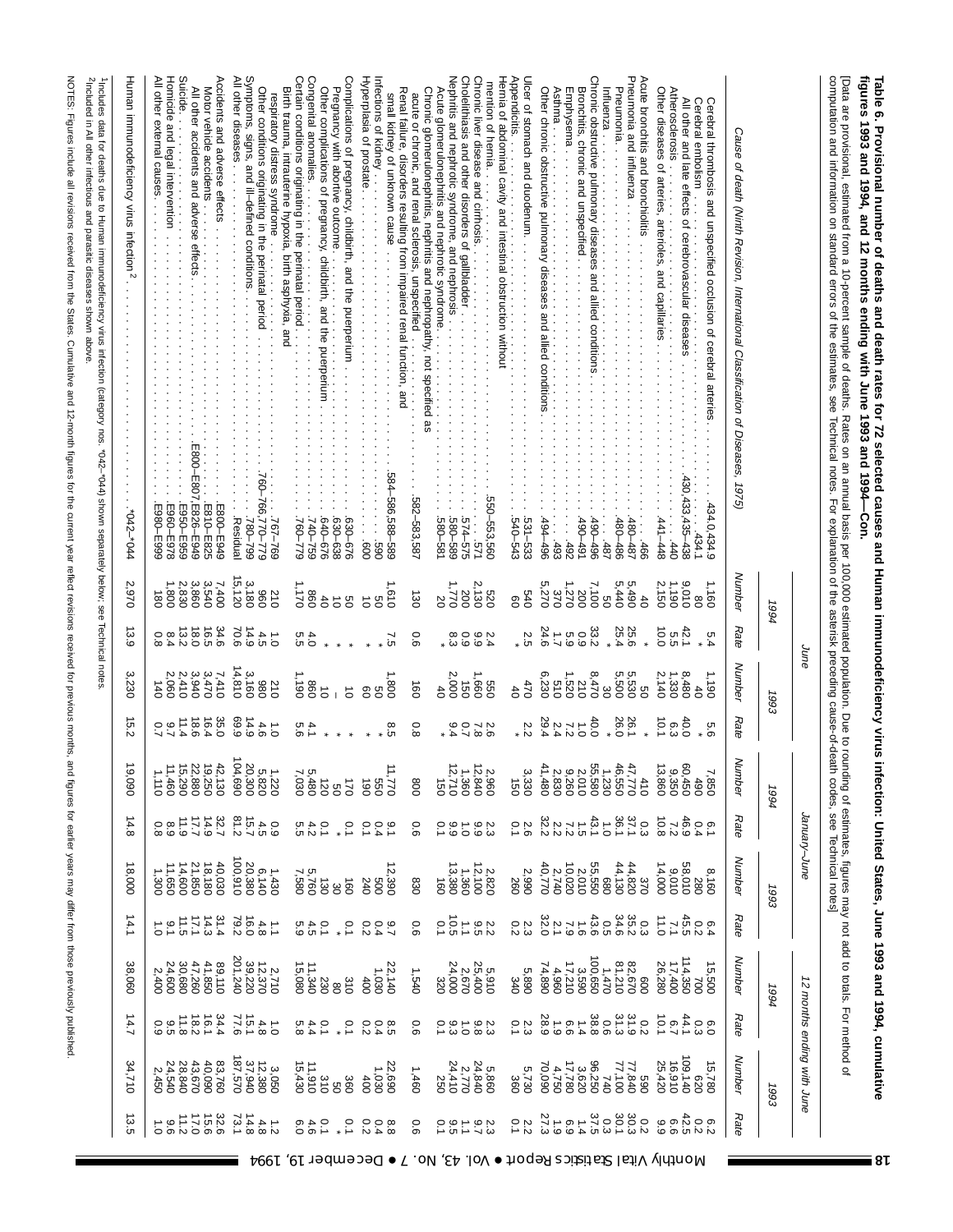| [Data are provisional, estimated from a 10-percent sample of deaths. Rates on an annual basis per 100,000 estimated population. Due to rounding of estimates, figures may not add to totals. For method of computation<br>and inf<br>NOTES: Figures include all revisions received from the States. Cumulative and 12-month figures for the current year reflect revisions received for previous months,<br>Malignant neoplasms, including neoplasms of lymphatic and hematopoietic tissues <sup>1</sup><br>and information on standard errors of the estimates, see<br>United States, June 1993 and 1994, cumulative figures 1993 and 1994,<br>NOTES: Figures include all revisions received from the States. Cumulative and 12-month figures for the<br>Table 8. Provisional number of deaths and death rates for injury by firearms: United States, June 1993 and 1994, cu<br>Data are provisional, estimated from a 10-percent sample of deaths. Rates on an annual basis per 100,000 estimated population. Due to rou<br><sup>1</sup> Includes figures for subcategories not shown below<br>Accident caused by firearm missile. .<br>Malignant neoplasms of brain and other and unspecified parts of nervous system<br>Malignant neoplasms of kidney and other and unspecified urinary organs.<br>Malignant neoplasm of bladder<br>Malignant neoplasm of prostate.<br>Malignant neoplasm of ovary<br>Malignant neoplasm of cervix uteri<br>Malignant neoplasms of colon, rectum, rectosigmoid junction, and anus<br>Malignant neoplasm of esophagus<br>Homicide and legal intervention by firearms.<br>Multiple myeloma and other immunoproliferative neoplasms<br>Malignant melanoma of skin<br>Malignant neoplasm of pancreas<br>Malignant neoplasm of stomach<br>Injury by firearms, undetermined whether accidentally or purposely inflicted<br>disease<br>Cause of death (Ninth Revision, International Classification of Diseases, 1975)<br>Cause of death (Ninth Revision, International Classification of Diseases,<br>$\frac{1}{2}$<br>エス・エス・エス・エス・エス・エス・エス・エス・エス・エス<br>エスティング・ファイン アイディング・ディング アイディング<br>.E922, E955.0-E955.4, E965.0-965.4, E970, E985.0-E985.4<br>.<br>$\vdots$<br>.<br>.<br>$\frac{1}{2}$<br>Technical notes]<br>$\cdot$<br>.<br>$\vdots$<br>$\vdots$<br>selected subcategories of Malignant neoplasms,<br>E965.0-E965.4,E970<br>1975<br>and 12 months ending with June 1993 and 1<br>current year reflect revisions received for previous months,<br>E985.0-E985.4<br>E955.0-E955.4<br>140-208<br>191,192<br>200,202<br>291<br>.153, 154<br>$-188$<br>.183.0<br>79,182<br>$rac{1}{180}$<br>$-185$<br>$\frac{1}{8}$<br>E922<br>$-162$<br>-.172<br>ogi <sup>-</sup><br>Lg <sub>1</sub><br>201<br>203<br>Number<br>Number<br>42,990<br>ب<br>$\frac{1}{3}$ , $\frac{340}{30}$<br>4,470<br>1,130<br>360<br>096'<br>06<br>$\overline{160}$<br>086<br>280<br>1994<br>1994<br>Rate<br>15.7<br>Rate<br>  0 0 0 0 − 0 0 0 <del>1</del> 0 4 0<br>  0 0 0 0 0 0 0 0 0 0 0 1 − 0<br>  0 0 0 0 0 0 0 0 0 0 − − 0<br>$\overset{0}{\Theta}$ $\overset{0}{\Theta}$<br>0.80<br>2.69<br>ە بە<br>တြ ထ<br>June<br>June<br>Number<br>Number<br>41,950<br>$\begin{array}{c} 2,030 \\ 11,480 \end{array}$<br>3,020<br>4,760<br>$\begin{array}{c} 4.4 \\ 34.4 \\ 89.8 \\ 80.8 \\ \end{array}$<br>$\begin{array}{c} 1,070 \\ 2,670 \end{array}$<br>1,170<br>1,100<br>$\frac{1}{208}$<br>1,750<br>480<br>470<br>860<br>$\overline{180}$<br>770<br>1993<br>1993<br>Rai<br>Ra<br>$\vec{4}$<br>စ္ပြဲ ပုဂ္<br>$\aleph$ a $\aleph$ a $\mapsto$ a $\stackrel{1}{\sim}$ a $\stackrel{1}{\sim}$ a $\stackrel{1}{\sim}$ a $\stackrel{1}{\sim}$ a $\stackrel{1}{\sim}$<br>$\circ \circ \circ$<br>and figures for earlier years may differ from those previously published.<br>and figures for earlier years may differ from those previously published<br>$\ast$ $\infty$<br>$-5$<br>مخ<br>9<br>ımulative figures 1993 and 1994, and 12 months ending with<br>œ,<br>inding of estimates, figures may not add to totals. For method of computation<br>566<br>− σσονασανοδασανοσαν<br>including neoplasms of lymphatic and hematopoietic tissues:<br><b>Number</b><br>Number<br>18,730<br>7 2 3 3 3 3 4 5 7 7<br>9 0 9 7 9 9 9 7 7<br>9 0 0 0 0 0 0 7 1<br>11,270<br>9,750<br>8,180<br>5,100<br>5,600<br>6,650<br>5,830<br>700<br>$\vec{a}$<br>730<br>1994<br>1994<br>$\frac{206.3}{4.5.1}$<br>January–June<br>Rate<br>January-June<br>Rate<br>14.5<br>22.1<br>$7.6$<br>2.6<br>6.4<br>4.3<br>$\begin{array}{c} 8.7 \\ 4.0 \end{array}$<br>0.6<br>4.5<br>4.4<br>262,550<br>4,810<br>6,750<br><b>Number</b><br><b>Number</b><br>3233334<br>22252525<br>4755881<br>73,830<br>13,100<br>27,630<br>$^{10,480}_{5,060}$<br>850<br>8930<br>8330<br>8,280<br>5,470<br>5,470<br>5,640<br>850<br>1993<br>1993<br>205.<br>205. ລັດ<br>2. ລັດ<br>Rate<br>Rate<br>14.3<br>10 12 13 19<br>10 10 10 10<br>10 10 10<br>21.7<br>$\frac{21}{4}$<br>$\frac{5}{4}$<br>$\frac{4}{4}$<br>7.007<br>8.50<br>$\overline{0.7}$<br>4.4<br>4.3<br>$\frac{83}{10}$<br>4.3<br>534,600<br>11,230<br><b>Number</b><br>147,990<br>Number<br>39,250<br>57,400<br>35,280<br>$4,810$<br>$1,8810$<br>$12,810$<br>26,650<br>13,700<br>22,130<br>$11,180$<br>$11,340$<br>$11,340$<br>9,930<br>1,480<br>7,230<br>12 months ending with June<br>12 months ending with June<br>1994<br>1994<br>$\frac{206}{4}$<br>$\frac{4}{3}$ $\frac{6}{3}$<br>$\frac{4}{3}$<br>Rate<br>Rate<br>$55.84 + 2.9$<br>$\frac{21}{3}$ 4 $\frac{4}{3}$ 6<br>22.1<br>$\overline{5}$<br>0.9<br>0.60<br>4 4 0 0 0<br>3 4 0 10 0<br>3 4 10 10 0<br>4.3<br>147,450<br><b>Number</b><br>Number<br>17,870<br>36,950<br>13,170<br>56,210<br>10,525<br>10,210<br>26,380<br>17,090<br>21,360<br>10,800<br>34,640<br>12,990<br>11,100<br>11,070<br>1,680<br>6,200<br>6,700<br>4,500<br>096'6<br>1,670<br>310<br>1993<br>1993<br>204.7<br>Rate<br>Rate<br>14.4<br>5 12 14 15<br>3 10 10 10 11<br>$4.62$<br>$0.43$<br>$\alpha$ io $\frac{1}{2}$ a $\frac{1}{3}$ a $\frac{1}{3}$<br>7.0<br>6.7<br>0 8 9 9<br>7 9 9<br>4.3<br>4.<br>ن | Injury by firearms<br>Suicide by firearms |  | June 1993 and 1994 | Hodgkin's | Table                                                  |
|-----------------------------------------------------------------------------------------------------------------------------------------------------------------------------------------------------------------------------------------------------------------------------------------------------------------------------------------------------------------------------------------------------------------------------------------------------------------------------------------------------------------------------------------------------------------------------------------------------------------------------------------------------------------------------------------------------------------------------------------------------------------------------------------------------------------------------------------------------------------------------------------------------------------------------------------------------------------------------------------------------------------------------------------------------------------------------------------------------------------------------------------------------------------------------------------------------------------------------------------------------------------------------------------------------------------------------------------------------------------------------------------------------------------------------------------------------------------------------------------------------------------------------------------------------------------------------------------------------------------------------------------------------------------------------------------------------------------------------------------------------------------------------------------------------------------------------------------------------------------------------------------------------------------------------------------------------------------------------------------------------------------------------------------------------------------------------------------------------------------------------------------------------------------------------------------------------------------------------------------------------------------------------------------------------------------------------------------------------------------------------------------------------------------------------------------------------------------------------------------------------------------------------------------------------------------------------------------------------------------------------------------------------------------------------------------------------------------------------------------------------------------------------------------------------------------------------------------------------------------------------------------------------------------------------------------------------------------------------------------------------------------------------------------------------------------------------------------------------------------------------------------------------------------------------------------------------------------------------------------------------------------------------------------------------------------------------------------------------------------------------------------------------------------------------------------------------------------------------------------------------------------------------------------------------------------------------------------------------------------------------------------------------------------------------------------------------------------------------------------------------------------------------------------------------------------------------------------------------------------------------------------------------------------------------------------------------------------------------------------------------------------------------------------------------------------------------------------------------------------------------------------------------------------------------------------------------------------------------------------------------------------------------------------------------------------------------------------------------------------------------------------------------------------------------------------------------------------------------------------------------------------------------------------------------------------------------------------------------------------------------------------------------------------------------------------------------------------------------------------------------------------------------------------------------------------------------------------------------------------------------------------------------------------------------------------------------------------------------------------------------------------------------------------------------------------------------------------------------------------------------------------------------------------------------------------------------------------------------------------------------------------------------------------------------------------------------------------------------------------------------------------------------------------------------------------------------------------------------------------------------------------------------------------------------------------------------------------------------------------------------------------------------------------------------------------------------------------------------------------------------------------------------------------------------------------------------------------------------------------------------------------------------------------------------------------------------------------------------------------------------------------------------------------------------|-------------------------------------------|--|--------------------|-----------|--------------------------------------------------------|
|                                                                                                                                                                                                                                                                                                                                                                                                                                                                                                                                                                                                                                                                                                                                                                                                                                                                                                                                                                                                                                                                                                                                                                                                                                                                                                                                                                                                                                                                                                                                                                                                                                                                                                                                                                                                                                                                                                                                                                                                                                                                                                                                                                                                                                                                                                                                                                                                                                                                                                                                                                                                                                                                                                                                                                                                                                                                                                                                                                                                                                                                                                                                                                                                                                                                                                                                                                                                                                                                                                                                                                                                                                                                                                                                                                                                                                                                                                                                                                                                                                                                                                                                                                                                                                                                                                                                                                                                                                                                                                                                                                                                                                                                                                                                                                                                                                                                                                                                                                                                                                                                                                                                                                                                                                                                                                                                                                                                                                                                                                                                                                                                                                                                                                                                                                                                                                                                                                                                                                                                                                                     |                                           |  |                    |           | 7. Provisional number of deaths and death rates for 16 |
|                                                                                                                                                                                                                                                                                                                                                                                                                                                                                                                                                                                                                                                                                                                                                                                                                                                                                                                                                                                                                                                                                                                                                                                                                                                                                                                                                                                                                                                                                                                                                                                                                                                                                                                                                                                                                                                                                                                                                                                                                                                                                                                                                                                                                                                                                                                                                                                                                                                                                                                                                                                                                                                                                                                                                                                                                                                                                                                                                                                                                                                                                                                                                                                                                                                                                                                                                                                                                                                                                                                                                                                                                                                                                                                                                                                                                                                                                                                                                                                                                                                                                                                                                                                                                                                                                                                                                                                                                                                                                                                                                                                                                                                                                                                                                                                                                                                                                                                                                                                                                                                                                                                                                                                                                                                                                                                                                                                                                                                                                                                                                                                                                                                                                                                                                                                                                                                                                                                                                                                                                                                     |                                           |  |                    |           |                                                        |
|                                                                                                                                                                                                                                                                                                                                                                                                                                                                                                                                                                                                                                                                                                                                                                                                                                                                                                                                                                                                                                                                                                                                                                                                                                                                                                                                                                                                                                                                                                                                                                                                                                                                                                                                                                                                                                                                                                                                                                                                                                                                                                                                                                                                                                                                                                                                                                                                                                                                                                                                                                                                                                                                                                                                                                                                                                                                                                                                                                                                                                                                                                                                                                                                                                                                                                                                                                                                                                                                                                                                                                                                                                                                                                                                                                                                                                                                                                                                                                                                                                                                                                                                                                                                                                                                                                                                                                                                                                                                                                                                                                                                                                                                                                                                                                                                                                                                                                                                                                                                                                                                                                                                                                                                                                                                                                                                                                                                                                                                                                                                                                                                                                                                                                                                                                                                                                                                                                                                                                                                                                                     |                                           |  |                    |           |                                                        |
|                                                                                                                                                                                                                                                                                                                                                                                                                                                                                                                                                                                                                                                                                                                                                                                                                                                                                                                                                                                                                                                                                                                                                                                                                                                                                                                                                                                                                                                                                                                                                                                                                                                                                                                                                                                                                                                                                                                                                                                                                                                                                                                                                                                                                                                                                                                                                                                                                                                                                                                                                                                                                                                                                                                                                                                                                                                                                                                                                                                                                                                                                                                                                                                                                                                                                                                                                                                                                                                                                                                                                                                                                                                                                                                                                                                                                                                                                                                                                                                                                                                                                                                                                                                                                                                                                                                                                                                                                                                                                                                                                                                                                                                                                                                                                                                                                                                                                                                                                                                                                                                                                                                                                                                                                                                                                                                                                                                                                                                                                                                                                                                                                                                                                                                                                                                                                                                                                                                                                                                                                                                     |                                           |  |                    |           |                                                        |
|                                                                                                                                                                                                                                                                                                                                                                                                                                                                                                                                                                                                                                                                                                                                                                                                                                                                                                                                                                                                                                                                                                                                                                                                                                                                                                                                                                                                                                                                                                                                                                                                                                                                                                                                                                                                                                                                                                                                                                                                                                                                                                                                                                                                                                                                                                                                                                                                                                                                                                                                                                                                                                                                                                                                                                                                                                                                                                                                                                                                                                                                                                                                                                                                                                                                                                                                                                                                                                                                                                                                                                                                                                                                                                                                                                                                                                                                                                                                                                                                                                                                                                                                                                                                                                                                                                                                                                                                                                                                                                                                                                                                                                                                                                                                                                                                                                                                                                                                                                                                                                                                                                                                                                                                                                                                                                                                                                                                                                                                                                                                                                                                                                                                                                                                                                                                                                                                                                                                                                                                                                                     |                                           |  |                    |           |                                                        |
|                                                                                                                                                                                                                                                                                                                                                                                                                                                                                                                                                                                                                                                                                                                                                                                                                                                                                                                                                                                                                                                                                                                                                                                                                                                                                                                                                                                                                                                                                                                                                                                                                                                                                                                                                                                                                                                                                                                                                                                                                                                                                                                                                                                                                                                                                                                                                                                                                                                                                                                                                                                                                                                                                                                                                                                                                                                                                                                                                                                                                                                                                                                                                                                                                                                                                                                                                                                                                                                                                                                                                                                                                                                                                                                                                                                                                                                                                                                                                                                                                                                                                                                                                                                                                                                                                                                                                                                                                                                                                                                                                                                                                                                                                                                                                                                                                                                                                                                                                                                                                                                                                                                                                                                                                                                                                                                                                                                                                                                                                                                                                                                                                                                                                                                                                                                                                                                                                                                                                                                                                                                     |                                           |  |                    |           |                                                        |
|                                                                                                                                                                                                                                                                                                                                                                                                                                                                                                                                                                                                                                                                                                                                                                                                                                                                                                                                                                                                                                                                                                                                                                                                                                                                                                                                                                                                                                                                                                                                                                                                                                                                                                                                                                                                                                                                                                                                                                                                                                                                                                                                                                                                                                                                                                                                                                                                                                                                                                                                                                                                                                                                                                                                                                                                                                                                                                                                                                                                                                                                                                                                                                                                                                                                                                                                                                                                                                                                                                                                                                                                                                                                                                                                                                                                                                                                                                                                                                                                                                                                                                                                                                                                                                                                                                                                                                                                                                                                                                                                                                                                                                                                                                                                                                                                                                                                                                                                                                                                                                                                                                                                                                                                                                                                                                                                                                                                                                                                                                                                                                                                                                                                                                                                                                                                                                                                                                                                                                                                                                                     |                                           |  |                    |           |                                                        |
|                                                                                                                                                                                                                                                                                                                                                                                                                                                                                                                                                                                                                                                                                                                                                                                                                                                                                                                                                                                                                                                                                                                                                                                                                                                                                                                                                                                                                                                                                                                                                                                                                                                                                                                                                                                                                                                                                                                                                                                                                                                                                                                                                                                                                                                                                                                                                                                                                                                                                                                                                                                                                                                                                                                                                                                                                                                                                                                                                                                                                                                                                                                                                                                                                                                                                                                                                                                                                                                                                                                                                                                                                                                                                                                                                                                                                                                                                                                                                                                                                                                                                                                                                                                                                                                                                                                                                                                                                                                                                                                                                                                                                                                                                                                                                                                                                                                                                                                                                                                                                                                                                                                                                                                                                                                                                                                                                                                                                                                                                                                                                                                                                                                                                                                                                                                                                                                                                                                                                                                                                                                     |                                           |  |                    |           |                                                        |
|                                                                                                                                                                                                                                                                                                                                                                                                                                                                                                                                                                                                                                                                                                                                                                                                                                                                                                                                                                                                                                                                                                                                                                                                                                                                                                                                                                                                                                                                                                                                                                                                                                                                                                                                                                                                                                                                                                                                                                                                                                                                                                                                                                                                                                                                                                                                                                                                                                                                                                                                                                                                                                                                                                                                                                                                                                                                                                                                                                                                                                                                                                                                                                                                                                                                                                                                                                                                                                                                                                                                                                                                                                                                                                                                                                                                                                                                                                                                                                                                                                                                                                                                                                                                                                                                                                                                                                                                                                                                                                                                                                                                                                                                                                                                                                                                                                                                                                                                                                                                                                                                                                                                                                                                                                                                                                                                                                                                                                                                                                                                                                                                                                                                                                                                                                                                                                                                                                                                                                                                                                                     |                                           |  |                    |           |                                                        |
|                                                                                                                                                                                                                                                                                                                                                                                                                                                                                                                                                                                                                                                                                                                                                                                                                                                                                                                                                                                                                                                                                                                                                                                                                                                                                                                                                                                                                                                                                                                                                                                                                                                                                                                                                                                                                                                                                                                                                                                                                                                                                                                                                                                                                                                                                                                                                                                                                                                                                                                                                                                                                                                                                                                                                                                                                                                                                                                                                                                                                                                                                                                                                                                                                                                                                                                                                                                                                                                                                                                                                                                                                                                                                                                                                                                                                                                                                                                                                                                                                                                                                                                                                                                                                                                                                                                                                                                                                                                                                                                                                                                                                                                                                                                                                                                                                                                                                                                                                                                                                                                                                                                                                                                                                                                                                                                                                                                                                                                                                                                                                                                                                                                                                                                                                                                                                                                                                                                                                                                                                                                     |                                           |  |                    |           |                                                        |
|                                                                                                                                                                                                                                                                                                                                                                                                                                                                                                                                                                                                                                                                                                                                                                                                                                                                                                                                                                                                                                                                                                                                                                                                                                                                                                                                                                                                                                                                                                                                                                                                                                                                                                                                                                                                                                                                                                                                                                                                                                                                                                                                                                                                                                                                                                                                                                                                                                                                                                                                                                                                                                                                                                                                                                                                                                                                                                                                                                                                                                                                                                                                                                                                                                                                                                                                                                                                                                                                                                                                                                                                                                                                                                                                                                                                                                                                                                                                                                                                                                                                                                                                                                                                                                                                                                                                                                                                                                                                                                                                                                                                                                                                                                                                                                                                                                                                                                                                                                                                                                                                                                                                                                                                                                                                                                                                                                                                                                                                                                                                                                                                                                                                                                                                                                                                                                                                                                                                                                                                                                                     |                                           |  |                    |           |                                                        |
|                                                                                                                                                                                                                                                                                                                                                                                                                                                                                                                                                                                                                                                                                                                                                                                                                                                                                                                                                                                                                                                                                                                                                                                                                                                                                                                                                                                                                                                                                                                                                                                                                                                                                                                                                                                                                                                                                                                                                                                                                                                                                                                                                                                                                                                                                                                                                                                                                                                                                                                                                                                                                                                                                                                                                                                                                                                                                                                                                                                                                                                                                                                                                                                                                                                                                                                                                                                                                                                                                                                                                                                                                                                                                                                                                                                                                                                                                                                                                                                                                                                                                                                                                                                                                                                                                                                                                                                                                                                                                                                                                                                                                                                                                                                                                                                                                                                                                                                                                                                                                                                                                                                                                                                                                                                                                                                                                                                                                                                                                                                                                                                                                                                                                                                                                                                                                                                                                                                                                                                                                                                     |                                           |  |                    |           |                                                        |
|                                                                                                                                                                                                                                                                                                                                                                                                                                                                                                                                                                                                                                                                                                                                                                                                                                                                                                                                                                                                                                                                                                                                                                                                                                                                                                                                                                                                                                                                                                                                                                                                                                                                                                                                                                                                                                                                                                                                                                                                                                                                                                                                                                                                                                                                                                                                                                                                                                                                                                                                                                                                                                                                                                                                                                                                                                                                                                                                                                                                                                                                                                                                                                                                                                                                                                                                                                                                                                                                                                                                                                                                                                                                                                                                                                                                                                                                                                                                                                                                                                                                                                                                                                                                                                                                                                                                                                                                                                                                                                                                                                                                                                                                                                                                                                                                                                                                                                                                                                                                                                                                                                                                                                                                                                                                                                                                                                                                                                                                                                                                                                                                                                                                                                                                                                                                                                                                                                                                                                                                                                                     |                                           |  |                    |           |                                                        |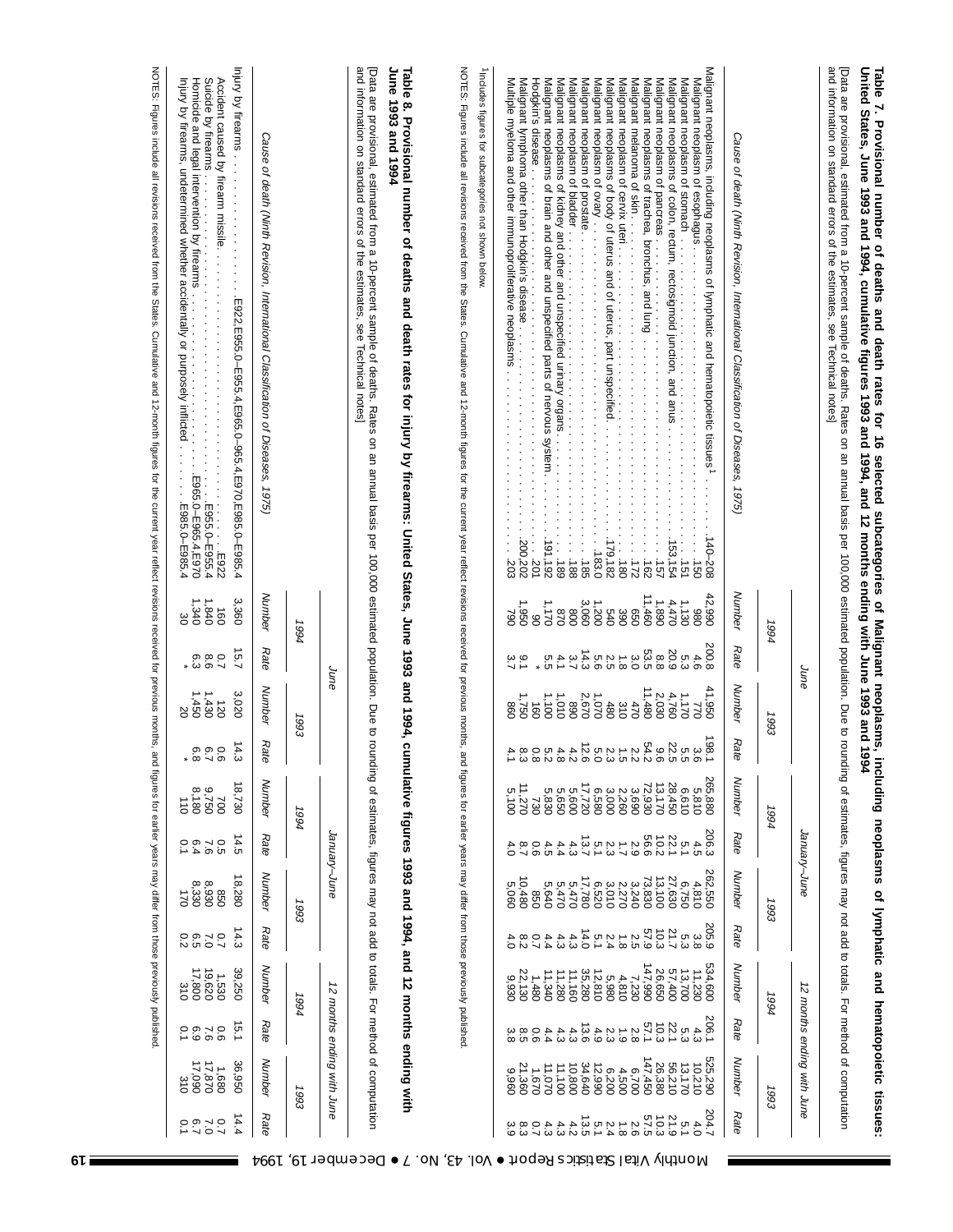| Table 9. Provisional number of deaths under 1 year and infant mortality rates, by age and for 10 selected causes: Unit<br>and 1994, and 12 months ending with June 1993 and 1994 |
|----------------------------------------------------------------------------------------------------------------------------------------------------------------------------------|
|                                                                                                                                                                                  |
|                                                                                                                                                                                  |
|                                                                                                                                                                                  |
|                                                                                                                                                                                  |
|                                                                                                                                                                                  |
|                                                                                                                                                                                  |
|                                                                                                                                                                                  |

information on standard errors of the estimates, see Technical notes] [Data are provisional,estimated from a 10-percent sample of deaths. Rates on an annual basis per 100,000 live births. Due to rounding of estimates, figures may not add $\overline{5}$  totals. For method of computationand

|                                                                                                                                                                                                                                |              | June           |                |                 |                                                                                    | anuary–June |                                                                        |                                                                                   |        |      | 12 months ending with June |      |
|--------------------------------------------------------------------------------------------------------------------------------------------------------------------------------------------------------------------------------|--------------|----------------|----------------|-----------------|------------------------------------------------------------------------------------|-------------|------------------------------------------------------------------------|-----------------------------------------------------------------------------------|--------|------|----------------------------|------|
|                                                                                                                                                                                                                                | 1994         |                | 1993           |                 | 1994                                                                               |             | 1993                                                                   |                                                                                   | 1994   |      | 1993                       |      |
| Age and cause of death (Ninth Revision, International Classification of Diseases, 1975)                                                                                                                                        |              | Number Rate    | Number<br>Rate |                 | Number                                                                             | Rate        | Number                                                                 | Rate                                                                              | Number | Rate | Number                     | Rate |
| Total, under 1 year                                                                                                                                                                                                            | 2,500        | 790.3          | 2,700          | 0.048           | 15,900                                                                             |             | 17,000                                                                 | 860.3                                                                             | 32,200 |      | 33,800                     |      |
|                                                                                                                                                                                                                                | 1,630<br>026 | 505.6<br>285.4 | 1,690<br>096   | 536.<br>304.    | 966 - 378<br>1979 - 3797 - 387 - 398<br>1979 - 388 - 398 - 398<br>1980 - 398 - 398 |             | 10.6<br>19.60 - 19.00.90.90.90<br>19.60 - 19.00.90<br>19.60 - 19.00.00 | 83<br>2360 10:00 10:00 10:00<br>2360 10:00 10:00 10:00<br>11:00 10:00 10:00 10:00 |        |      | 21,180<br>12,610           |      |
|                                                                                                                                                                                                                                | <b>S</b>     |                |                |                 |                                                                                    |             |                                                                        |                                                                                   |        |      |                            |      |
|                                                                                                                                                                                                                                |              |                | 50             |                 |                                                                                    |             |                                                                        |                                                                                   |        |      |                            |      |
| Congenital anomalies                                                                                                                                                                                                           |              | 158.2          | 06#            |                 |                                                                                    |             |                                                                        |                                                                                   |        |      |                            |      |
| Disorders relation of the contraction and university from the contraction of the contract of the contract of the contraction and university from the contract of the contract of $\sim$ 1.                                     | 8588838      | 93.1           | 330            | 155.<br>104     |                                                                                    |             |                                                                        |                                                                                   |        |      |                            |      |
|                                                                                                                                                                                                                                |              |                |                |                 |                                                                                    |             |                                                                        |                                                                                   |        |      |                            |      |
|                                                                                                                                                                                                                                |              |                | 8              |                 |                                                                                    |             |                                                                        |                                                                                   |        |      |                            |      |
|                                                                                                                                                                                                                                |              | 46.5           | ġ              |                 |                                                                                    |             |                                                                        |                                                                                   |        |      |                            |      |
| Other conditions originating in the better in the secondary of the sequence of the $169-769$ $169-769$                                                                                                                         |              | 198.5          | 630            |                 |                                                                                    |             |                                                                        |                                                                                   |        |      |                            |      |
|                                                                                                                                                                                                                                | 330          | 102.4<br>161.3 | 340            | 587             |                                                                                    |             |                                                                        |                                                                                   |        |      |                            |      |
|                                                                                                                                                                                                                                | 0ZS          |                | 069            | $\overline{98}$ |                                                                                    |             |                                                                        |                                                                                   |        |      |                            |      |
| NOTED: Frames receives a provimed and the states of the data, being a controlution of the data of the desiscres regal or the casing required for the castles of the data and the and the states of the desiscal correct data o |              |                |                |                 |                                                                                    |             |                                                                        |                                                                                   |        |      |                            |      |

 $\overline{\text{SO}}$   $\overline{\text{O}}$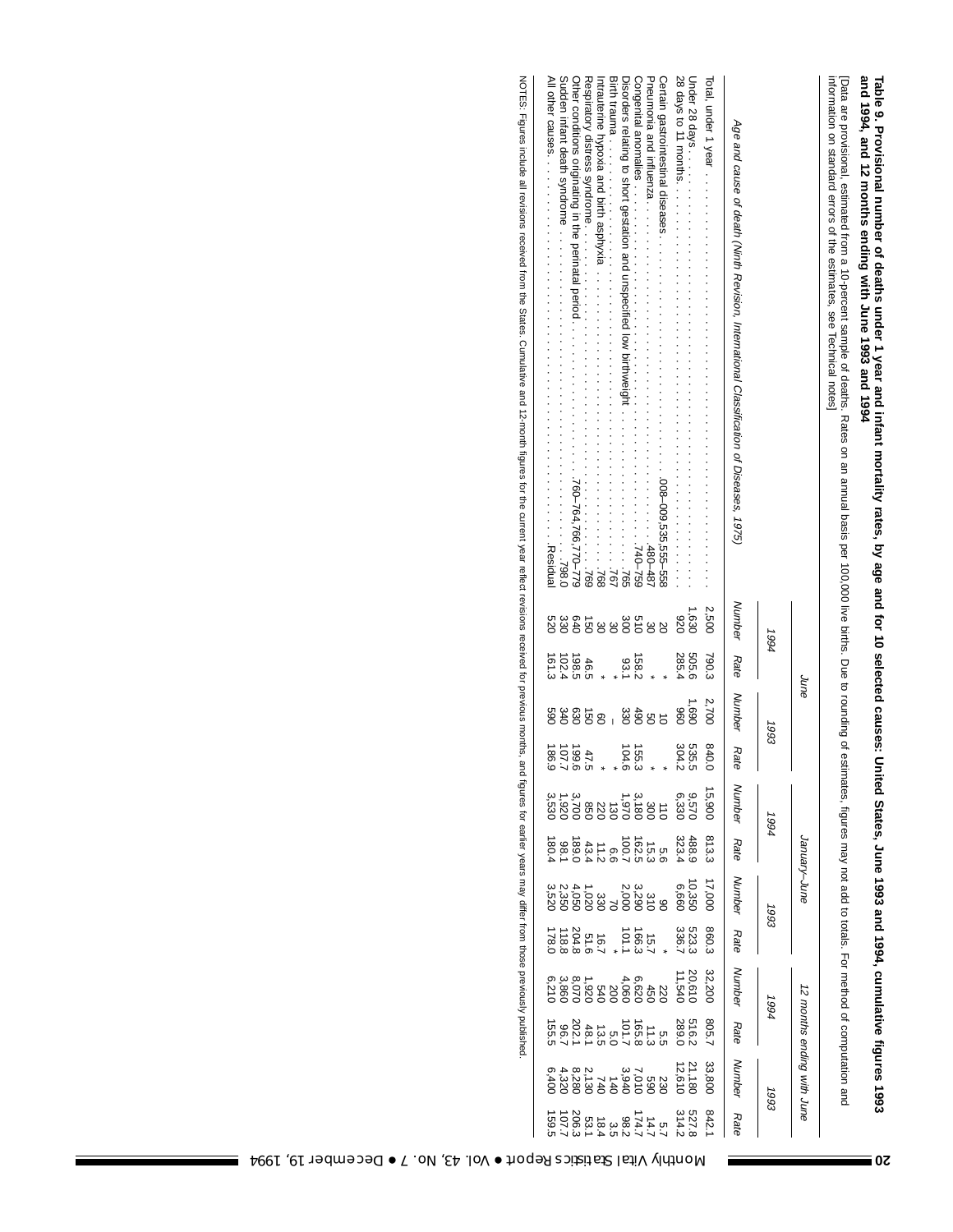# **Technical notes**

# **Nature and sources of data**

Data in this report are provisional unless otherwise specified and include only events occurring within the United States. Mortality data exclude fetal deaths.

Birth, death, and infant death figures in tables 2 and 4 for each State are estimates by State of residence. These estimates are derived by applying adjustment ratios to the actual counts of certificates for all events occurring in the State and received in registration offices during a 1-month period regardless of date of the event. The adjustment ratios for each data year represent the observed relationship between final State occurrence and residence figures for the three most recent years for which final data were available and are expressed as a single ratio for each State. As in previous years, monthly State marriage and divorce figures represent the actual count of all events occurring in the State (State of occurrence) that were received in the registration offices during the 1 month period. Delay in the receipt of certificates in a registration office may result in a low State figure for a given month followed by a high figure for the month(s) in which the delayed records are received. Data for previous months and cumulative data include revised figures received from the States.

Figures for births, deaths, and infant deaths for California shown in tables 2 and 4 contain adjustments for varying length of State reporting periods. Figures for Texas for all events shown in tables 2–4 also are adjusted for varying length of State reporting periods. The figures for both States are adjusted by the ratio between the number of days in the data month and the number of days in the State reporting period. The adjusted figures are included in the U.S. totals shown elsewhere in this report.

U.S. totals for births, deaths, and infant deaths are based on the State estimates by State of residence and, therefore, in effect, exclude events to nonresidents of the United States. Events to nonresidents of the United States are included in all marriage and divorce figures. The effect of excluding events to nonresidents from the U.S. totals is small.

Provisional totals for the United States include estimates for State data shown as not available. Provisional totals for births and marriages for the entire United States include adjustments for observed differences between provisional and final monthly figures.

Divorce figures include reported annulments. The monthly national divorce estimate is obtained by multiplying the total for the reporting areas by the ratio observed between the most recent final annual divorce total for the United States and the provisional total for the reporting areas combined.

*Random variation*—Although the counts in this report are not subject to sampling variability (except the Current Mortality Sample), they may be affected by random variation. When the number of events is small and the probability of such an event is small, considerable caution must be observed in interpreting the data. Such infrequent events may be assumed to follow a Poisson probability distribution. For this distribution a simple approximation may be used to estimate the random variation as follows:

If *N* is the number of events in the population and *R* is the corresponding rate, the chances are 19 in 20 that

1. 
$$
N - 2\sqrt{N}
$$
 and  $N + 2\sqrt{N}$ 

covers the ''true'' number of events.

2. 
$$
R-2
$$
  $\frac{R}{\sqrt{N}}$  and  $R+2$   $\frac{R}{\sqrt{N}}$ 

covers the ''true'' rate.

If the rate  $R_1$  corresponding to  $N_1$ events is compared with the rate  $R_2$  corresponding to  $N_2$  events, the difference between the two rates may be regarded as statistically significant at the 0.05 level if it exceeds

$$
2\sqrt{\frac{R_1^2}{N_1} + \frac{R_2^2}{N_2}}
$$

Additional information on random variation in numbers of events, rates, and ratios may be found in the technical appendixes of *Vital Statistics of the United States, 1989,* volumes I and II.

#### **Rates**

Rates are on an annual basis and, except for infant mortality rates, are per 1,000 or 100,000 estimated population residing in the United States. The populations used for computing these rates are furnished by the U.S. Bureau of the Census. Rates shown in this report were computed using populations comparable to those used for final data. Monthly rates are based on populations estimated for the specific month. Year-to-date rates are averages of monthly rates that have been weighted by the number of days in the corresponding months. Rates for 12-month periods are the sum of events for the period per population estimated at the midpoint of the period.

Infant mortality rates are deaths under 1 year of age for the specified period (monthly, year-to-date, or 12-month period) per 1,000 or 100,000 live births. Births used for computing monthly and year-to-date infant mortality rates are adjusted for monthly variation in the number of births. Births used to compute 12-month rates do not contain this adjustment. Births used for computing infant mortality rates are not corrected for observed differences between provisional and final monthly figures as described in Nature and sources of data. Because monthly infant mortality rates are based on relatively few events, they are highly variable. Therefore, comparisons of monthly infant mortality rates should be interpreted cautiously; see Random variation.

Age-adjusted death rates are used to compare relative mortality risks across groups and over time. However, they should be viewed as constructs or indexes rather than as direct or actual measures of mortality risk. Statistically, they are weighted averages of the age-specific death rates, where the weights represent the fixed population proportions by age. See chapter 5 of an earlier report (2). The age-adjusted death rates presented in this report were computed by the direct method, that is, by applying age-specific death rates to the U.S. standard million population (3). See also chapter 10 of an earlier report (2). Age groups in table 5 were used to compute the age-adjusted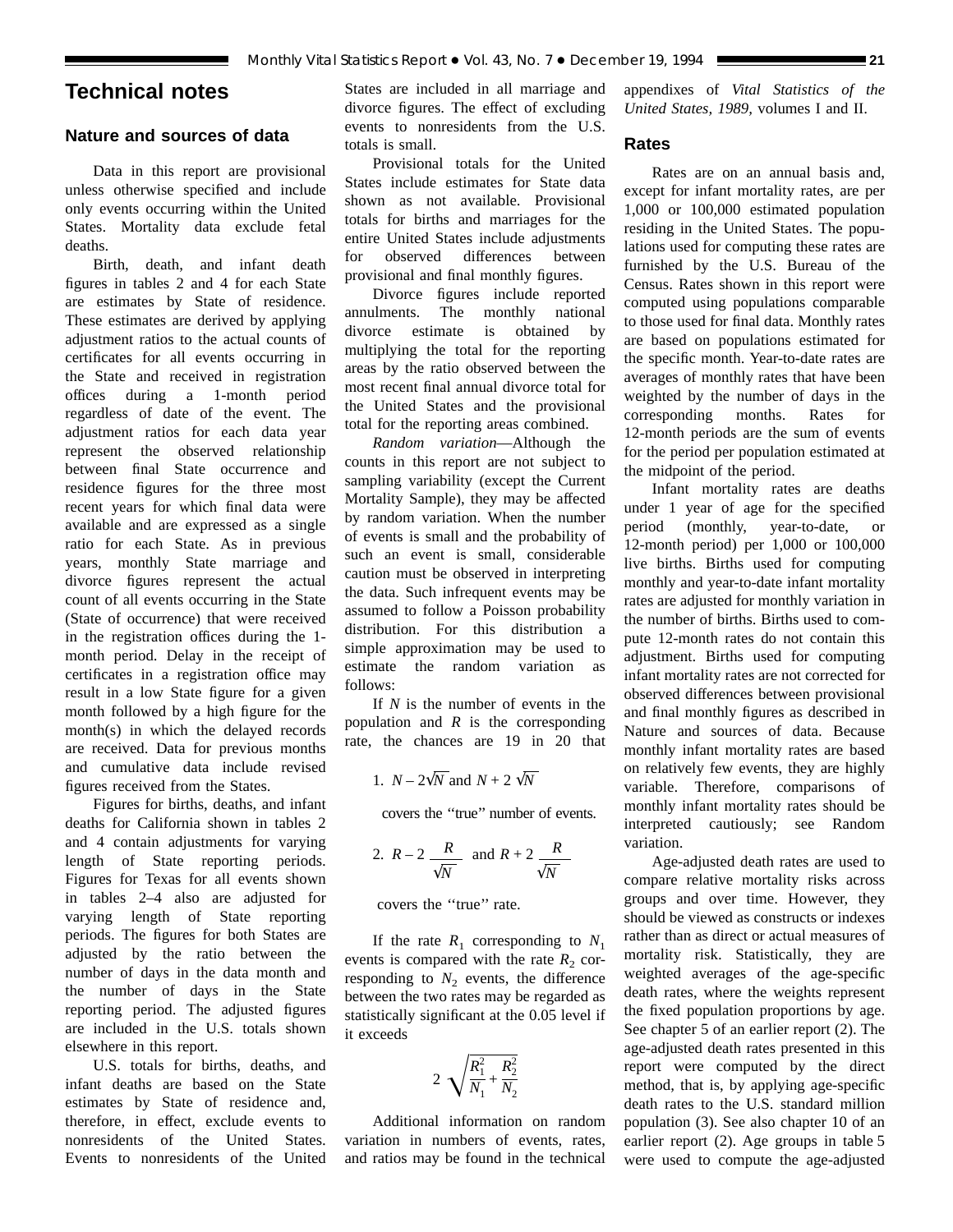rates shown in that table. The ageadjusted death rates on which the State maps are based and which are shown with the State maps were computed from average annual age-specific death rates in 10-year age groups for the specified 3-year period. The average annual agespecific death rates were computed by dividing the number of deaths in an age group for the 3-year period by three times the population in that age group estimated at the midpoint of the period (4). It is important not to compare age-adjusted rates with crude rates.

## **Current Mortality Sample**

The Current Mortality Sample (CMS) is a 10-percent systematic sample of death certificates drawn each month after the certificates are counted in the State registration offices. Deaths and death rates for the United States by age, race, sex, and cause are estimated based on the sample. Because of the additional time required to select and process the certificates, data based on the CMS are published 1 month after publication of the U.S. and State counts. Complete information concerning the underlying cause of death sometimes is not available when the sample is drawn. As a result, estimates based on sample counts for certain causes are biased. Correction for bias is not made in this report but is made in the annual summary (issue number 13 in this series) each year.

Estimated numbers of deaths based on the sample were proportionately adjusted to be consistent with estimates based on the count of death certificates received in State registration offices.

*HIV infection*—Beginning with data for 1987, the National Center for Health Statistics introduced category numbers \*042–\*044 for classifying and coding Human immunodeficiency virus infection. The asterisk before the category numbers indicates that these codes are not part of the *Ninth Revision, International Classification of Diseases.* Deaths classified to these categories are included in All other infectious and parasitic diseases in the List of 72 Selected Causes of Death and are also shown separately at the bottom of table 6.

*Sampling variability*—Because the estimates of deaths and death rates presented in this report (with the exception of total deaths and deaths under 1 year) are based on a sample of death certificates, they are subject to sampling variability. The estimated relative standard error shown in the following table is a measure of the sampling error of the estimated number of deaths (or of the estimated death rate) expressed as a percent of the estimate. The first column refers to monthly estimates; the second, to annual; cumulative year-to-date totals fall between the two.

The chances are about 2 in 3 that the percent difference between an estimate and the result of a complete count is less than the percent shown. The chances are about 19 in 20 that the percent difference is less than twice the percent shown. A figure based on 100 or fewer estimated deaths has a relative standard error of 30 percent or more and is, therefore, considered unreliable. A rate based on 100 or fewer estimated deaths has been replaced by an asterisk.

Unless otherwise specified. comparisons made in the text between death rates based on the CMS were statistically significant at the 0.05 level of significance. Lack of comment in the text about any two rates does not mean

**Relative standard errors for estimated numbers of deaths from the Current Mortality Sample expressed as a percent of the estimate**

|                               | Relative standard error<br>of estimate (as percent) |                                               |
|-------------------------------|-----------------------------------------------------|-----------------------------------------------|
| Estimated number<br>of deaths | 170,000<br>estimated<br>deaths<br>each month        | 2,000,000<br>estimated<br>deaths<br>each year |
| 10                            | 94.9                                                | 94.9                                          |
| 20                            | 67.1                                                | 67.1                                          |
| 50                            | 42.4                                                | 42.4                                          |
| 100                           | 30.0                                                | 30.0                                          |
| 200                           | 21.2                                                | 21.2                                          |
| 500                           | 13.4                                                | 13.4                                          |
| 1,000                         | 9.5                                                 | 9.5                                           |
| 2,000                         | 6.7                                                 | 6.7                                           |
| $5,000$                       | 4.2                                                 | 42                                            |
| 10,000                        | 2.9                                                 | 3.0                                           |
| 20,000                        | 2.0                                                 | 2.1                                           |
| 50.000                        | 1.1                                                 | 1.3                                           |
| $100,000$                     | 0.6                                                 | 0.9                                           |
| 200.000                       |                                                     | 0.6                                           |
| $500,000$                     |                                                     | 0.4                                           |
| $1,000,000$                   |                                                     | 0.2                                           |

that the difference was tested and found not to be significant at this level.

*Mortality Surveillance System*—The Mortality Surveillance System (MSS) charts are based entirely on monthly provisional data from the CMS. Where sample size permits, age-race-sex comparisons are made for the causes of death. Where sample size is too small, only age-sex comparisons are made. A time series regression model of the following form was used:

$$
Y(t) = A_0 + A_1 t + A_2 t^2 + C \cos (2\pi t / 12) + S \sin (2\pi t / 12) + \epsilon_t
$$

where

- $Y(t) =$  monthly death rate at time *t* 
	- *t* = month number
- $A_0$  = coefficient, which, together with *C* determines the *Y*-intercept
- $A_1$  = coefficient of *t*
- $A_2$  = coefficient of  $t^2$
- $C.S =$  coefficients of the harmonic terms
	- $\epsilon$  = error terms, assumed to be independent and normally distributed with means 0 and constant variances,

and cos  $(2\pi t/12)$  and sin  $(2\pi t/12)$  are 12-month period harmonic functions.

The coefficients of this model were estimated using provisional monthly death rates for January 1985 through the month that is 12 months prior to the latest month shown in the chart. The graph of the estimated equation and 95 percent prediction intervals is shown for January 1986 through the month that is 12 months prior to the latest month shown in the chart; the graph for the subsequent 12 months is projected  $(5)$ . Symbols in each chart represent actual monthly death rates based on the CMS. In some cases the data are converted by the natural logarithm before fitting the model. For graphical purposes the data are converted back to rates by the inverse of the natural logarithm. This procedure has the advantage of avoiding negative prediction intervals for the model. The models, parameter estimates, and statistical tests for lack of fit are available on request for the charts published in the MSS. Time series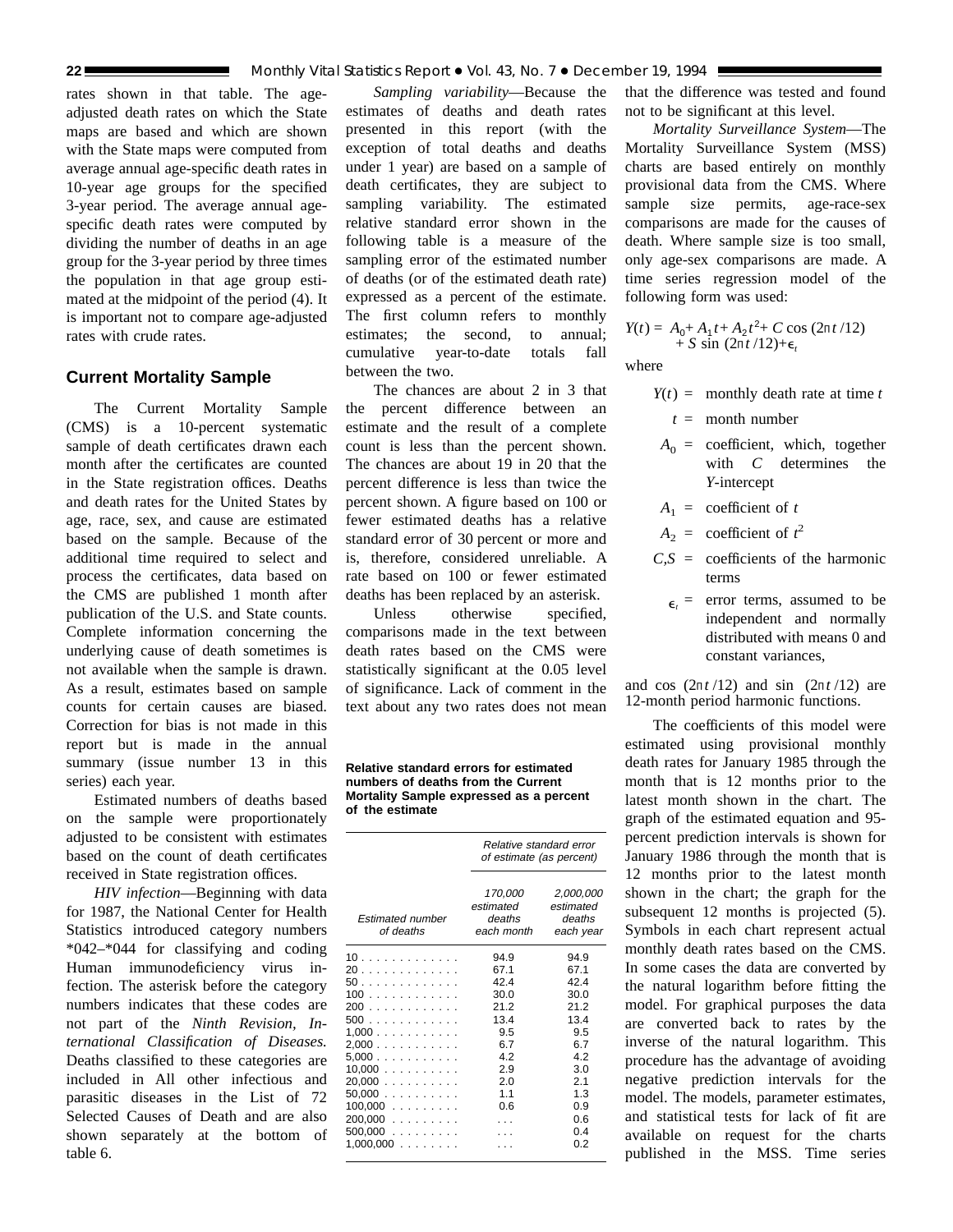regression models have been used previously to describe trends in mortality data (6–8). A list of MSS cause-of-death topics and comparable *Healthy People 2000* (1) objectives is presented on the back of this report.

#### **State maps**

Unlike other data presented in this report, the State maps are based on final data instead of provisional data. The age-adjusted death rates used to produce the State maps were computed by using a 3-year total number of deaths for 1989–91 and the 1990 census population enumerated as of April 1, 1990 (4). Assigning the States into the given categories on the maps was carried out in two steps: a) determining whether the State age-adjusted death rate differed significantly from the corresponding U.S. rate at the 0.05 level of significance; b) then grouping the State rates found to be significantly different from the U.S. rate into the four categories: 10 highest State rates of those significantly greater than the U.S. rate, remaining State rates significantly greater than the U.S. rate, 10 lowest State rates of those significantly lower than the U.S. rate, and remaining State rates significantly lower than the U.S. rate. Age-adjusted death rates and the corresponding 95-percent confidence intervals are shown in the tables. The symbols † and †† in the tables are used to denote State rates that differ significantly from the U.S. rate at the 0.05 and 0.01 levels of significance, respectively. Different procedures were used to determine tests of statistical significance and confidence intervals, depending on the number of deaths.

For 50 deaths or more, the standard normal *Z* statistic was used to perform the significance test:

$$
Z = (R'_{\rm s} - R'_{\rm us}) / \sqrt{S^2 (R'_{\rm s}) + S^2 (R'_{\rm us})}
$$

where

 $R'$ <sub>s</sub> = age-adjusted rate for

1989–91 for the given State per 100,000 U.S. standard million population

- $R'_{\text{us}} = \text{age-adjusted}$  rate for 1989–91 for the United States per 100,000 U.S. standard million population
- $S^2(R'_s)$  = estimated variance of the age-adjusted death rate for 1989–91 for the State
- $S^2$  ( $R'_{\text{us}}$ ) = estimated variance of the age-adjusted death rate for 1989–91 for the United States

The variance of the age-adjusted death rate was computed in terms of the variances of age-specific death rates (9) under the assumption that the age-specific death rates are binomial proportions (10). The 95-percent confidence limits were estimated as follows:

Lower limit =  $R'_s - 1.96 \cdot S(R'_s)$ 

and

Upper  $\text{limit} = R'_{\text{s}} + 1.96 \cdot S(R'_{\text{s}})$ 

For 1–49 deaths the lower and upper 95-percent confidence limits were estimated as described elsewhere (11). The difference between the State and U.S. age-adjusted rates was determined to be statistically significant at the 0.05 or 0.01 level if the rates' respective 95 percent or 99-percent confidence limits did not overlap.

For zero deaths, the following test statistic  $(\lambda)$  was used to perform the significance test:

$$
\lambda = \left[\sum_{x=1}^{n} M_{x(\text{us})} \bullet P_{x(\text{s})}\right] / 100,000
$$

where

- $M_{x \text{(us)}}$  = age-specific death rate per 100,000 population in the *x*th age group for the United **States** 
	- $P_{x(s)}$  = population in the *x*th age group for the given State

 $n =$  number of age groups = 11.

The difference between the State and U.S. age-adjusted rates was determined to be statistically significant at the 0.05 level if  $3.00 \le \lambda < 4.61$ . The difference between the State and U.S. age-adjusted rates was determined to be statistically significant at 0.01 level if  $\lambda \geq 4.61$  (12). For zero deaths, confidence limits for the age-adjusted death rates are not applicable.

#### **References**

1. U.S. Department of Health and Human Services. Healthy People 2000: National health promotion and disease prevention objectives. Washington: Public Health Service. 1991.

2. Feinleib M, Zarate AO, eds. Reconsidering age adjustment procedures: Workshop proceedings. National Center for Health Statistics. Vital Health Stat 4(29). 1992.

3. Grove RD, Hetzel AM. Vital statistics rates in the United States, 1940–1960. Public Health Service. Washington: National Center for Health Statistics. 1968.

4. U.S. Bureau of the Census. Unpublished data from the 1990 census consistent with State population estimates by age and sex: 1980 to 1992; series P-25, no 1106. U.S. Government Printing Office, 1993.

5. Ostle B. Statistics in research. 2d ed. Ames, Iowa: The Iowa State University Press. 159–221. 1963.

6. Lui KJ, Kendal AP. Impact of influenza epidemics on mortality in the United States from October 1972 to May 1985. Am J Public Health 77(6):712–6. 1987.

7. Serfling RE. Methods for current statistical analysis of excess pneumonia-influenza deaths. Public Health Rep 78(6):494–506. 1963.

8. Shumway RH. Applied statistical time series analysis. Englewood Cliffs, New Jersey: Prentice-Hall 1988.

9. Chiang CL. Standard error of the age-adjusted death rate. Vital statistics-Special reports. 47(9). National Office of Vital Statistics. Washington: Public Health Service. 1961.

10. Seal HL. Mortality data and the binomial probability law. Skand. Actuar. 33:188–216. 1949.

11. Haenszel W, Loveland DB, Sirken MG. Lung cancer mortality as related to residence and smoking histories. I. White males. JNCI 28:947–1001. 1962.

12. Louis TA. Confidence intervals for a binomial parameter after observing no successes. The American Statistician 35(3):154. 1981.